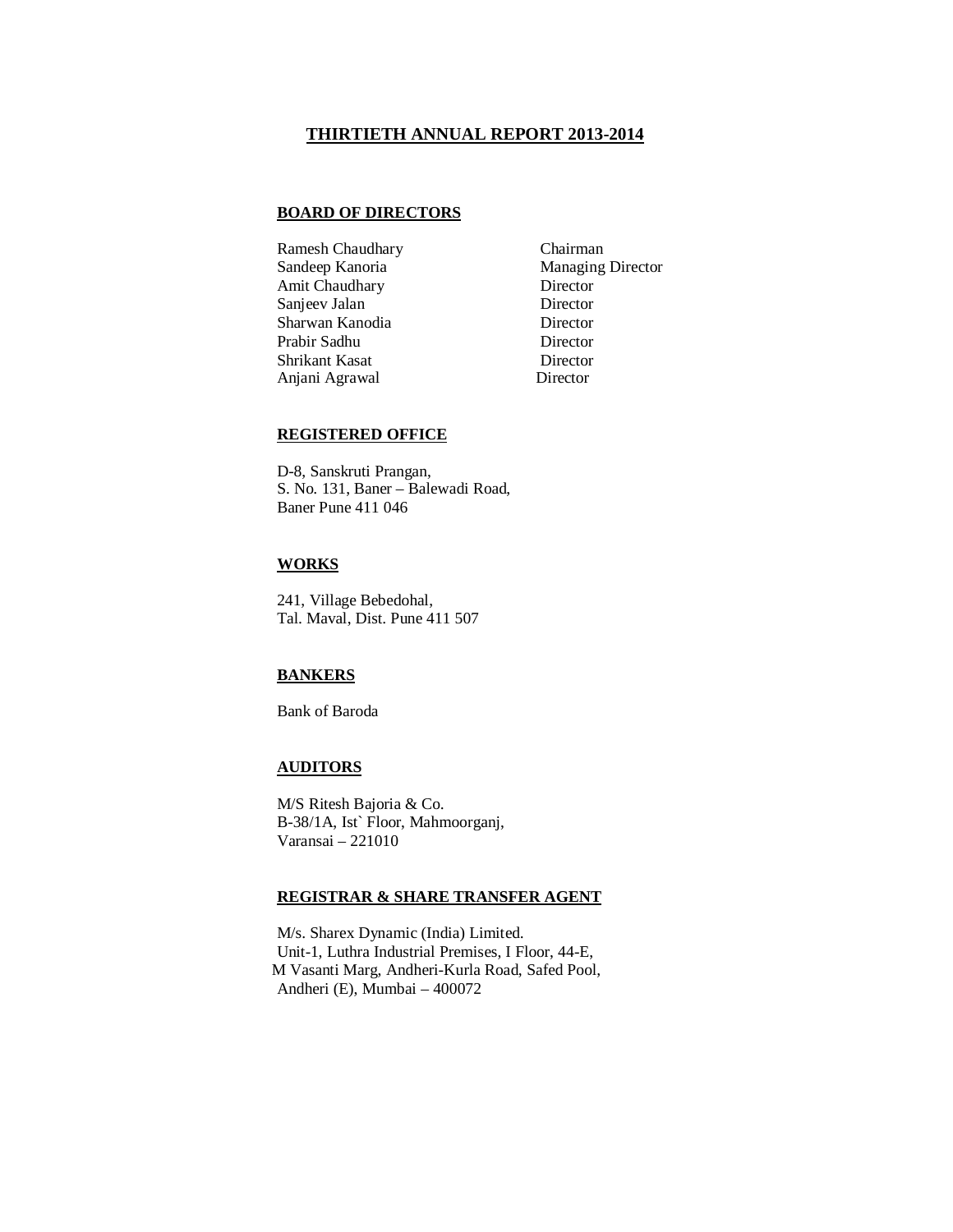*(Formerly known as Kasat Paper And Pulp Limited)*

**CIN:** L21012MH1985PTC035575 **Regd. Office**: D-8, Sanskruti Prangan, S.No. 131, Baner-Balewadi Road,

Baner, Pune – 411046

E-mail: gangapapers@gmail.com Phone No.: 020-32542248

#### **NOTICE**

NOTICE is hereby given that the Thirtieth Annual General Meeting of the Members of the Company will be held on Tuesday the  $30<sup>th</sup>$  day of September 2014 at 10.30 A.M. at the Registered Office of the Company at D-8, Sanskruti Prangan, S.No. 131, Baner – Balewadi Road, Baner Pune - 411 046 to transact the following business:

#### **ORDINARY BUSINESS:**

- 1. To receive, consider and adopt the Audited Balance Sheet as at  $31<sup>st</sup>$  March 2014 and the Statement of Profit & Loss Account for the year ended  $31<sup>st</sup>$  March 2014 and the report of the Director's and the Auditor's thereon.
- 2. To appoint a Director in place of Mr. Shrikant Kasat, who retires by rotation and being eligible offers himself for re-appointment.
- 3. To appoint Statutory Auditors for the Financial Year 2014-15 till financial year 2018- 19:

To consider and, if thought fit, to pass the following resolution, with or without modification(s), as an **Ordinary Resolution:**

**"RESOLVED THAT** pursuant to the provisions of Section 139 and other applicable provisions, if any of the Companies Act, 2013 and the Rules made thereunder as amended from time to time, and pursuant to the recommendations of the Audit Committee of the Board of Directors, M/s Ritesh Bajoria & Co**.**, Chartered Accountants, (Membership No. 407339), be and are hereby re-appointed as Statutory Auditors of the Company to hold office from the conclusion of this Annual General Meeting (AGM) till the conclusion of the sixth consecutive AGM of the Company for the Financial Year ending on 31st March, 2019 (subject to ratification of their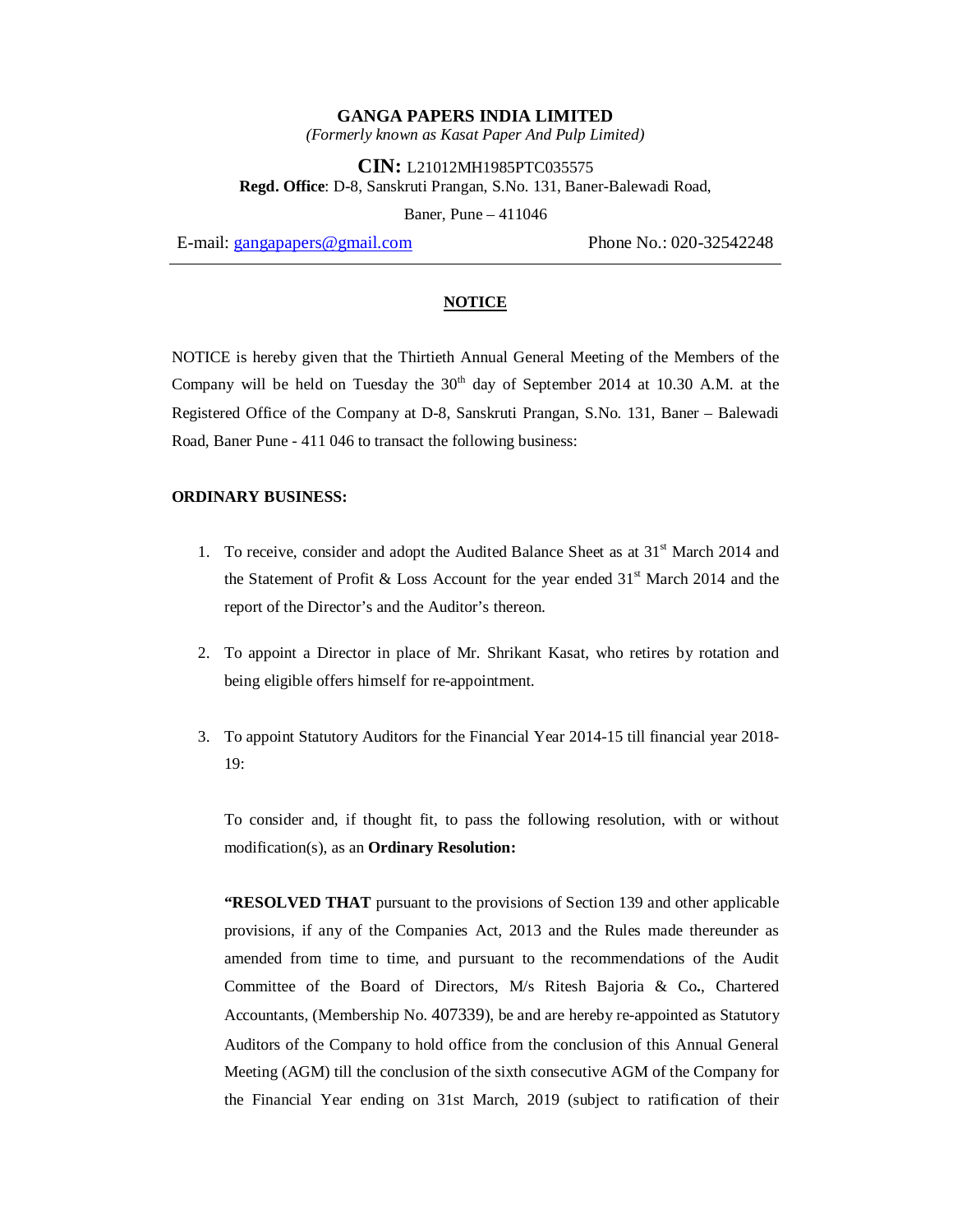appointment by the members at every AGM held after this AGM) on a remuneration as may be decided by the Board of Directors of the Company."

#### **SPECIAL BUSINESS:**

4. To consider and, if thought fit, to pass with or without modification, the following resolution as a **Special Resolution:**

**"RESOLVED THAT** in supersession of the earlier resolution passed under Section  $293(1)(d)$  of the Companies Act, 1956 and pursuant to Section 180(1)(c) and any other applicable provisions of the Companies Act, 2013 and the rules made thereunder (including any statutory modification(s) or re-enactment thereof for the time being in force), the consent of the Company be and is hereby accorded to the Board of Directors of the Company (hereinafter referred to as the "Board", which term shall include and Committee thereof) for borrowing from time to time, any sum or sums of money for the purpose of the Company upon such terms and conditions and with or without security as the Board may at its discretion think fit so, in excess of the aggregate of the paid-up share capital and free reserves of the Company, provided that the total amount of such borrowing and outstanding at any point of time, apart from temporary loans obtained/to be obtained from the Company's Bankers in the ordinary course of business shall not exceed Rs. 20,00,00,000/- (Rupees Twenty Crores only) over and above the aggregate of the paid-up capital and free reserves of the Company."

**RESOLVED FURTHER** that the Board or its Committee be and is hereby authorized to negotiate and finalize with the lenders, terms and conditions, in relation to the above and to settle all matters arising out of and incidental thereto, and to sign and execute all deeds, agreements applications, documents and writings that may be required, on behalf of the Company and also to delegate all or any of the above powers to the Committee of Directors or the Managing Director and generally to do all acts, deeds and things that may be necessary, proper, expedient or incidental for the purpose of giving effect to the aforesaid Resolution."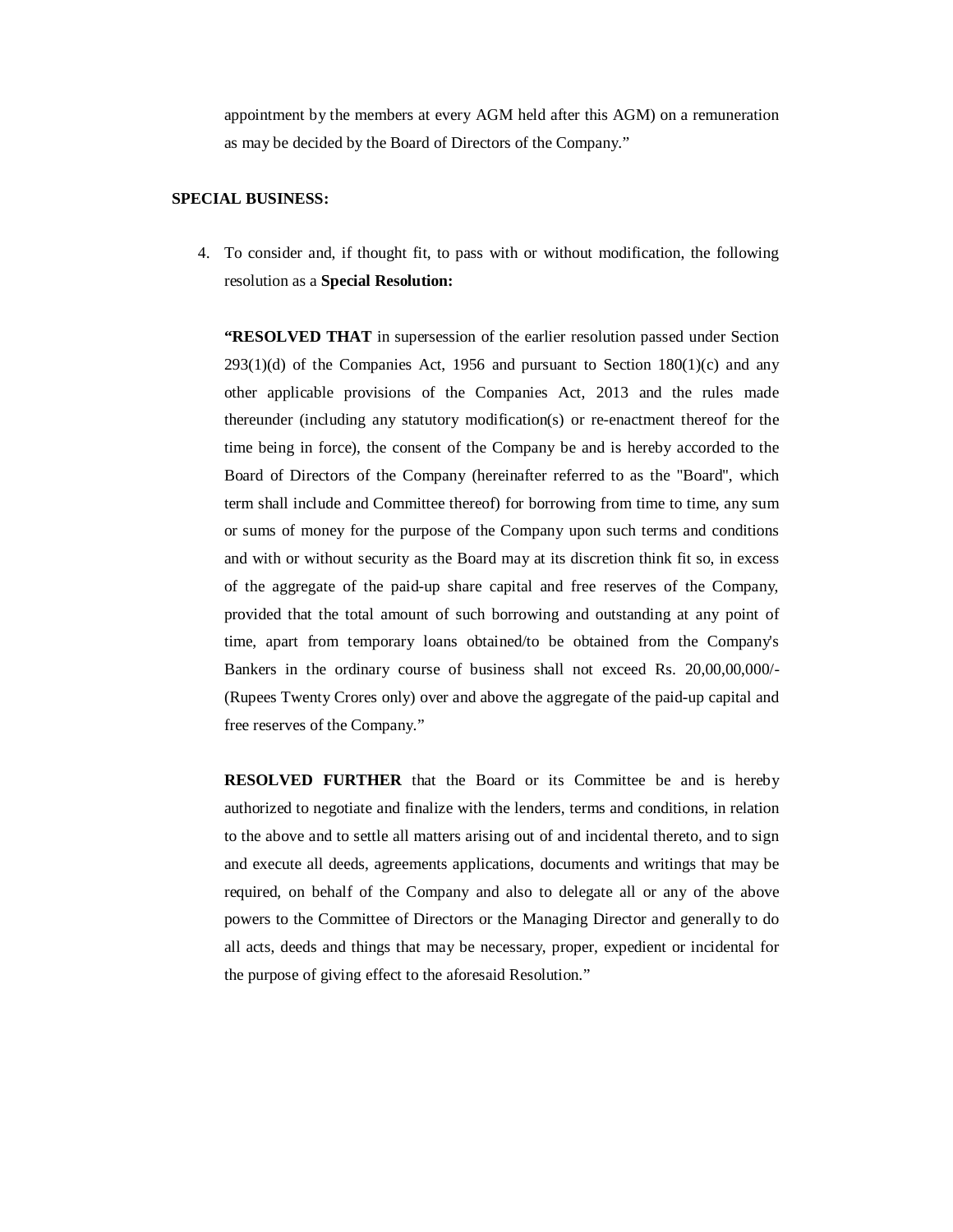5. To consider and if thought fit, to pass with or without modification(s), the following resolution as an **Ordinary Resolution:**

"**RESOLVED THAT** pursuant to the provisions of Section 180 (1) (a) and other applicable provisions, if any, of the Companies Act, 2013, the Memorandum and Articles of Association of the Company and subject to the other permissions and approvals as may be required, consent of members be and is hereby accorded to the Board of Directors of the Company to transfer, sell, mortgage and/or dispose off in any other manner, any of the properties of the Company, present or future, on such terms and conditions as may be decided by the Board of Directors or a Committee thereof appointed for the purpose, with power to the Board of Directors or to the Committee of Directors to finalize and execute necessary documents including agreements, deeds of assignments, conveyance, mortgage, etc. and to do all such other acts, deeds, matters and things as may be necessary and expedient in their discretion for completion of any such transfer, sale, mortgage and/or disposing off in any other manner properties of the Company. Provided that the total value of the properties so transferred, sold, mortgaged and/or disposed off in any other manner shall not exceed the sum of Rs. 20,00,00,000/- (Rupees Twenty Crores Only)".

6. To consider and if thought fit, to pass with or without modification(s), the following resolution as an **Ordinary Resolution:**

**"RESOLVED THAT** pursuant to Section 186 and any other applicable provisions of the Companies Act, 2013 and the rules made thereunder (including any statutory modification(s) or re-enactment thereof for the time being in force) and such other approvals, consents, sanctions and permissions of appropriate authorities, departments or bodies as may be necessary, the consent of the Company be and is hereby accorded to the Board of Directors of the Company to give loan(s) to any person or other body corporate and/or give any guarantee(s)/provide any security(ies) in connection with loan(s) made to any other body corporate or person and/or to acquire by way of subscription, purchase or otherwise the securities of any Body corporate up to a limit not exceeding Rs. 35,00,00,000/- (Rupees Thirty Five Crores Only) notwithstanding that the aggregate of the loans, guarantees or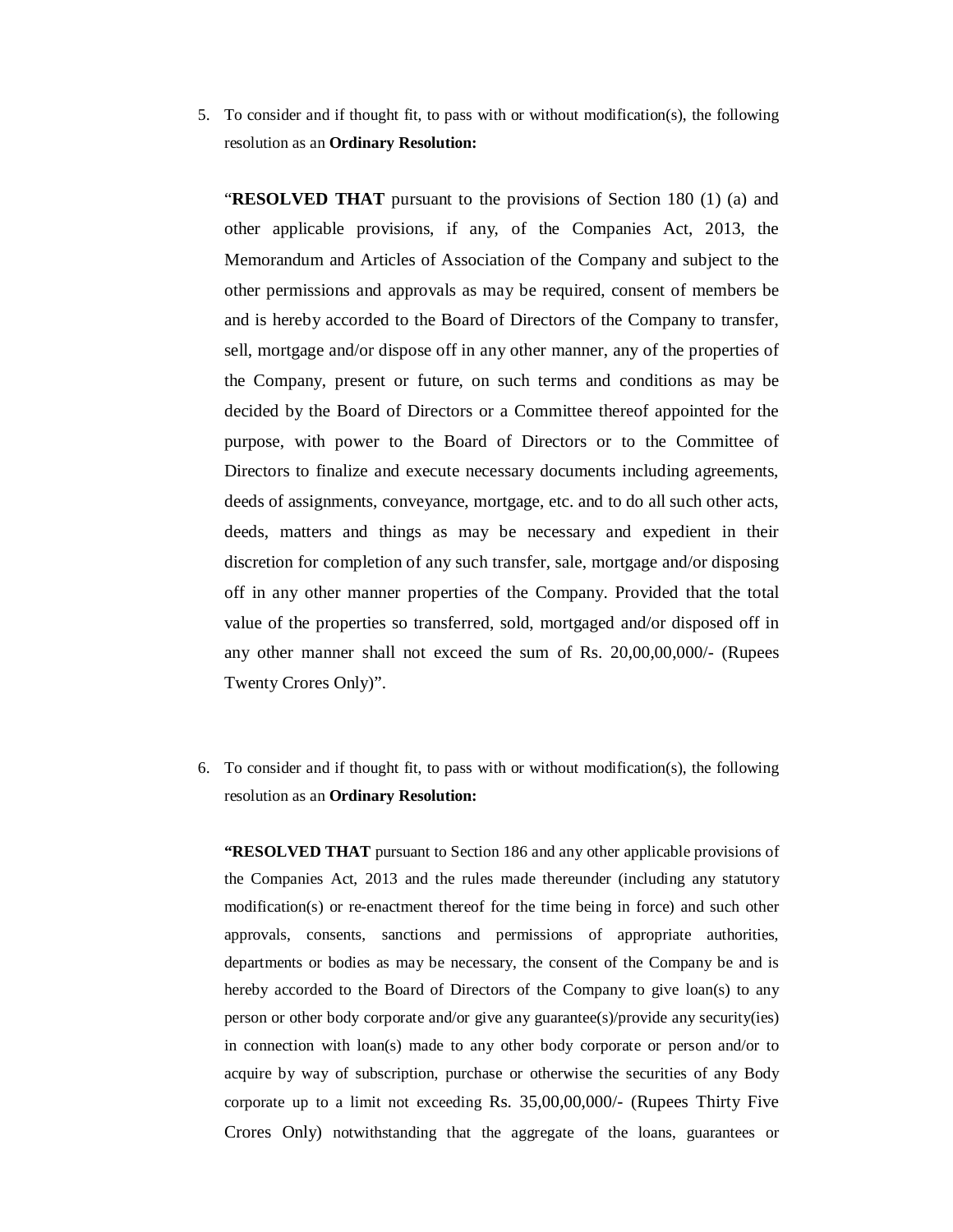securities so far given or to be given to and/or securities so far acquired or to be acquired in all bodies corporate may exceed the limits prescribed under the said section.

**RESOLVED FURTHER THAT** the Board of Directors of the Company be and is hereby authorized to take such steps as may be necessary for obtaining approvals, statutory, contractual or otherwise, in relation to the above and to settle all matters arising out of and incidental thereto, and to sign and execute all deeds, applications, documents and writings that may be required, on behalf of the Company and also to delegate all or any of the above powers to the Committee of Directors, if any, and generally to do all acts, deeds and things that may be necessary, proper, expedient or incidental for the purpose of giving effect to the aforesaid Resolution.**"**

7. To consider and if thought fit, to pass with or without modification(s), the following resolution as an **Ordinary Resolution:**

**"RESOLVED THAT** pursuant to the provisions of Sections 149, 150, 152 and any other applicable provisions of the Companies Act, 2013 and the rules made there under (including any statutory modification(s) or re-enactment thereof for the time being in force) read with Schedule IV to the Companies Act, 2013 and Clause 49 of the Listing Agreement, Mr. Anjani Kumar Agrawal, (holding DIN 06652354), a Nonexecutive Director of the Company who has submitted a declaration that he meets the criteria for independence as provided in Section 149 (6) of the Act and who is eligible for appointment, be and is hereby appointed as an Independent Director of the Company to hold office for 5 (five) consecutive years for a term upto the conclusion of the 35th Annual General Meeting of the Company in the calendar year 2019."

8. To consider and if thought fit, to pass with or without modification(s), the following resolution as an **Ordinary Resolution:**

**"RESOLVED THAT** pursuant to the provisions of Sections 149, 150, 152 and any other applicable provisions of the Companies Act, 2013 and the rules made there under (including any statutory modification(s) or re-enactment thereof for the time being in force) read with Schedule IV to the Companies Act, 2013 and Clause 49 of the Listing Agreement, Mr. Sanjeev Jalan (holding DIN 00135055), a Non- executive Director of the Company who has submitted a declaration that he meets the criteria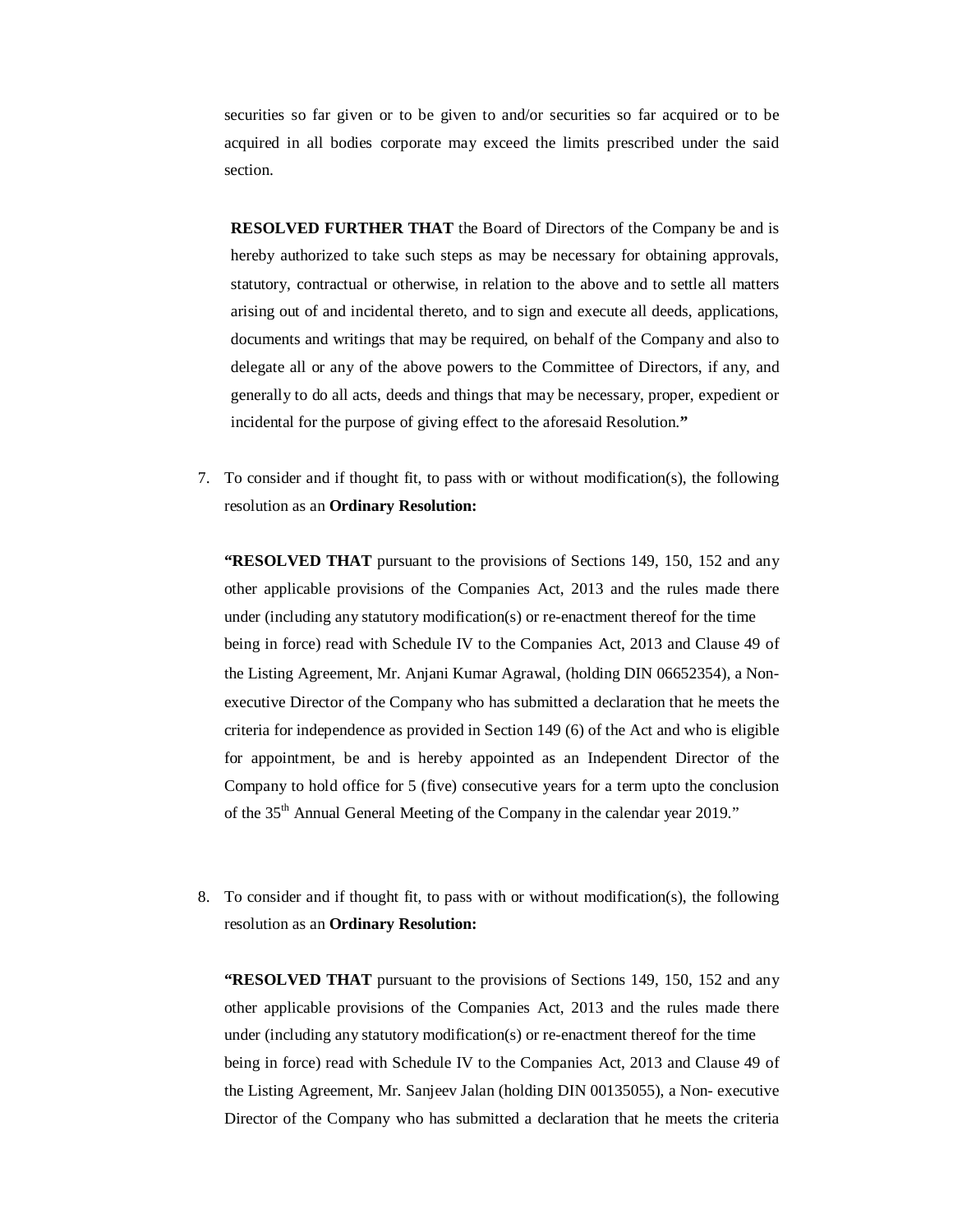for independence as provided in Section 149 (6) of the Act and who is eligible for appointment, be and is hereby appointed as an Independent Director of the Company to hold office for 5 (five) consecutive years for a term upto the conclusion of the  $35<sup>th</sup>$ Annual General Meeting of the Company in the calendar year 2019."

9. To consider and if thought fit, to pass with or without modification(s), the following resolution as an **Ordinary Resolution:**

**"RESOLVED THAT** pursuant to the provisions of Sections 149, 150, 152 and any other applicable provisions of the Companies Act, 2013 and the rules made there under (including any statutory modification(s) or re-enactment thereof for the time being in force) read with Schedule IV to the Companies Act, 2013 and Clause 49 of the Listing Agreement, Mr. Prabir Sadhu (holding DIN 00908247), a Non- executive Director of the Company who has submitted a declaration that he meets the criteria for independence as provided in Section 149 (6) of the Act and who is eligible for appointment, be and is hereby appointed as an Independent Director of the Company to hold office for 5 (five) consecutive years for a term upto the conclusion of the  $35<sup>th</sup>$ Annual General Meeting of the Company in the calendar year 2019."

10. To consider and if thought fit, to pass with or without modification(s), the following resolution as an **Ordinary Resolution:**

**"RESOLVED THAT** pursuant to the provisions of Sections 149, 150, 152 and any other applicable provisions of the Companies Act, 2013 and the rules made there under (including any statutory modification(s) or re-enactment thereof for the time being in force) read with Schedule IV to the Companies Act, 2013 and Clause 49 of the Listing Agreement, Mr. Sharwan Kanodia (holding DIN 01176796), a Nonexecutive Director of the Company who has submitted a declaration that he meets the criteria for independence as provided in Section 149 (6) of the Act and who is eligible for appointment, be and is hereby appointed as an Independent Director of the Company to hold office for 5 (five) consecutive years for a term upto the conclusion of the 35<sup>th</sup> Annual General Meeting of the Company in the calendar year 2019."

#### **FOR AND ON BEHALF OF BOARD OF DIRECTORS**

Place : Pune Date:  $14.08.2014$  Sd<sup> $\frac{1}{2}$ </sup>

Ramesh Chaudhary Chairman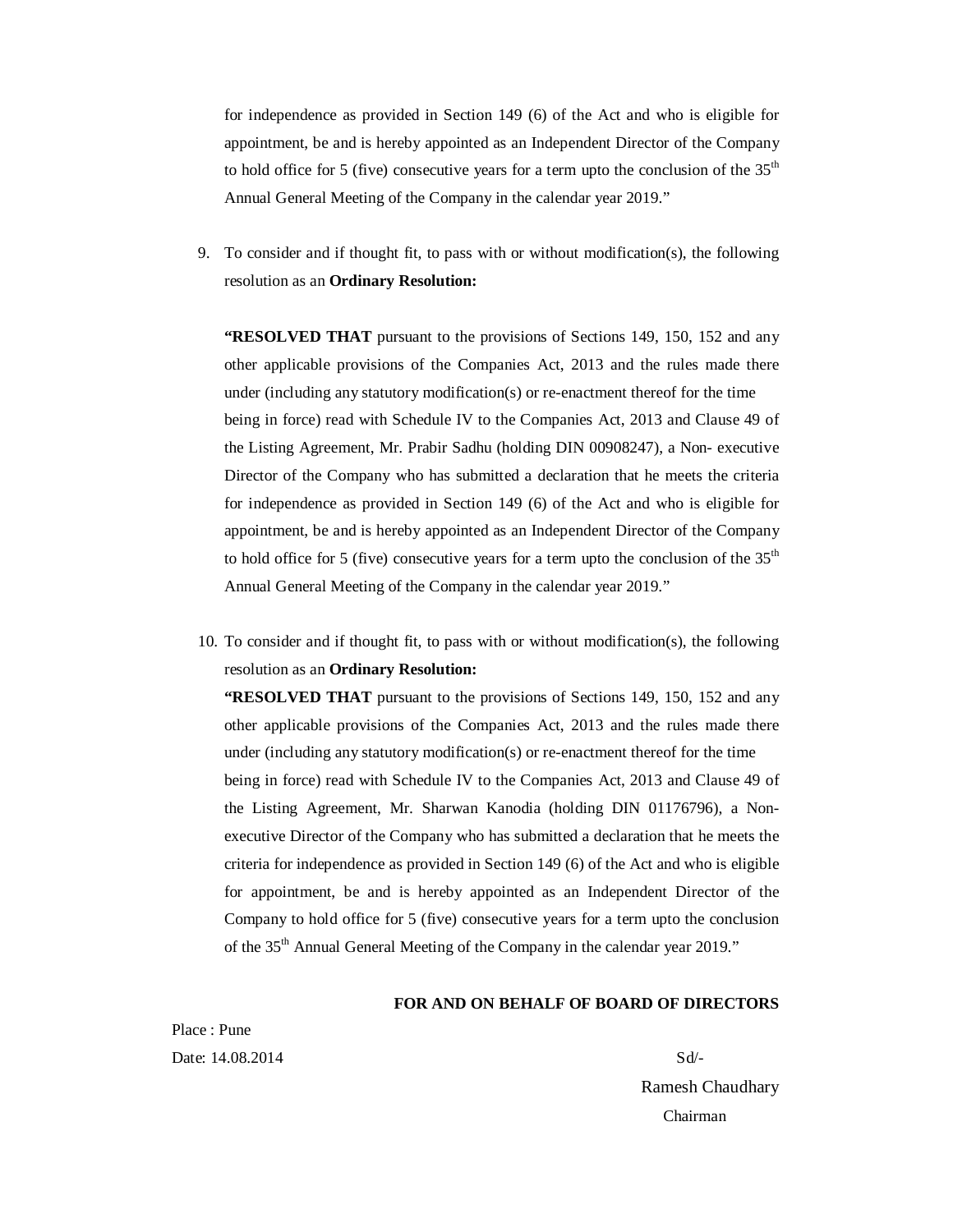## **NOTES:**

- **1. A MEMBER ENTITLED TO ATTEND AND VOTE IS ENTITLED TO APPOINT A PROXY TO ATTEND AND VOTE INSTEAD OF HIMSELF AND A PROXY NEED NOT BE A MEMBER OF A COMPANY. THE PROXY FORM SHOULD BE LODGED WITH THE COMPANY AT ITS REGISTERED OFFICE AT LEAST 48 HOURS BEFORE THE TIME OF THE MEETING.**
- 2. THE RELATIVE EXPLANATORY STATEMENT, PURSUANT TO SECTION 102(2) OF THE COMPANIES ACT, 2013 (CORRESPONDING TO 173(2) OF THE COMPANIES ACT, 1956), IN RESPECT OF THE SPECIAL BUSINESS UNDER ITEM NOS. 4 TO 11 ARE ANNEXED HERETO.
- 3. THE REGISTER OF MEMBERS AND SHARE TRANSFER BOOKS OF THE COMPANY SHALL REMAIN CLOSED FROM TUESDAY, SEPTEMBER 23, 2014 TO TUESDAY, SEPTEMBER 30, 2014, BOTH DAYS INCLUSIVE.
- 4. MEMBERS ARE REQUESTED TO NOTIFY THE COMPANY IMMEDIATELY IF THERE IS ANY CHANGE IN THEIR ADDRESSES.

#### **5. Voting through electronic means for Annual General Meeting**

- I. In compliance with provisions of Section 108 of the Companies Act, 2013 and Rule 20 of the Companies (Management and Administration) Rules, 2014, the Company is pleased to provide members facility to exercise their right to vote at the 30th Annual General Meeting (AGM) by electronics means and the business may be transacted through evoting services provided through Central Depository Services Limited (CDSL): The instructions for e-voting are as under:-
- (i) The voting period begins on  $24<sup>th</sup>$  September, 2014 (9.00 a.m.) and ends on 26th September, 2014 (6.00 p.m.). During this period shareholders' of the Company, holding shares either in physical form or in dematerialized form, as on the cut-off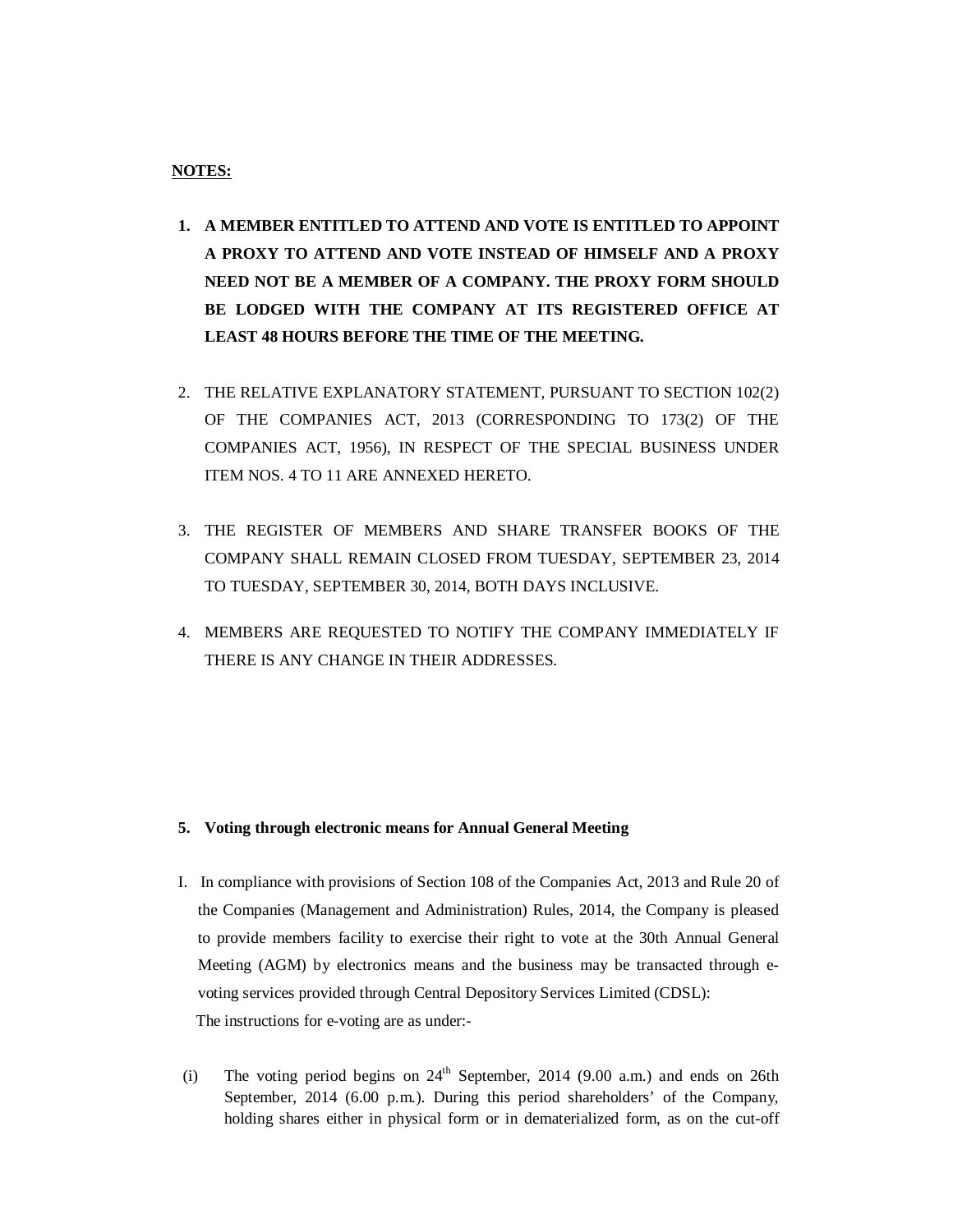date (record date) of 29<sup>th</sup> August, 2014, may cast their vote electronically. The evoting module shall be disabled by CDSL for voting thereafter.

- (ii) The shareholders should log on to the e-voting website www.evotingindia.com.
- (iii) Click on Shareholders.
- (iv) Now Enter your User ID
	- a. CDSL: 16 digits beneficiary ID,
	- b. Members holding shares in Physical Form should enter Folio Number registered with the Company.
- (v) Next enter the Image Verification as displayed and Click on Login.
- (vi) If you are holding shares in demat form and had logged on to www.evotingindia.com and voted on an earlier voting of any company, then your existing password is to be used.
- (vii) If you are a first time user follow the steps given below:

|            | For Members holding shares in Demat Form and Physical Form                          |  |  |  |
|------------|-------------------------------------------------------------------------------------|--|--|--|
| PAN        | Enter your 10 digit alpha-numeric *PAN issued by Income Tax                         |  |  |  |
|            | Department (Applicable for both demat shareholders as well as                       |  |  |  |
|            | physical shareholders)                                                              |  |  |  |
|            | Members who have not updated their PAN with the                                     |  |  |  |
|            | Company/Depository Participant are requested to use the first                       |  |  |  |
|            | two letters of their name and the 8 digits of the folio number in<br>the PAN field. |  |  |  |
|            | In case the folio number is less than 8 digits enter the applicable                 |  |  |  |
|            | number of 0's before the number after the first two characters of                   |  |  |  |
|            | the name in CAPITAL letters. Eg. If your name is Ramesh                             |  |  |  |
|            | Kumar with folio number 1 then enter RA00000001 in the PAN                          |  |  |  |
|            | field.                                                                              |  |  |  |
| <b>DOB</b> | Enter the Date of Birth as recorded in your demat account or in the                 |  |  |  |
|            | company records for the said demat account or folio in dd/mm/yyyy                   |  |  |  |
|            | format.                                                                             |  |  |  |
| Dividend   | Enter the Dividend Bank Details as recorded in your demat account                   |  |  |  |
| Bank       | or in the company records for the said demat account or folio.                      |  |  |  |
| Details    | Please enter the DOB or Dividend Bank Details in order to                           |  |  |  |
|            | login. If the details are not recorded with the depository or                       |  |  |  |
|            | company please enter the number of shares in the Dividend                           |  |  |  |
|            | Bank details field.                                                                 |  |  |  |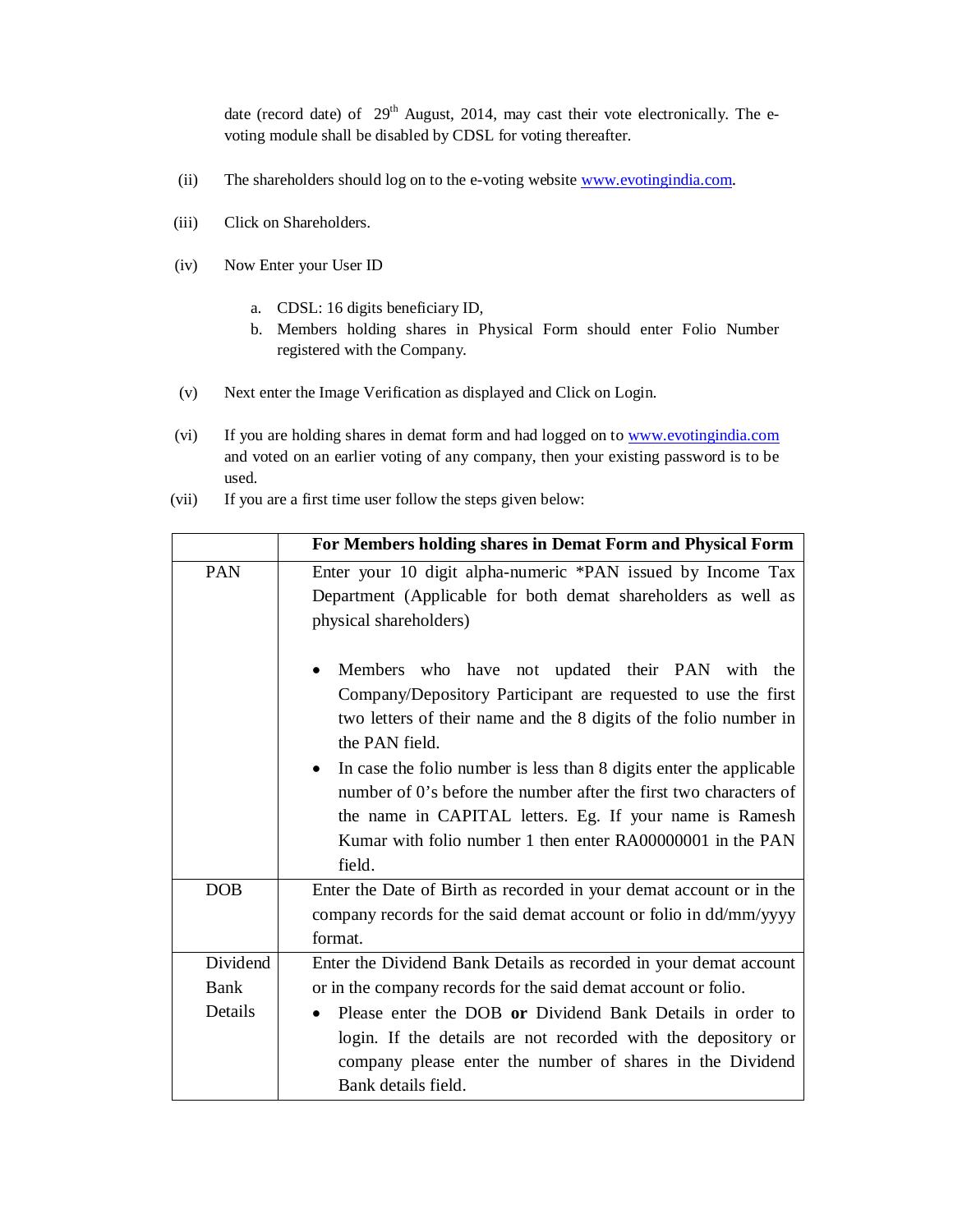- (viii) After entering these details appropriately, click on "SUBMIT" tab.
- (ix) Members holding shares in physical form will then directly reach the Company selection screen. However, members holding shares in demat form will now reach 'Password Creation' menu wherein they are required to mandatorily enter their login password in the new password field. Kindly note that this password is to be also used by the demat holders for voting for resolutions of any other company on which they are eligible to vote, provided that company opts for e-voting through CDSL platform. It is strongly recommended not to share your password with any other person and take utmost care to keep your password confidential.
- (x) For Members holding shares in physical form, the details can be used only for evoting on the resolutions contained in this Notice.
- (xi) Click on the EVSN for the Company- Ganga Papers India Limited on which you choose to vote.
- (xii) On the voting page, you will see "RESOLUTION DESCRIPTION" and against the same the option "YES/NO" for voting. Select the option YES or NO as desired. The option YES implies that you assent to the Resolution and option NO implies that you dissent to the Resolution.
- (xiii) Click on the "RESOLUTIONS FILE LINK" if you wish to view the entire Resolution details.
- (xiv) After selecting the resolution you have decided to vote on, click on "SUBMIT". A confirmation box will be displayed. If you wish to confirm your vote, click on "OK", else to change your vote, click on "CANCEL" and accordingly modify your vote.
- (xv) Once you "CONFIRM" your vote on the resolution, you will not be allowed to modify your vote.
- (xvi) You can also take out print of the voting done by you by clicking on "Click here to print" option on the Voting page.
- (xvii) If Demat account holder has forgotten the same password then Enter the User ID and the image verification code and click on Forgot Password & enter the details as prompted by the system.
- (xviii) Note for Non Individual Shareholders and Custodians
	- Non-Individual shareholders (i.e. other than Individuals, HUF, NRI etc.) and Custodian are required to log on to www.evotingindia.com and register themselves as Corporates.
	- A scanned copy of the Registration Form bearing the stamp and sign of the entity should be emailed to helpdesk.evoting@cdslindia.com.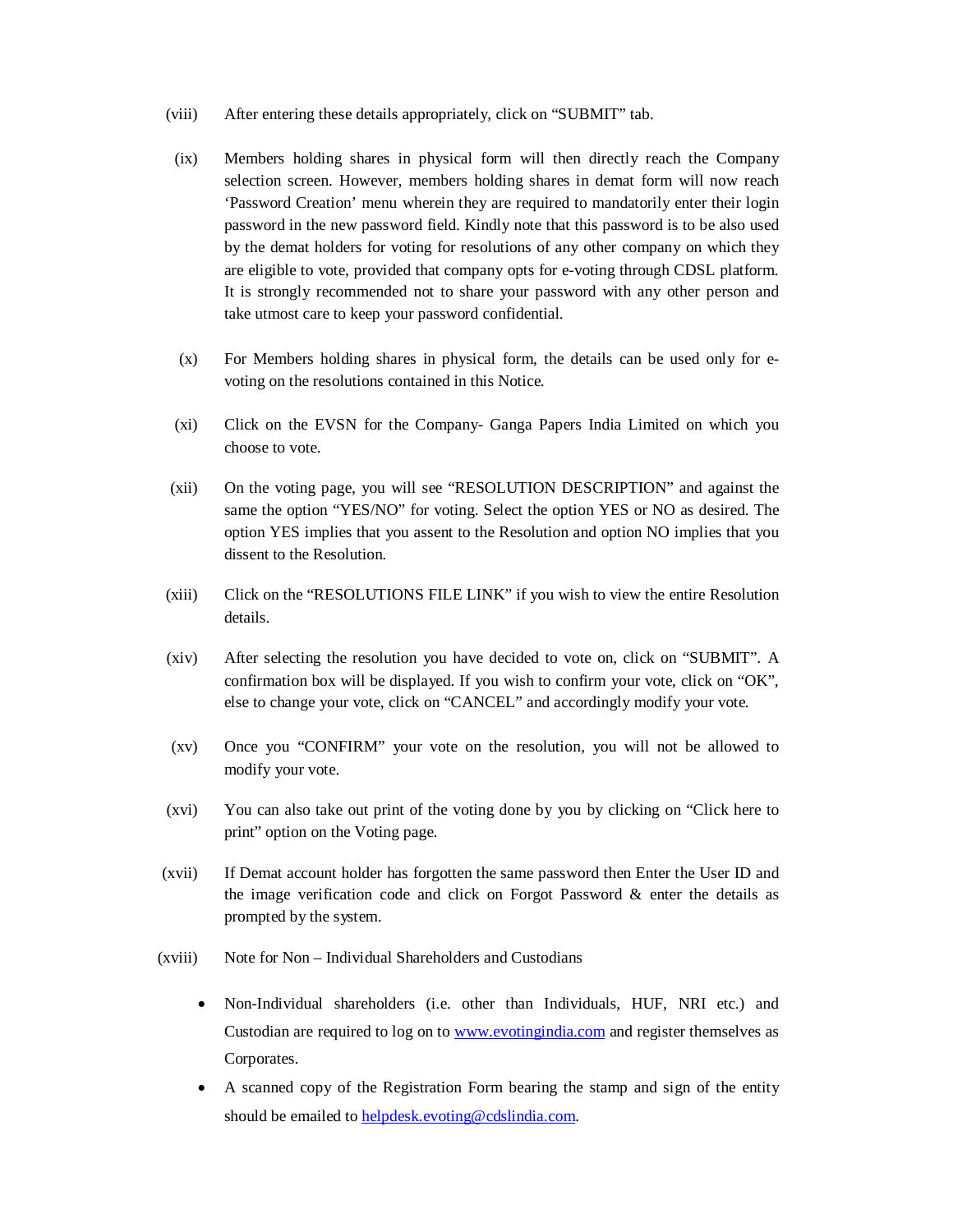- After receiving the login details they should be create a compliance user using the admin login and password. The Compliance user would be able to link the account(s) for which they wish to vote on.
- The list of accounts should be mailed to helpdesk.evoting@cdslindia.com and on approval of the accounts they would be able to cast their vote.
- A scanned copy of the Board Resolution and Power of Attorney (POA) which they have issued in favour of the Custodian, if any, should be uploaded in PDF format in the system for the scrutinizer to verify the same.
- (xix) In case you have any queries or issues regarding e-voting, you may refer the Frequently Asked Questions ("FAQs") and e-voting manual available at www.evotingindia.com under help section or write an email to helpdesk.evoting@cdslindia.com.
- (xx) Mr. Sridhar Mudaliar, Company Secretary, (Membership No. FCS: 6156) has been appointed as the Scrutinizer to scrutinize the e-voting process (including the physical ballots received from members who don't have access to the e-voting process) in a fair and transparent manner.
- (xxi) The Scrutinizer shall within a period not exceeding three (3) working days from the conclusion of the e-voting period unlock the votes in the presence of at least two (2) witnesses not in the employment of the Company and make a Scrutinizer's Report of the votes cast in favour or against, if any, forthwith to the Chairman of the Company.
- (xxii) The Results shall be declared on or after the AGM of the Company. The Results declared along with the Scrutinizer's Report shall be placed on the Company's website www.gangapapers.in and on the website of NSDL within two (2) days of passing of the resolutions at the AGM of the Company and communicated to the BSE Limited.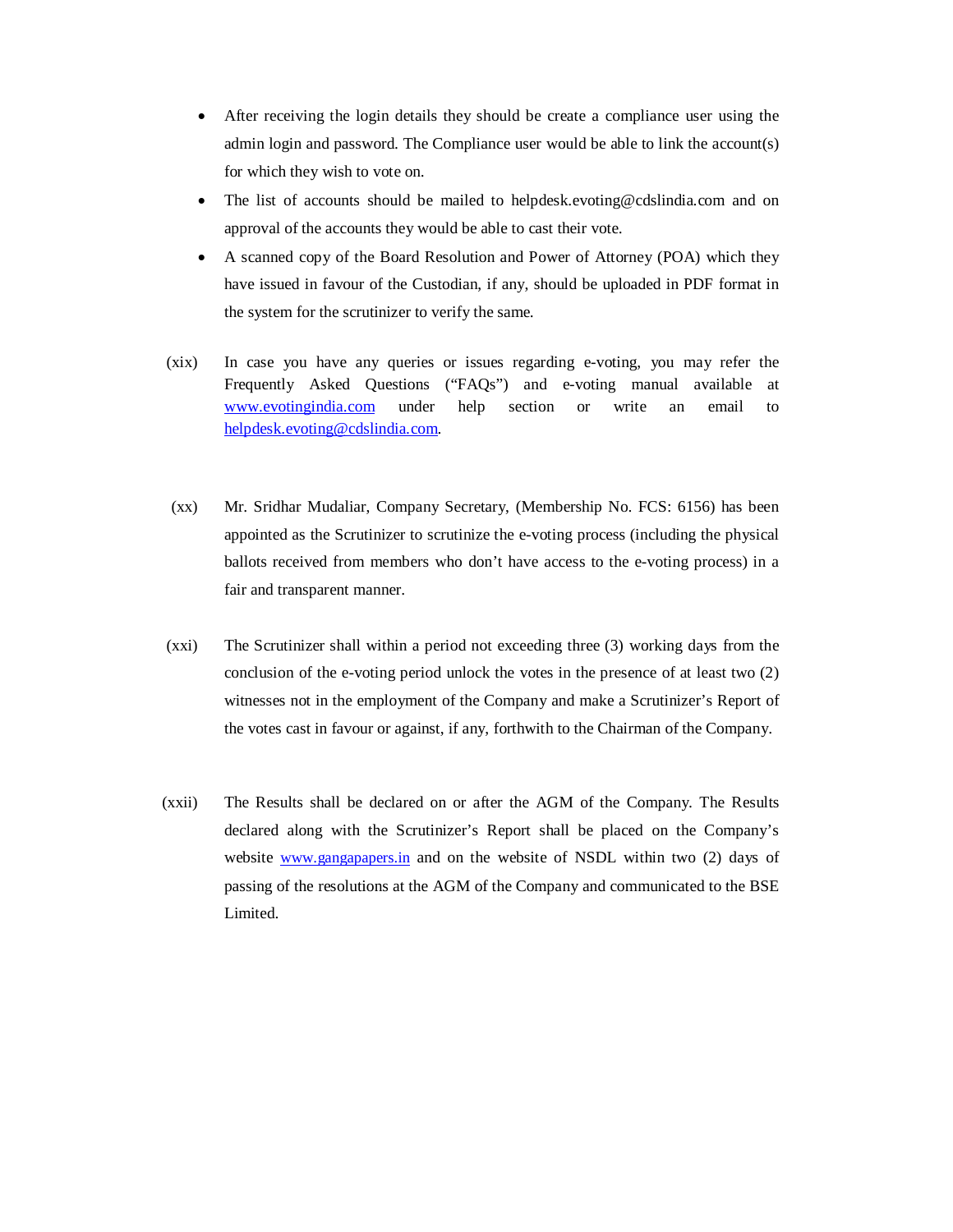# **EXPLANATORY STATEMENT PURSUANT TO SECTION 102(1) OF THE COMPANIES ACT, 2013**

#### **Item No. 4**

As per the provisions of Section 180 (1) (c) of the Companies Act, 2013, the Board of Directors can borrow money in case where money to be borrowed, together with the money already borrowed by the Company, is in excess of its paid-up capital and free reserves (that is reserves not set apart for any specific purpose) only with the approval of shareholders in the General Meeting.

Since the Company is in process of raising funds so as to finance its potential projects, it is deemed desirable as a matter of abundant caution to provide a sufficient margin for such loans to be covered by the borrowing powers of the Board of Directors. In these circumstances the sanction of the members is being taken to enable the Directors to borrow money to the extent of Rs. 20,00,00,000/-

Your Directors recommend the passing of the resolution. None of Director of the Company are concerned or interested in the resolution.

## **Item No. 5**

In view of the Company's project, the Company will have to take financial facilities from Banks, Financial Institutions and other entities. The borrowings by the Company may require the provision of security in the form of mortgage or may require transfer, sale, etc. of any of the properties of the Company, the terms of which will have to be finalized, for which it is necessary to seek the approval of the members under Section 180(1)(a) of the Companies Act, 2013. In these circumstances the sanction of the members is being taken to enable the Directors to transfer, sell, mortgage and/or dispose off in any other manner any of the properties of the Company, provided the total value of the properties so transferred, sold, mortgaged and/or disposed off in any other manner shall not exceed the sum of Rs. 20,00,00,000/-

Your Directors recommend the passing of the resolution.

None of Director of the Company are concerned or interested in the resolution.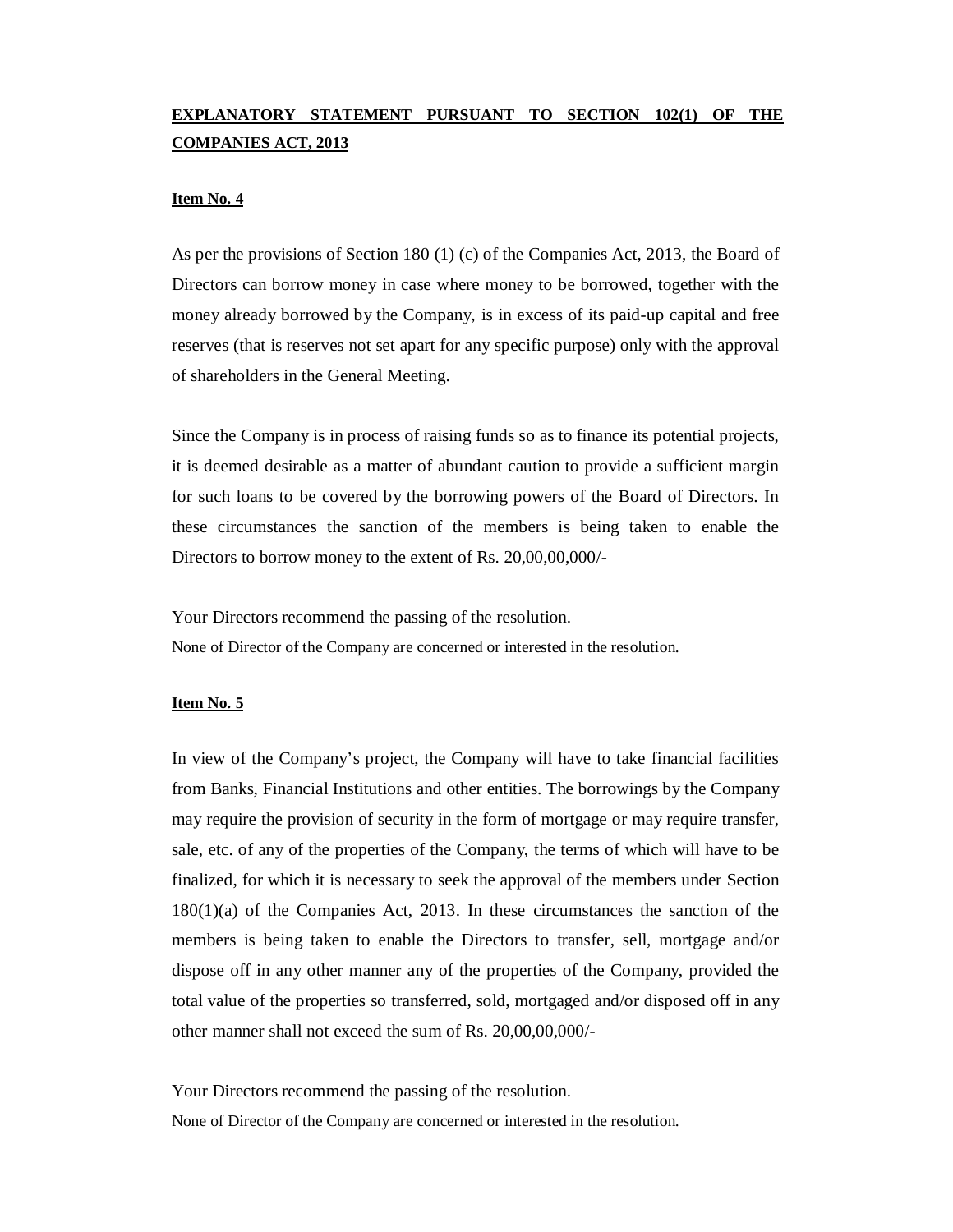#### **Item No. 6**

Under Section 186 of the Companies Act, 2013, the Board of Directors of a Company cannot, except with the consent of the Company in General Meeting make investments in other corporate bodies in excess of the limits laid down in that Section. As the Company's investments in the shares may exceed such further share investments and due to the fact that the sanction of the shareholders to such further investments cannot be obtained speedily, it would be advantageous to the shareholders for securing higher returns, if the Board of Directors is empowered to make investments in appropriate shares in other corporate bodies in excess of the limits laid down in section 186.

To enable the Directors to make any investments as may be thought advantageous to the Company, the Directors seek the authority of the Company to invest the Company's funds in any body or bodies corporate in excess of the limits specified under the relevant provisions of the Companies Act,2013.

Therefore, your Directors recommend the passing of the resolution. None of Director of the Company are concerned or interested in the resolution.

#### **Item No. 7-10**

The Company had, pursuant to the provisions of Clause 49 of the Listing Agreement entered with the Stock Exchanges, appointed Mr. Anjani Kumar Agrawal, Mr. Sanjeev Murarilal Jalan, Mr. Prabir Kumar Sadhu and Mr. Sharwan Kumar Kanodia as Independent Directors at various times.

In terms of the provisions of Section 149 of the Companies Act, 2013 ('the Act'), effective from April 1, 2014, every listed public company is required to have at least one-third of the total number of directors as independent directors, who are not liable to retire by rotation.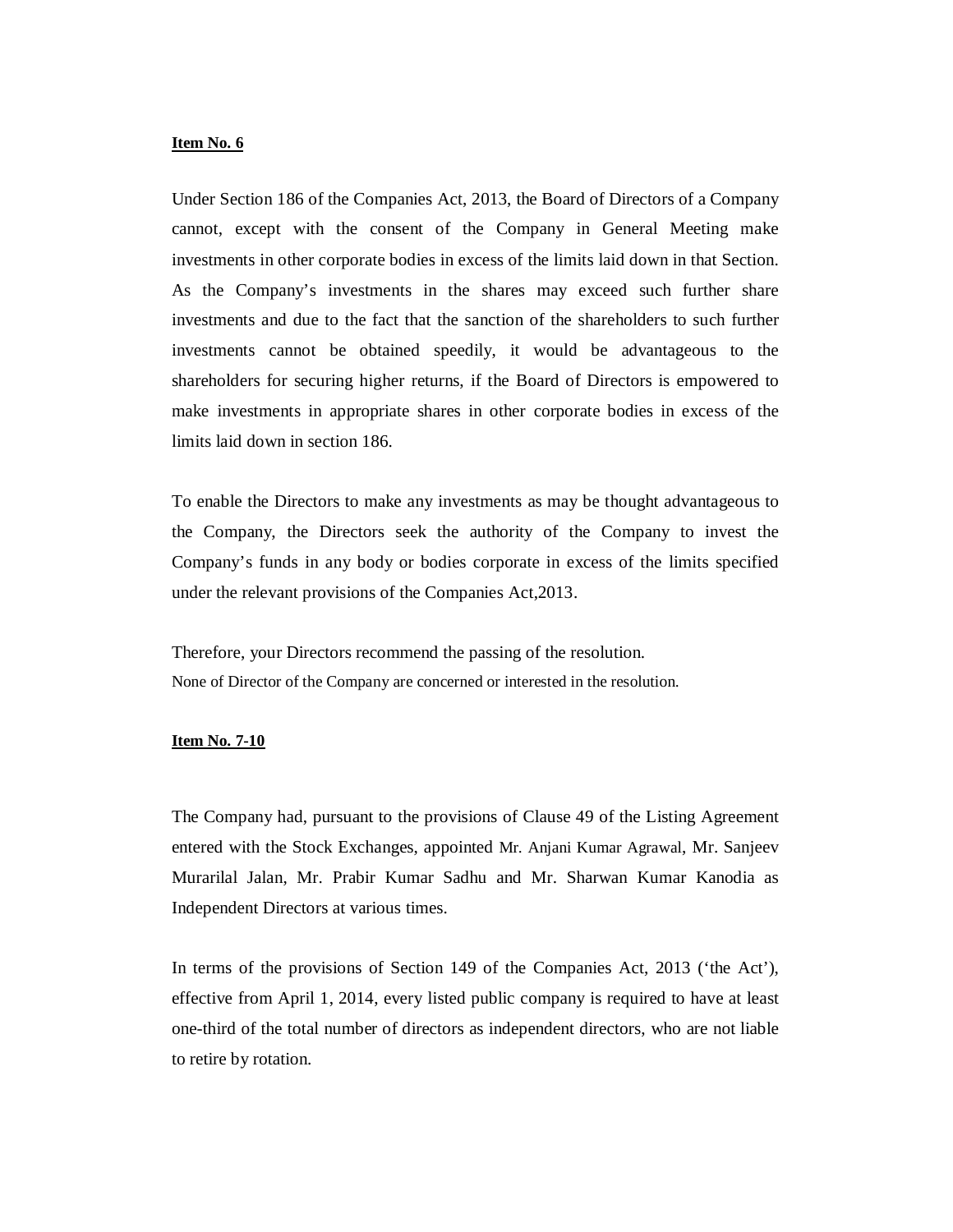The Nomination & Remuneration Committee of the Company has recommended the appointment of these directors as Independent Directors for a term of five consecutive years from the conclusion of the ensuing  $30<sup>th</sup>$  Annual General Meeting.

Mr. Anjani Kumar Agrawal, Mr. Sanjeev Murarilal Jalan, Mr. Prabir Kumar Sadhu and Mr. Sharwan Kumar Kanodia, Non-executive Directors of the Company, have given a declaration to the Board that they meet the criteria of independence as provided under Section 149(6) of the Act. In opinion of the Board, each of these directors fulfill the conditions specified in the Act and the Rules framed thereunder for appointment as Independent Director and they are independent of the management.

In compliance with the provisions of Section 149 read with Schedule IV of the Act, the appointment of these directors as Independent Directors is being placed before the shareholders for their approval. The terms and conditions of appointment of the above Directors are available for inspection to the shareholders of the Company for all working days at Corporate Office between 10.00 a.m. and 12.30 noon upto the date of this Annual General Meeting. A brief resume of these Directors is given in the Notice of this Annual General Meeting.

No Director, Key Managerial Personnel or their relatives, except Independent Directors in Resolutions at Item No. 7 to 11 respectively, are concerned or interested in the resolutions.

### FOR AND ON BEHALF OF BOARD OF DIRECTORS

 Sd-Ramesh Chaudhary Chairman

**Date:** 14.08.2014 **Place:** Pune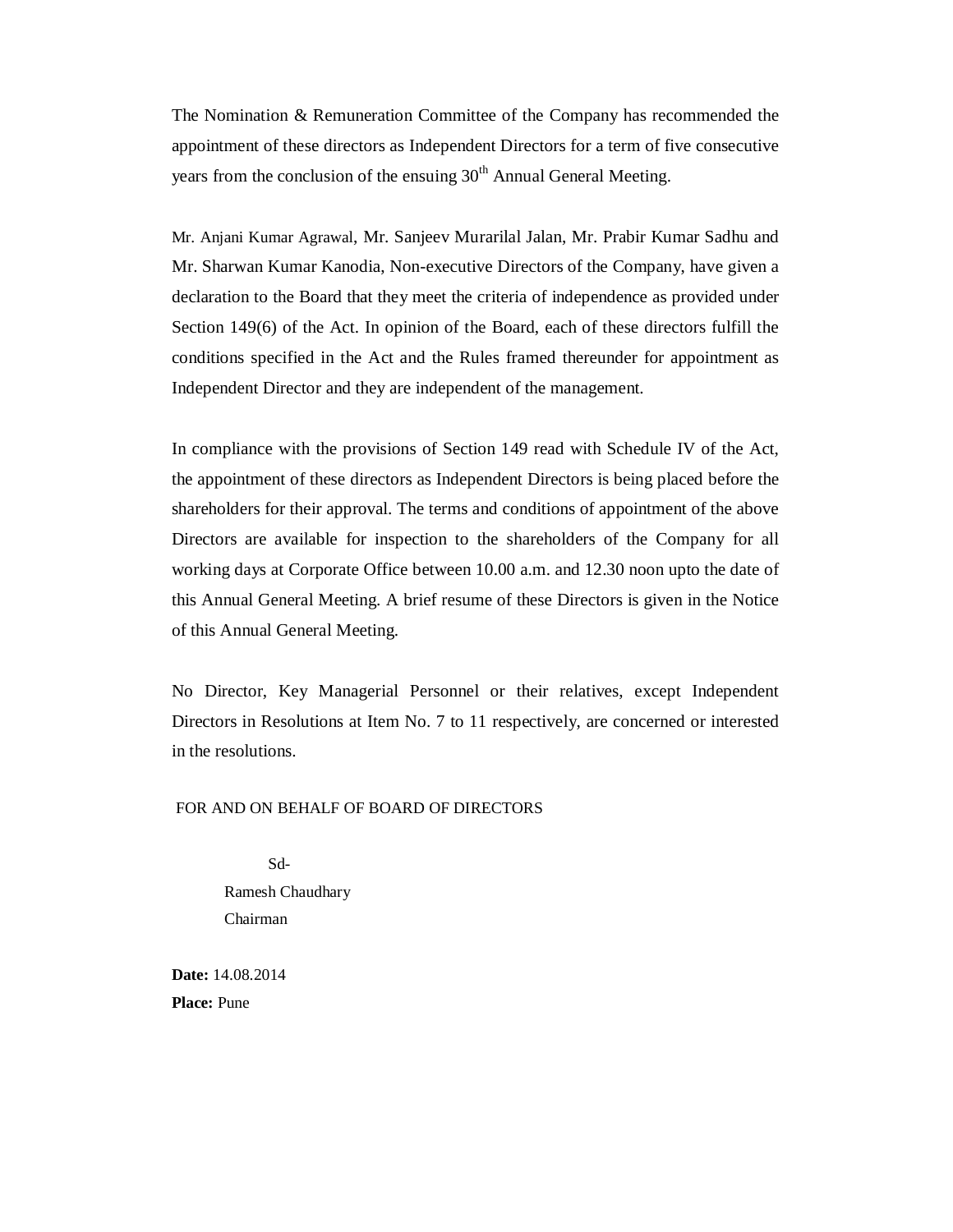# **INFORMATION PURSUANT TO CLAUSE 49 OF THE LISTING AGREEMENT FOR APPOINTMENT/REAPPOINTMENT OF DIRECTORS**

| <b>Particulars</b>                                                                                                                                                          | Mr. Sanjeev Jalan                                                     | Mr.<br><b>Sharwan</b><br>Kanodia | Mr.<br>Anjani<br><b>Kumar Agrawal</b> |
|-----------------------------------------------------------------------------------------------------------------------------------------------------------------------------|-----------------------------------------------------------------------|----------------------------------|---------------------------------------|
| Date of Birth                                                                                                                                                               | 24.06.1976                                                            | 21.11.1951                       | 07.10.1974                            |
| Date of Appointment                                                                                                                                                         | 02.12.2006                                                            | 02.12.2006                       | 14.08.2013                            |
| Qualifications                                                                                                                                                              | Bachelor's Degree in<br>Commerce                                      | Bachelor's Dgree in<br>Commerce  | B.Com.                                |
| Expertise in<br>Specific<br>functional area                                                                                                                                 | Vast Experience in<br>Vast Experience in<br>Finance<br>Paper Industry |                                  | Wide Experience in<br>Finance         |
| Directorship held<br>in<br>other Public Companies<br>(excluding<br>Foreign<br>Companies)                                                                                    | Nil                                                                   | Ni1                              | Nil                                   |
| Membership/<br>Chairmanships<br>of<br>of<br>committees<br>other<br>Public<br>Companies<br>(including only Audit<br>Committee<br>and<br>Shareholders Grievance<br>Committee) | Nil                                                                   | Ni1                              | N <sub>i</sub>                        |
| No. of Shares held in<br>the Company                                                                                                                                        | Nil                                                                   | Ni1                              | Nil                                   |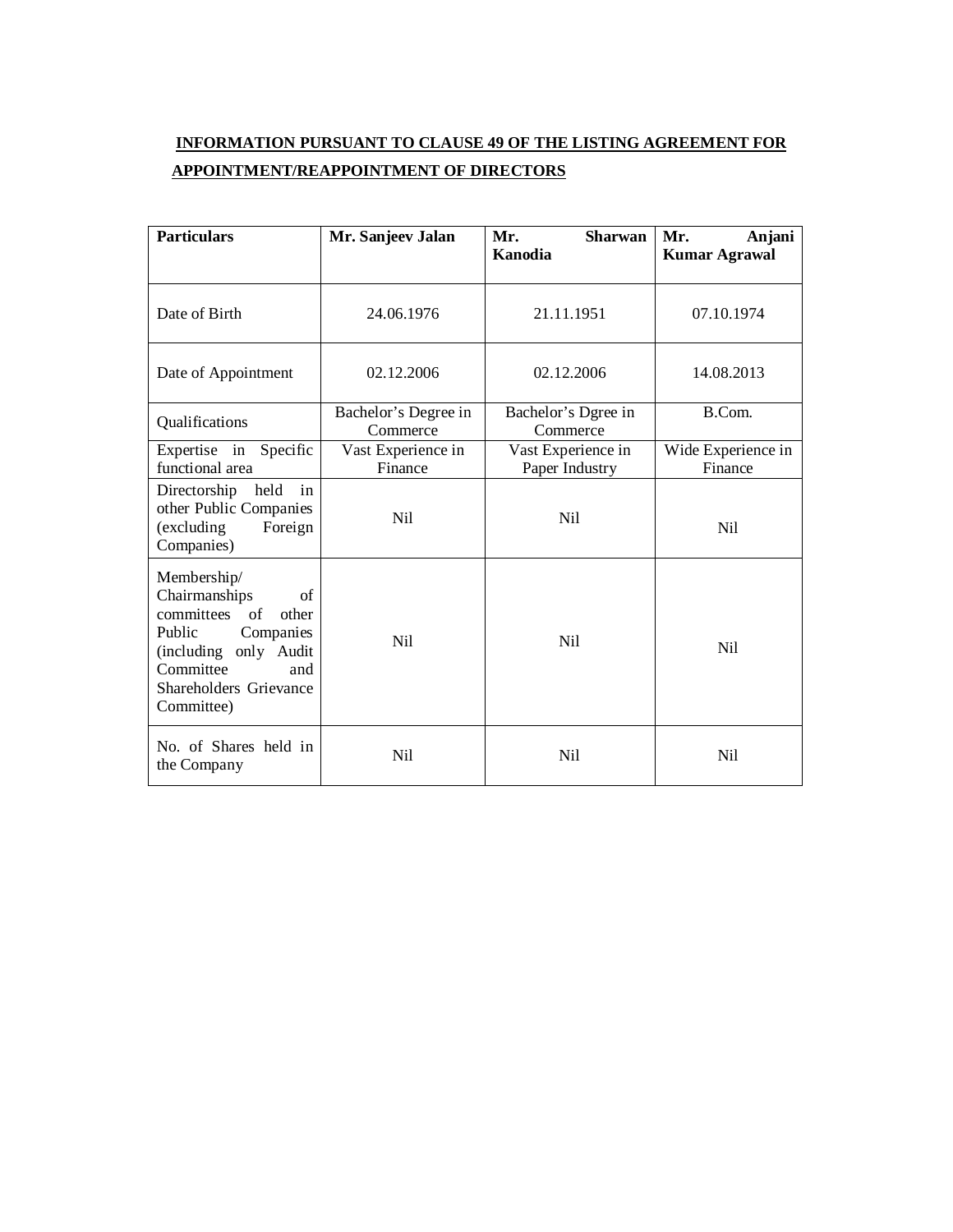# **INFORMATION PURSUANT TO CLAUSE 49 OF THE LISTING AGREEMENT FOR APPOINTMENT/REAPPOINTMENT OF DIRECTORS**

| <b>Particulars</b>                                                                                                                                                                                       | <b>Mr. Shrikant Kasat</b>            | Mr. Prabir Kumar<br>Sadhu                     |
|----------------------------------------------------------------------------------------------------------------------------------------------------------------------------------------------------------|--------------------------------------|-----------------------------------------------|
| Date of Birth                                                                                                                                                                                            | 17.04.1960                           | 10.09.1946                                    |
| Date of Appointment                                                                                                                                                                                      | 11.03.1985                           | 08.06.2007                                    |
| Qualifications                                                                                                                                                                                           | B. Sc, MBA                           | Science Graduate<br>and Paper<br>Technologist |
| Expertise<br>Specific<br>in<br>functional area                                                                                                                                                           | Vast Experience in<br>Paper Industry | Wide experience in<br>Paper Industry          |
| Directorship held in other<br>Public<br>Companies<br>(excluding<br>Foreign<br>Companies)                                                                                                                 | Ni1                                  | Ni1                                           |
| Membership/<br>Chairmanships<br>of<br>committees<br>$\sigma$ f<br>other<br>Public<br>Companies<br><i>(including)</i><br>only Audit<br>Committee<br>and<br><b>Shareholders</b><br>Grievance<br>Committee) | Ni1                                  | Ni1                                           |
| No. of Shares held in the<br>Company                                                                                                                                                                     | Nil                                  | Nil                                           |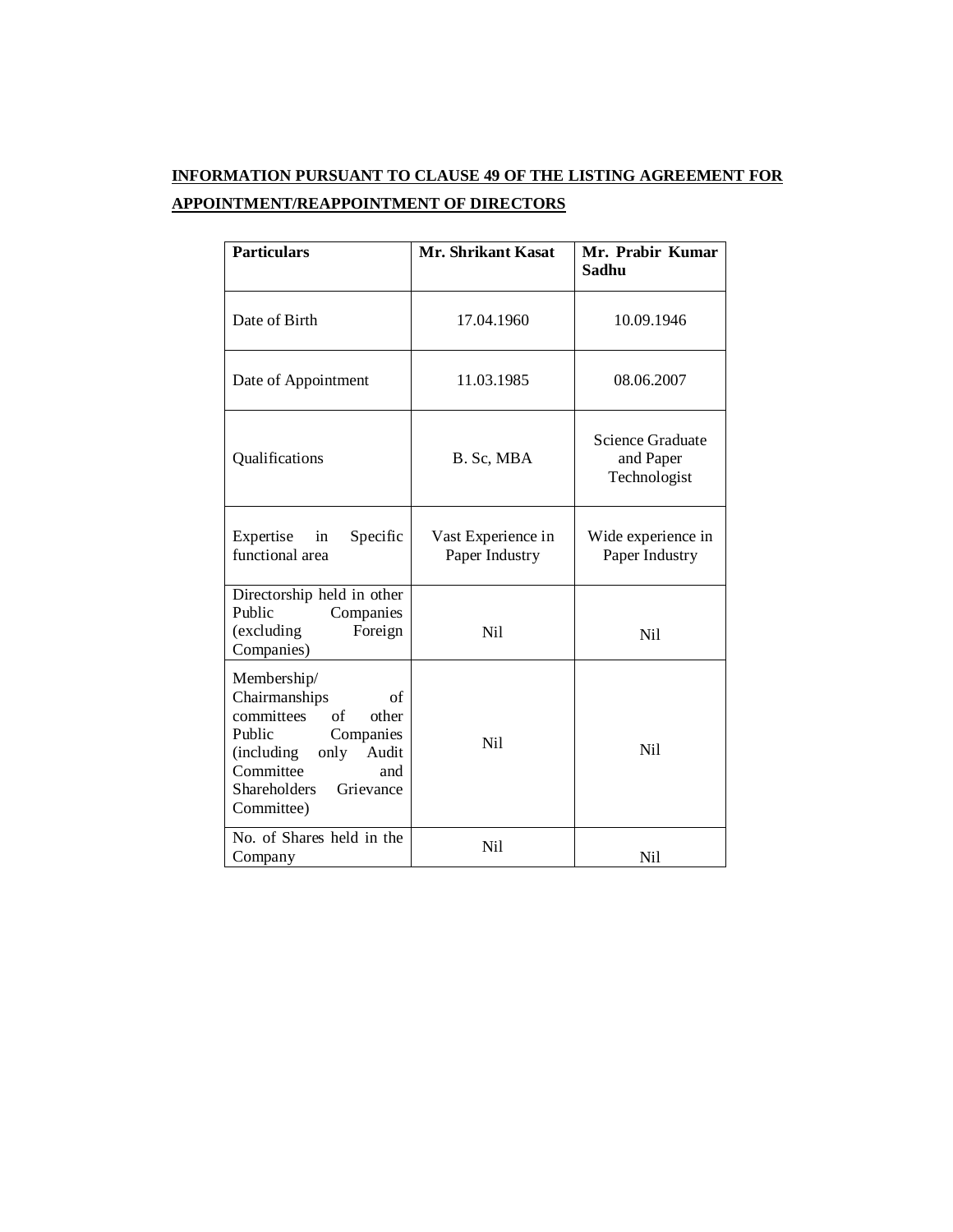*(Formerly known as Kasat Paper And Pulp Limited)*

**CIN**: L21012MH1985PTC035575 **Regd. Office**: D-8, Sanskruti Prangan, S.No. 131, Baner-Balewadi Road,

Baner, Pune – 411046

E-mail: gangapapers@gmail.com Phone No.: 020-32542248

### **DIRECTORS' REPORT**

To

The Members,

Your Directors have pleasure in presenting the 30<sup>th</sup> Annual Report together with audited accounts for the financial year ended 31<sup>st</sup> March, 2014.

## **1. FINANCIAL RESULTS**

The financial performance of the company for the period under review was as follows:

| <b>Particulars</b>                                        | <b>Amount</b> (Lacs) |         |
|-----------------------------------------------------------|----------------------|---------|
|                                                           | 2013-14              | 2012-13 |
| <b>Total Income</b>                                       | 6794.29              | 6378.90 |
| <b>Total Expenditure</b>                                  | 6615.78              | 6072.96 |
| Profit before depreciation, tax and<br>prior period items | 178.50               | 305.94  |
| Less: Depreciation                                        | 47.31                | 37.61   |
| Less: Prior period items                                  | Nil                  | Ni1     |
| Profit/ (Loss) for the year before tax                    | 131.19               | 268.32  |
| Tax expenses                                              | 1.63                 | 6.63    |
| Profit/ (Loss) after tax                                  | 129.56               | 261.69  |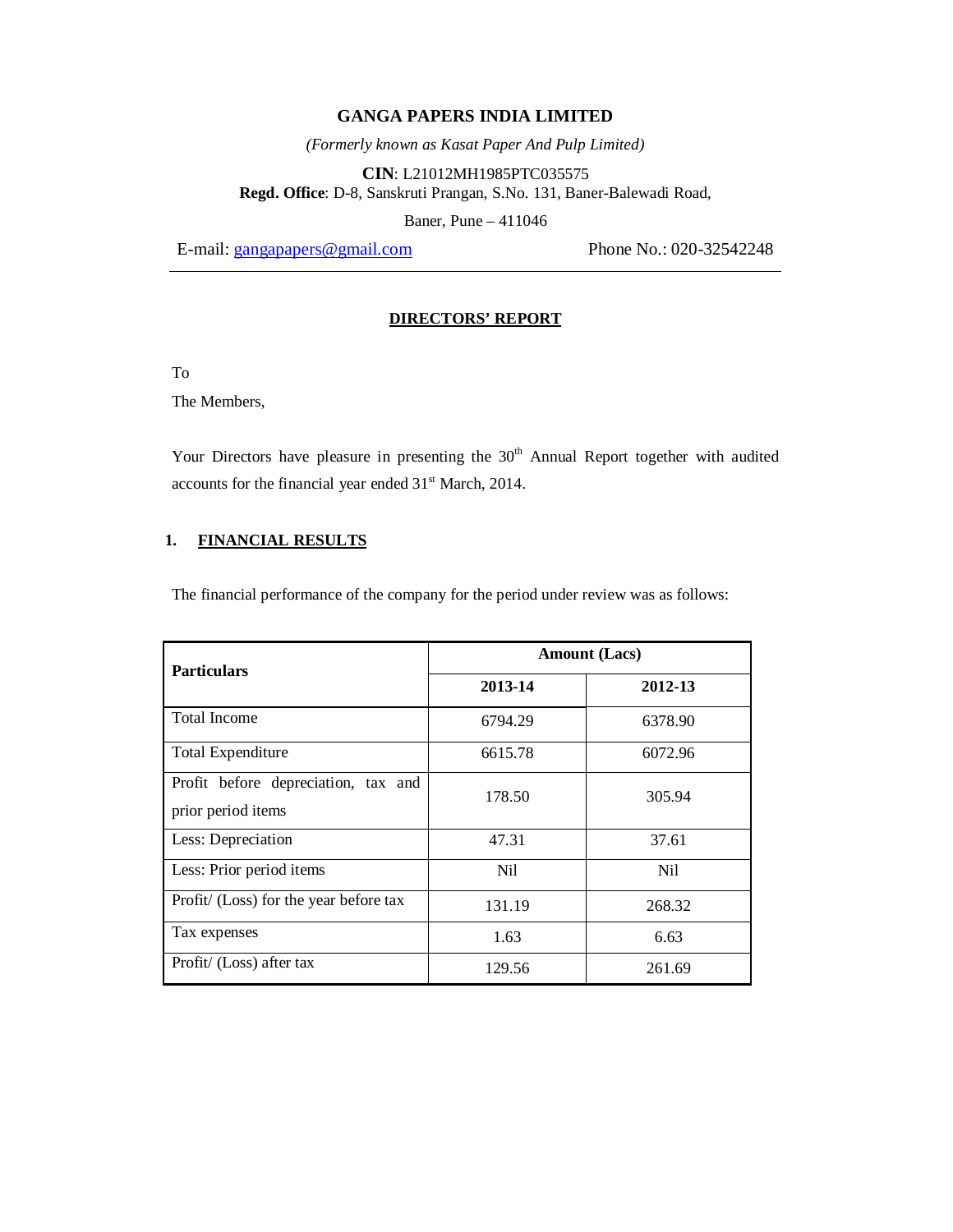#### **2. OPERATIONS**

The operations of the Company are improving day by day and the management is very aggressively striving to achieve the full production capacity. The production of the company has increased marginally this year and full capacity is still to be achieved. The management is taking all necessary steps including various modifications in the plant to ensure the full and efficient running of the plant.

Your Directors feel that this current year is going to be better for the company as we are striving hard to achieve the full production capacity.

#### **3. FIXED DEPOSITS**

The Company has not accepted any fixed deposits during the financial year under review.

#### **4. DIRECTORS**

The Board of the Company is duly constituted; there has been no change in the composition during the year. There are 7 (seven) Non-executive Director out of which 4 (four) are independent and 1 (one) Executive Director.

In accordance with the provisions of the Companies Act and the Articles of Association of the Company, Mr. Shrikant Kasat, Director retires by rotation at the ensuing Annual General Meeting and being eligible offers themselves for re-appointment.

### **5. AUDITORS**

M/s Ritesh Bajoria & Co. Chartered Accountants are statutory Auditors of the Company. They have expressed their willingness to be re-appointed as Auditors of the Company. The Board recommends the appointment of M/s Ritesh Bajoria & Co. Chartered Accountants, as Auditors of the Company from the conclusion of this Annual General Meeting till the conclusion of sixth consecutive Annual General Meeting of the Company, on such remuneration as may be fixed by the Board of Directors of the Company.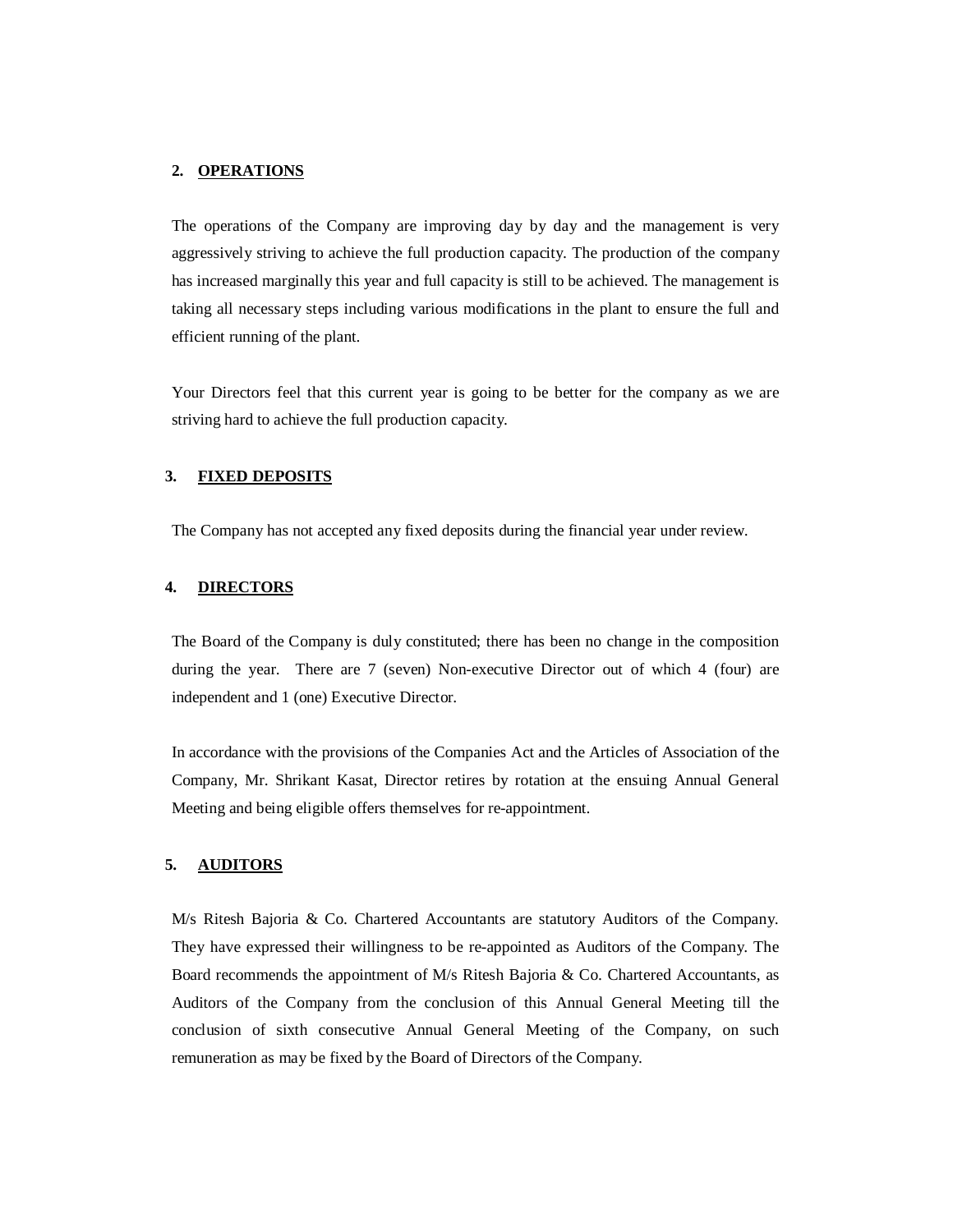# **6. CONSERVATION OF ENERGY, TECHNOLOGY ABSORPTION AND FOREIGN EXCHANGE EARNINGS AND OUTGO**

Particulars under Section 217(1)(e) of the Companies Act, 1956 to the extent applicable to the Company regarding conservation of energy, technology and foreign exchange earning and outgo is given as Annexure (I) to the Report.

# **7. PARTICULARS OF EMPLOYEES**

The Company does not have any of its employees drawing remuneration attracting the provisions of Section 217(2A) of the Companies Act, 1956 read with Companies (Particulars of Employees) Rules, 1975.

## **8. MANAGEMENT'S DISCUSSION AND ANALYSIS REPORT**

A comprehensive Management's Discussion and Analysis Report is made a part of this Annual Report.

## **9. CORPORATE GOVERNANCE**

Pursuant to the clause 49 of the Listing agreement with the stock exchanges, Corporate Governance Report is made a part of this Report.

# **10. DIRECTORS' RESPONSIBILITY STATEMENT**

The Board of Directors states:

- a) That in the preparation of the annual accounts, the applicable accounting standards have been followed.
- b) That the Directors had selected such accounting policies and applied them consistently and made judgments and estimates that are reasonable and prudent so as to give a true and fair view of the state of affairs of the company at the end of the financial year and of the profit of the Company for that period.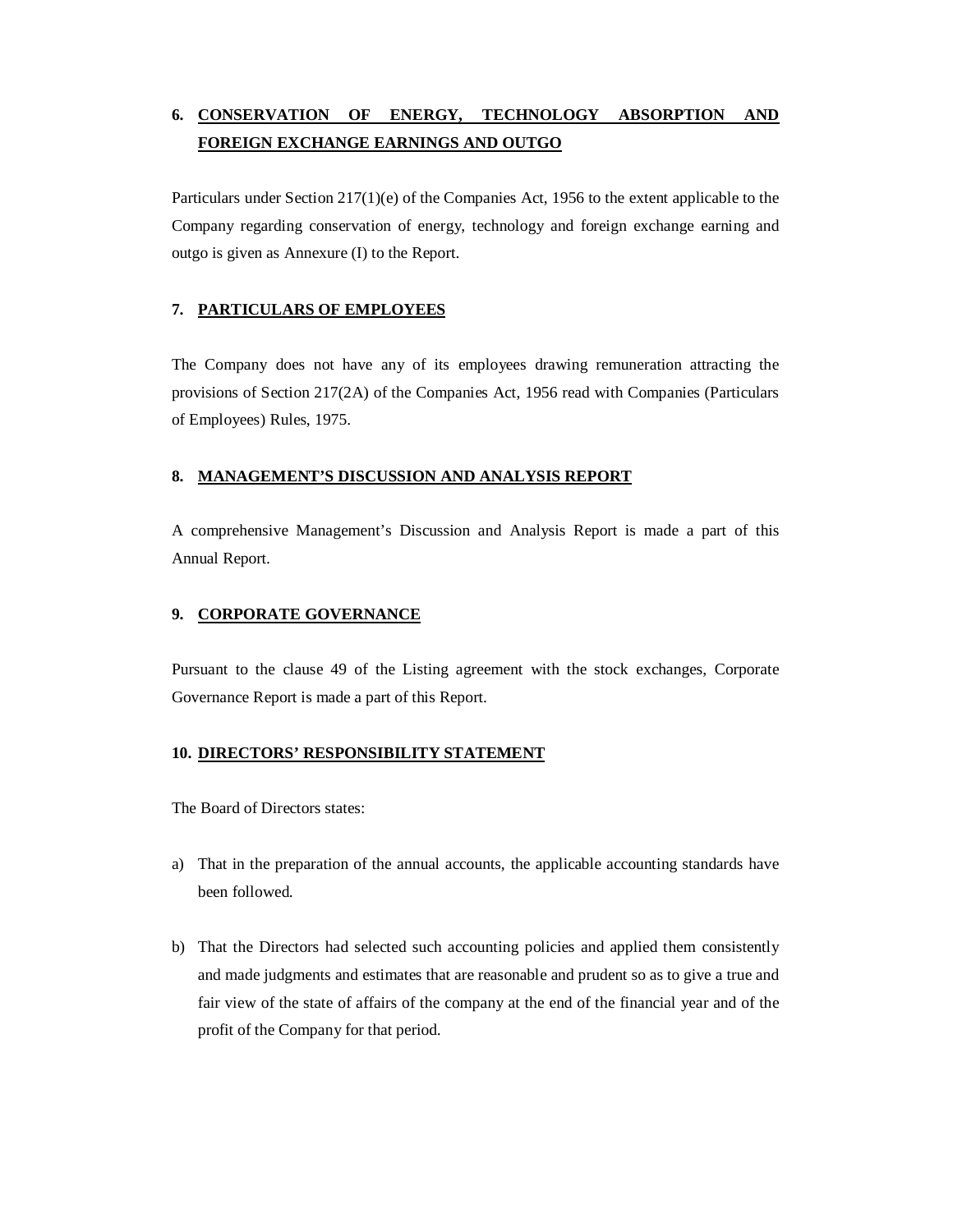- c) That the Directors had taken proper and sufficient care for the maintenance of adequate accounting records in accordance with the provisions of the Companies Act, 1956 safeguarding the assets of the Company and for preventing and detecting fraud and other irregularities.
- d) That the Directors had prepared the annual accounts on a going concern basis.

## **11. ACKNOWLEDGMENT**

Your Directors express their special thanks to the Customers, Suppliers, Members, and Employees for their continued support. Your directors also gratefully acknowledge the cooperation and assistance received from Banks, Central and State Government authorities for their continued support and valuable assistance.

### **FOR AND ON BEHALF OF BOARD OF DIRECTORS**

**Sd/- (Ramesh Chaudhary) CHAIRMAN**

**Date:** 14.08.2014 **Place:** Pune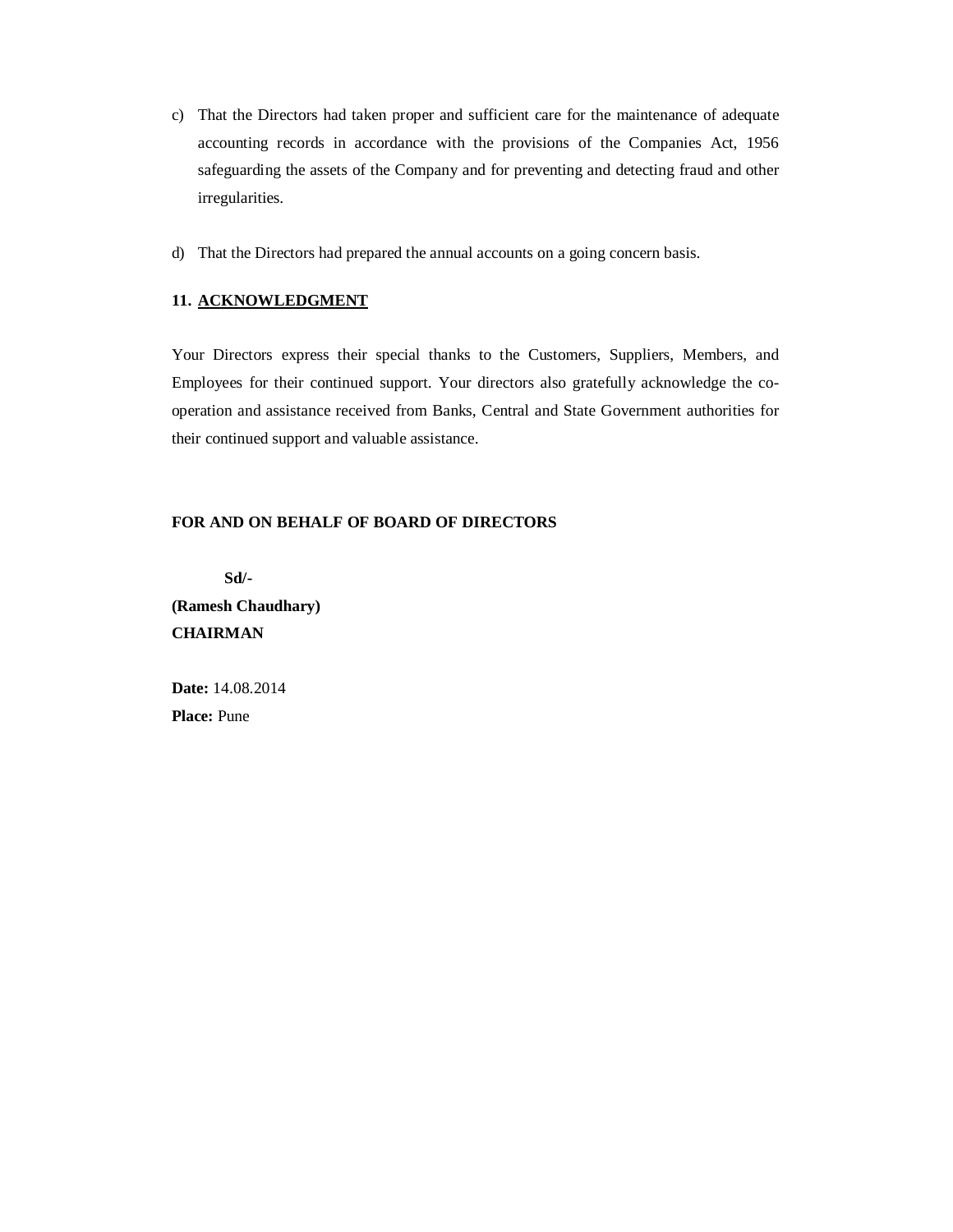#### **ANNEXURE (I) TO THE DIRECTORS' REPORT**

Particulars under Companies (Disclosure of particulars in the reports of Board of Directors) Rules, 1988 for the year ended  $31<sup>st</sup>$  March 2014.

# **1. CONSERVATION OF ENERGY**

- a) Energy Conservation Measures Taken:
	- I. Variable Frequency Drives installed in order to save power.
	- II. Various old equipments of the plant are changed with new technology to save energy.
- b) Additional investment and proposals, if any, being implemented for reduction of consumption of energy: NIL
- c) Impact of the measures (a)  $\&$  (b) above, for reduction of energy consumption and consequent impact on the cost of production of goods: The Company will achieve savings in energy consumption.
- d) Total energy consumption and energy consumption per unit of production as Form A of the Annexure to the rules in respect of industry specified in the Schedule thereto:

|                                        | <b>Current Year</b> | <b>Previous Year</b> |
|----------------------------------------|---------------------|----------------------|
| A. Power and Fuel Consumption          |                     |                      |
| 1. Electricity                         |                     |                      |
|                                        |                     |                      |
| (a) Purchased                          |                     |                      |
| Unit                                   | 10,490,180 kwh      | 11,180,965 kwh       |
| <b>Total Amount</b>                    | Rs. 7,26,83,497/-   | Rs. 7,75,09,070/-    |
| Rate/unit                              | Rs.6.93 /unit       | Rs. 6.93/unit        |
|                                        |                     |                      |
| (b) Own Generation                     |                     |                      |
| <b>Through Diesel Generator</b><br>(i) |                     |                      |

**FORM A**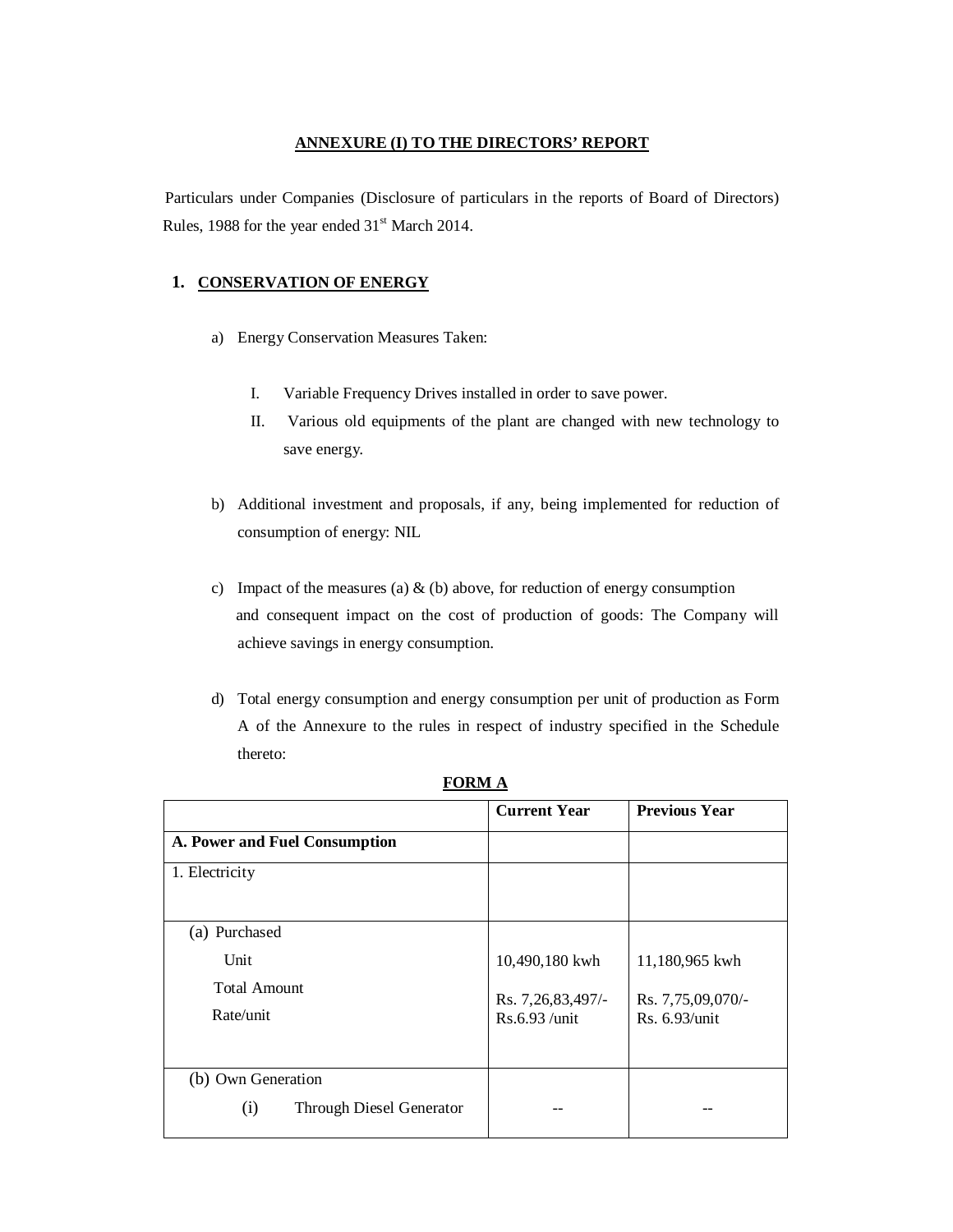| (ii)<br>Through steam turbine /<br>generator | 3,055,654 kwh                  | 853,240 kwh                    |
|----------------------------------------------|--------------------------------|--------------------------------|
|                                              |                                |                                |
| 2. Coal (specify quality and where used)     |                                |                                |
| Quantity (tones)                             | 18,779.47 MT                   | 15,959.42 MT                   |
| <b>Total Cost</b>                            |                                |                                |
| <b>Average Rate</b>                          | Rs.5,86,64,338/-<br>Rs. 3124/- | Rs.6,90,00,848/-<br>Rs. 4323/- |
| 3. Furnace Oil                               | Nil                            | Nil                            |
| 4. Others                                    | Nil                            | Nil                            |
| B. Consumption per unit of production        |                                |                                |
| Products (with details) unit                 |                                |                                |
| Electricity                                  | 566.22 unit/MT                 | 493.88 unit/MT                 |
| Furnace Oil                                  |                                |                                |
| Coal (specify quality)                       | 785.00 Kg/MT                   | 654.9 Kg/MT                    |
| Others (specify)                             |                                |                                |

## **2. TECHNOLOGY ABSORPTION**

Efforts made in technology absorption as per Form-B of the Annexure:

- 1. Research & Development (R & D)
	- a) Specific areas in which R & D carried out by the Company: None
	- b) Benefits derived as a result of the above R & D: Not Applicable
	- c) Future plan of action: Not yet finalized
	- d) Expenditure on R & D : Nil
- 2. Technology absorption, adaptation and innovation: NIL
	- a) Efforts in brief, made towards technology absorption, adaptation and innovation: N.A.
	- b) Benefits derived as a result of the above efforts: N.A.
	- c) Technology imported during the last five years: N.A.

### **3. FOREIGN EXCHANGE EARNINGS & OUTGO**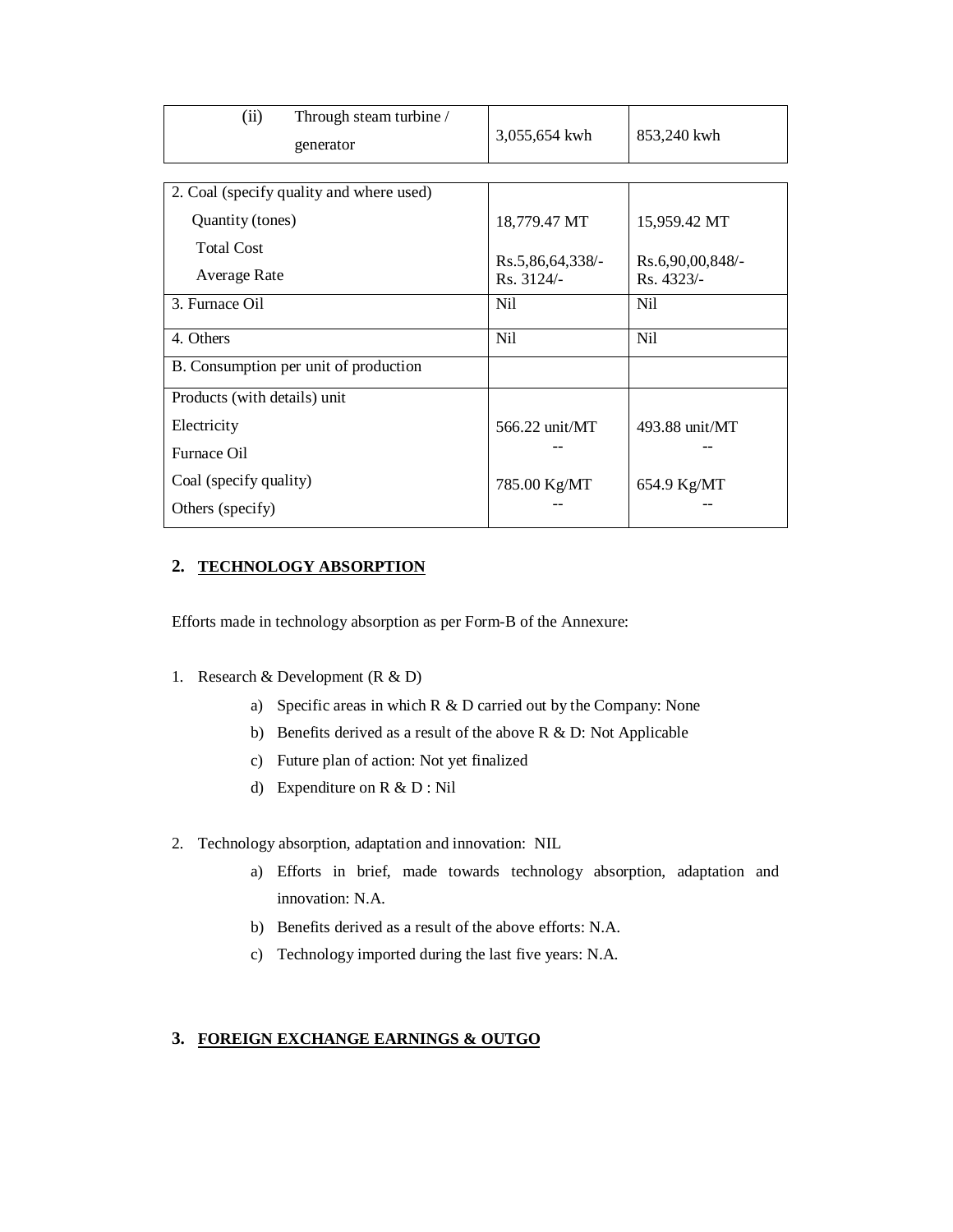- a) The Company has not commenced any major export activities and the earnings in foreign currency during the previous year was nil and during the year under review is also nil.
- b) Total CIF Value of Imports during the previous year was Rs. 10, 49, 89,793 / and during the year under review it was Rs. 8, 69, 04,874 /-.

#### **MANGEMENT DISCUSSION & ANALYSIS REPORT**

#### **1 INDUSTRY STRUCTURES & DEVELOPMENT**

The financial year 2013 – 14 has been passed under economic slowdown in our country.

Your Company has been working through this demanding situation to ensure that we move forward and achieve success at various ends. The Company sticks to its commitment of working and yielding better results even in this situation of global slowdown in the economy.

#### **2 OPERATIONS & FINANCIAL PERFORMANCE**

The operations of the Company are satisfactory considering the present slowdown in the economy and the management is striving to achieve better results. There has been a 10% increase in the sales over last year. The management is taking all necessary steps including various modifications in the plant to ensure the full and efficient running of the plant.

The summarized performance of Company during the year was as under:

| <b>Particulars</b>   | 2013-14 | 2012-13 |
|----------------------|---------|---------|
| Sales (Rs. In Lacs)  | 6765.93 | 6352.49 |
| EBIDTA (Rs. In Lacs) | 276.53  | 366.10  |

### **3 INTERNAL CONTROL SYSTEM & ITS ADEQUACY**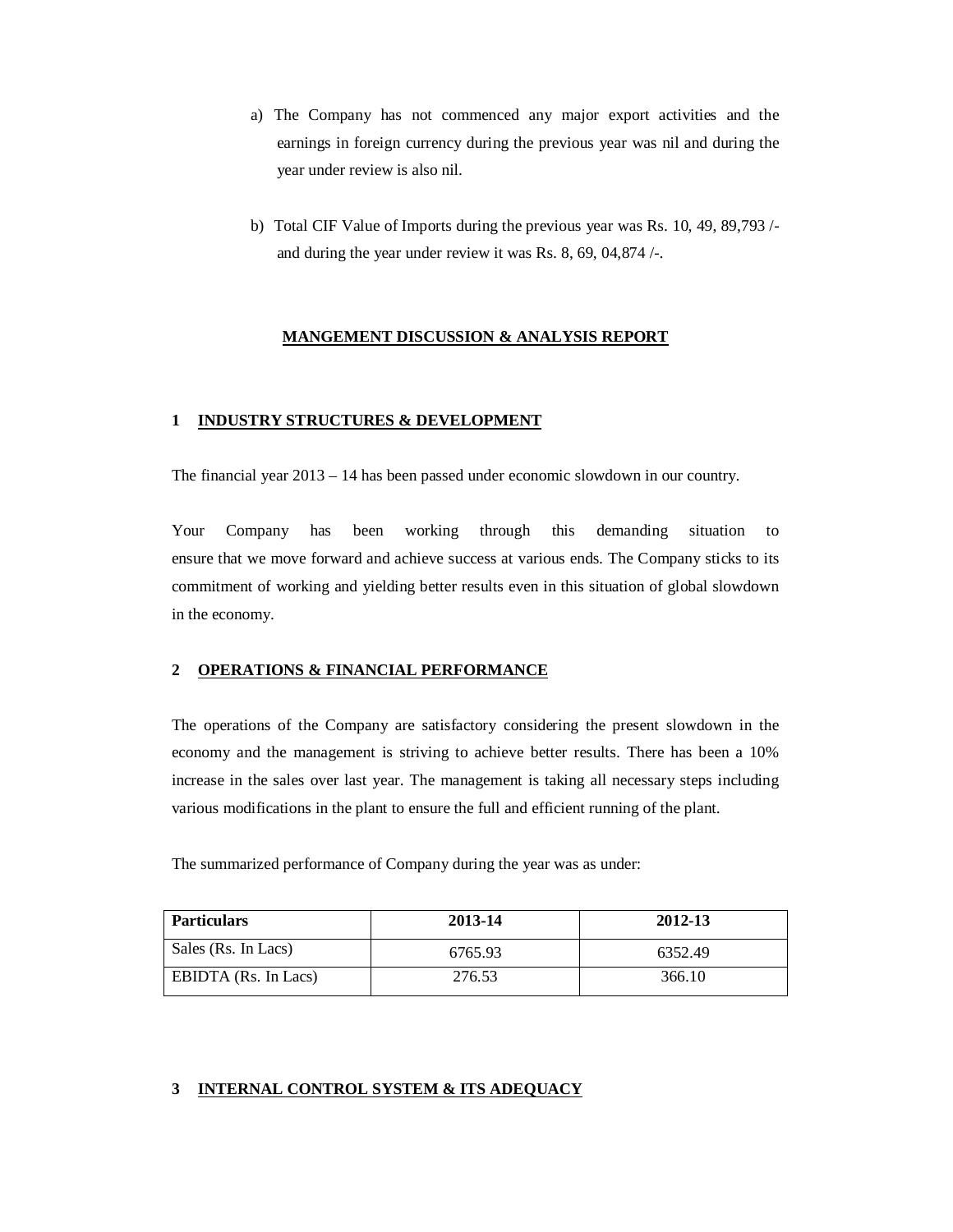The effort of the Company to strengthen its internal control systems and their adequacy has yielded fruitful results. The system of internal control is working towards development of transparent and efficient policies for strict adherence to management rules and policies as well as ethical conduct within the organization. The internal control systems are further designed to ensure reliability in financial records and other records for preparing financial information.

The Company places prime importance on the effective internal audit system. The internal audit programme is aligned to the previous years' observations, suggestions from statutory auditors, existing systems and procedures, financial limits and also risk areas which are identified and reviewed. The internal audit report are discussed and reviewed by the Audit Committee.

#### **4 OUTLOOK**

During the year under review, we have succeeded to a greater extent in fulfilling the demands of our consumers and we hope that in the financial year 2014-15, we continue with our endeavors and grow even faster. Ganga Papers India Ltd.(GPIL) commits you that we will put all efforts in successfully running this plant and to make your Company one of the biggest paper producing Company in India as we say that "Making Paper is our Passion"

## **5 CAUTIONARY STATEMENT**

The management of Ganga Papers India Ltd. (GPIL) has prepared this report and is responsible for the same. Statements in this Management Discussion and Analysis, describing the Company's objectives, projections, estimates and expectations may be "forward looking statements" within the meaning of applicable laws and regulation and the management has based them on its current expectations and its projection about future events. Actual result might differ materially from those either expressed or implied.

#### **REPORT ON CORPORATE GOVERNANCE**

#### **1. COMPANY'S PHILOSOPHY**

Your Company maintains standard of corporate conduct towards its shareholders, customers, employees, all other stakeholders and society in general. The Company has always focused on good corporate governance, which is key driver of sustainable growth and long term value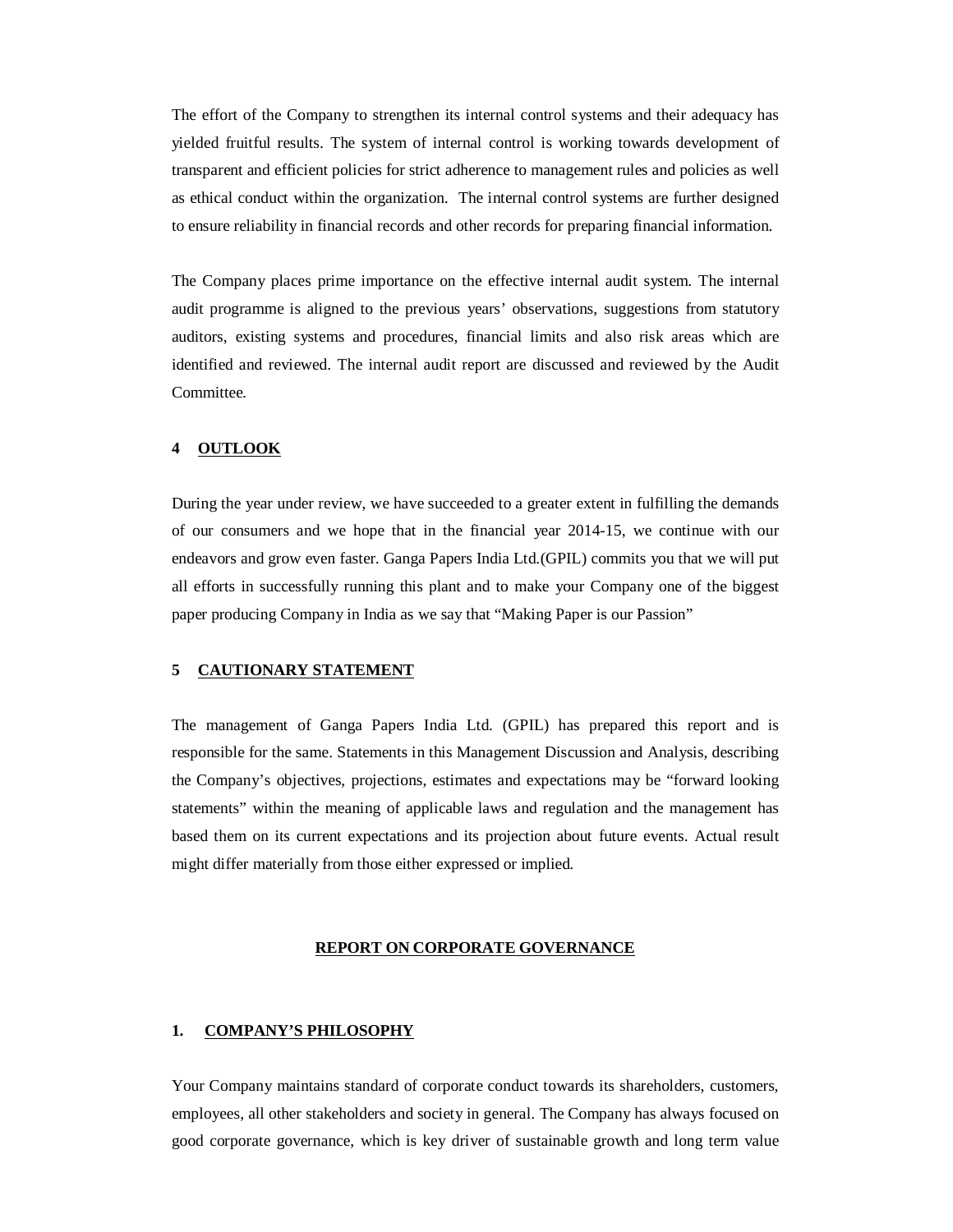creation for shareholders. The Corporate Governance is more about creating organisation excellence leading to increasing employee and customer satisfaction and shareholders value.

To that effect, Ganga Papers India Limited has adopted practices mandated in Clause 49 of listing agreement and has established procedures and systems to be fully compliant with it.

## **2. BOARD OF DIRECTORS**

The Board of Directors of your Company consists of 8 (eight) Directors including a Managing Director and 7 (seven) Non – Executive Directors out of which 4 (four) are independent Directors.

Mr. Shrikant Kasat, Director of the Company is retiring by rotation at the forthcoming Annual General Meeting and is eligible for re – appointment.

Following is the current position of the directorship

|                         |               | No.<br>of                        | other Directorships | Committee<br>and |
|-------------------------|---------------|----------------------------------|---------------------|------------------|
| <b>Name of Director</b> | Category      | <b>Memberships/Chairmanships</b> |                     |                  |
|                         |               | <b>Directorships</b>             | Committee           | <b>Committee</b> |
|                         |               |                                  | <b>Memberships</b>  | Chairmanships    |
| <b>Ramesh Chaudhary</b> | Promoter,     | N <sub>i</sub> l                 | Nil                 | Nil              |
| (Chairman)              | Non-Executive |                                  |                     |                  |
| Sandeep Kanoria         | Promoter,     | Nil                              | Nil                 | Nil              |
| (Managing               | Executive     |                                  |                     |                  |
| Director)               |               |                                  |                     |                  |
| Amit Chaudhary          | Promoter,     | Nil                              | Nil                 | Nil              |
|                         | Non-Executive |                                  |                     |                  |
| Sanjeev Jalan           | Non-Executive | Nil                              | Nil                 | Nil              |
|                         | Independent   |                                  |                     |                  |
| Sharwan Kanodia         | Non-Executive | Nil                              | Nil                 | Nil              |
|                         | Independent   |                                  |                     |                  |
| Prabir Sadhu            | Non-Executive | <b>Nil</b>                       | Nil                 | Nil              |
|                         |               |                                  |                     |                  |
|                         | Independent   |                                  |                     |                  |
| <b>Shrikant Kasat</b>   | Non-Executive | Nil                              | Nil                 | Nil              |
| Kumar<br>Anjani         | Non-Executive | Nil                              | Nil                 | Ni1              |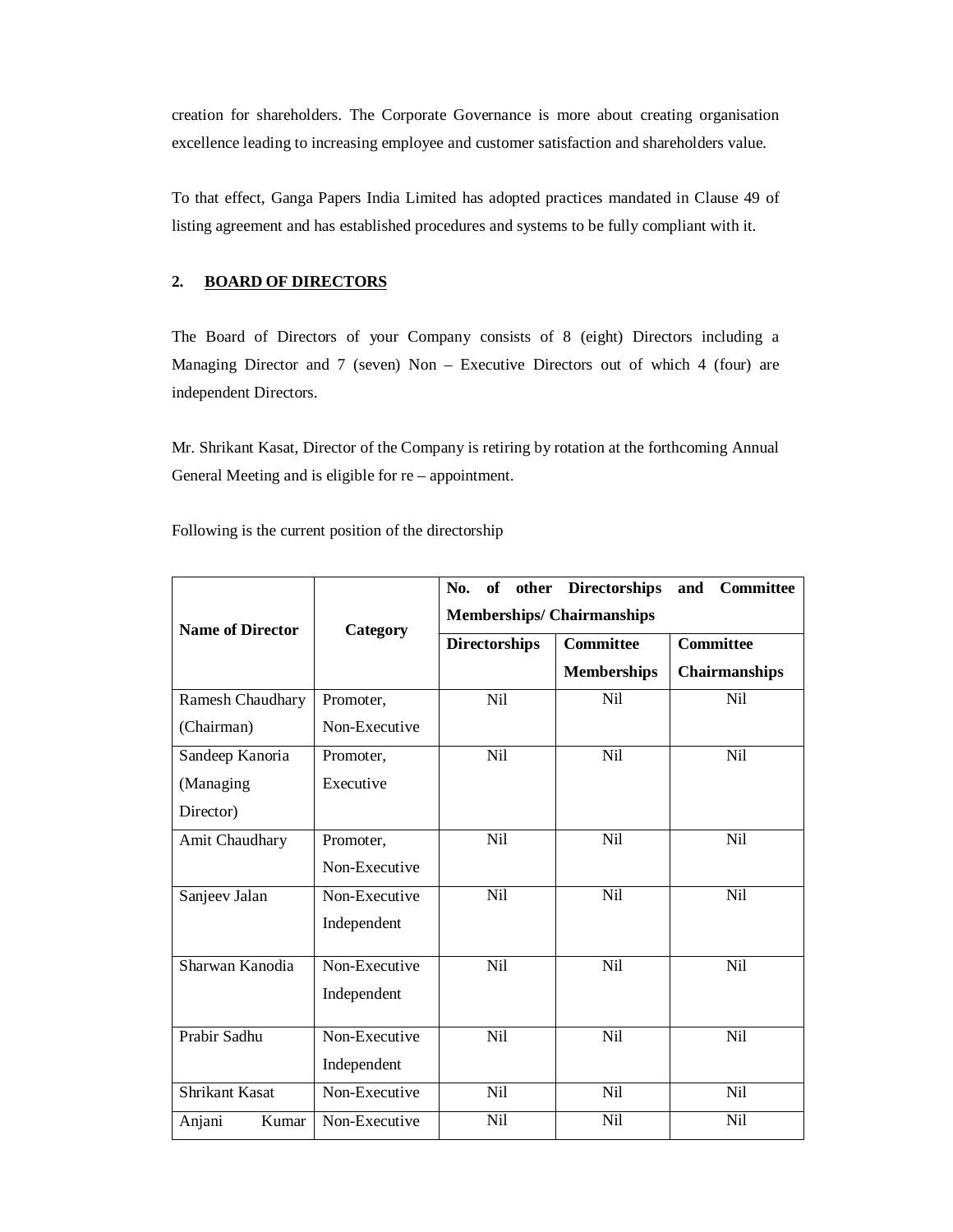|                    | In،   |  |  |
|--------------------|-------|--|--|
| <b>Trawai</b><br>. | ndent |  |  |

- excluding private, foreign and companies registered under section 25 of the Companies Act, 1956
- None of the Directors is a member of more than 10 Board level Committees of public companies in which they are Directors, nor is a chairman of more than five such Committees.

## **NUMBER OF BOARD MEETINGS**

During the year, four (4) Board Meetings were held on 30.05.2013, 14.08.2013, 14.11.2013 and 14.02.2014

# **DIRECTORS' ATTENDANCE RECORD**

Table 1 gives the composition of the Board, the category of the Directors and their attendance record as follows:

| <b>NAME OF</b><br><b>DIRECTOR</b> | <b>CATEGORY</b> | <b>NO. OF BOARD</b><br><b>MEETINGS</b><br><b>ATTENDED</b> | <b>LAST AGM</b> |
|-----------------------------------|-----------------|-----------------------------------------------------------|-----------------|
| Ramesh Chaudhary                  | Promoter,       | 4                                                         | Yes             |
| (Chairman)                        | Non-Executive   |                                                           |                 |
| Sandeep Kanoria                   | Promoter,       | 4                                                         | Yes             |
| (Managing Director)               | Executive       |                                                           |                 |
| Amit Chaudhary                    | Promoter,       | $\overline{\mathcal{A}}$                                  | Yes             |
|                                   | Non-Executive   |                                                           |                 |
| Sanjeev Jalan                     | Non-Executive   | $\overline{\mathcal{A}}$                                  | Yes             |
|                                   | Independent     |                                                           |                 |
| Sharwan Kanodia                   | Non-Executive   | $\overline{4}$                                            | Yes             |
|                                   | Independent     |                                                           |                 |
| Prabir Sadhu                      | Non-Executive   | $\overline{\mathcal{A}}$                                  | Yes             |
|                                   | Independent     |                                                           |                 |
| <b>Shrikant Kasat</b>             | Non-Executive   | $\mathbf{0}$                                              | N <sub>o</sub>  |
|                                   |                 |                                                           |                 |
| Anjani<br>Kumar                   | Non-Executive   | $\overline{\mathcal{A}}$                                  | Yes             |
| Agrawal                           | Independent     |                                                           |                 |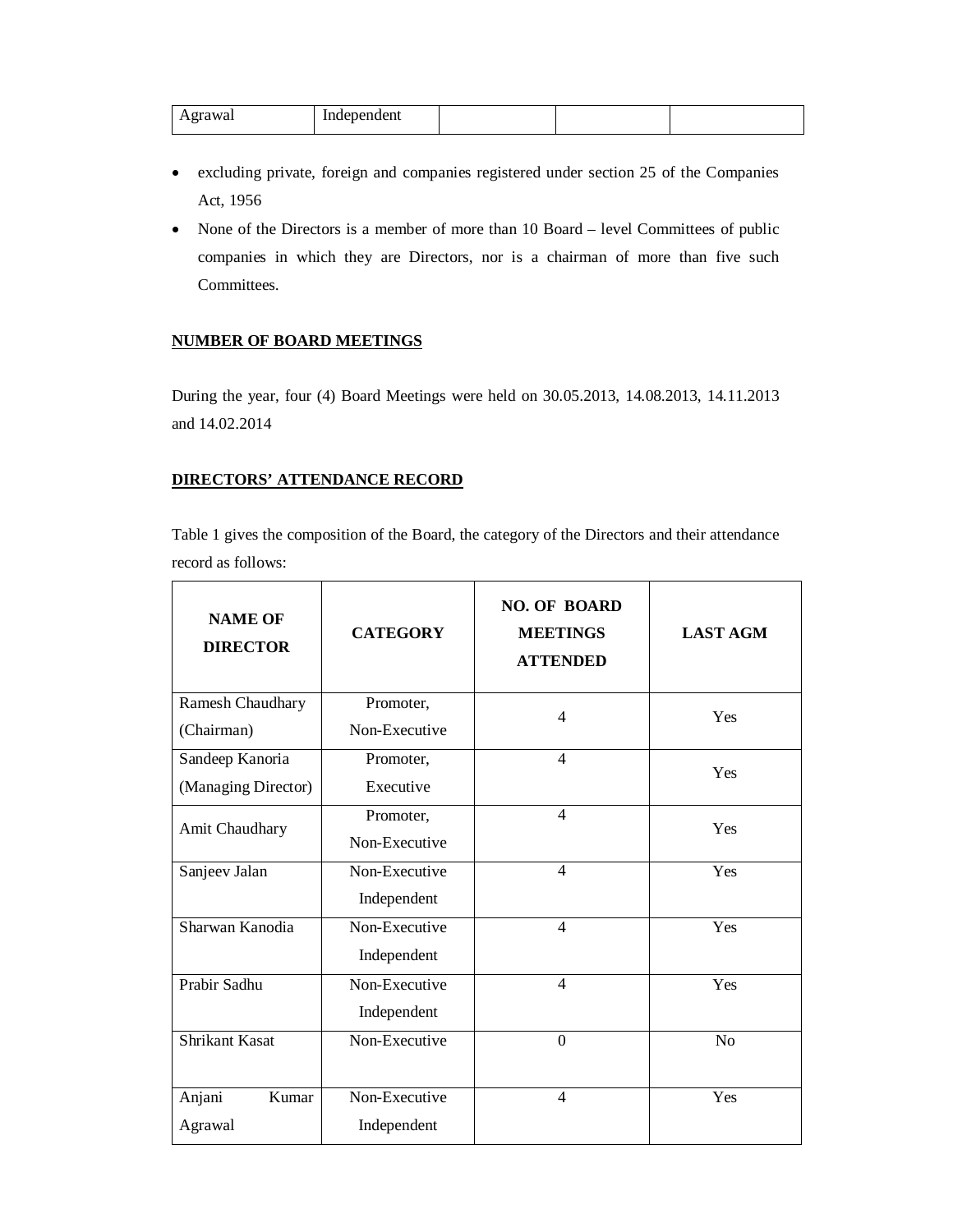## **INFORMATION PLACED BEFORE THE BOARD.**

Among other information supplied to the Board includes:

- Annual operating plan & budget and any update thereof.
- Quarterly results for the Company
- Minutes of the meeting of the Audit Committee and other committees of the Board.
- Any show cause notice, prosecution notices and penalty notices

### **3. COMMITTEES OF THE BOARD**

#### **a) AUDIT COMMITTEE**

Apart from all the matters provided in Clause 49 of the Listing Agreement and Section 292A of the Companies Act, 1956, the terms of reference of audit committee include:

- Approve internal audit programme,
- Review with statutory auditors their findings, observations, suggestions, internal control systems and major accounting policies followed by the Company.

The minutes of the Audit Committee meetings are circulated to the Board of Directors.

#### **Composition:**

As on 31st March, 2014 the Audit Committee of Ganga Papers India Limited, consisted of Mr. Sanjeev Jalan (Chairman) independent Director, Mr. Sharwan Kanodia, independent Director and Mr. Amit Chaudhary, non-executive Director.

The Committee met 4 (four) times on 30.05.2013, 14.08.2013, 14.11.2013 and 14.02.2014.

| <b>NAME</b>       | OF      | <b>CATEGORY</b> | <b>STATUS</b> | <b>NO. OF MEETING</b> |                 |
|-------------------|---------|-----------------|---------------|-----------------------|-----------------|
| <b>DIRECTOR</b>   |         |                 |               | <b>HELD</b>           | <b>ATTENDED</b> |
| Mr. Sanjeev Jalan |         | Independent     | Chairman      |                       |                 |
| Mr.               | Sharwan | Independent     | Member        |                       |                 |
| Kanodia           |         |                 |               |                       |                 |

## **Table 2: Attendance record of Audit Committee members for 2013 - 14**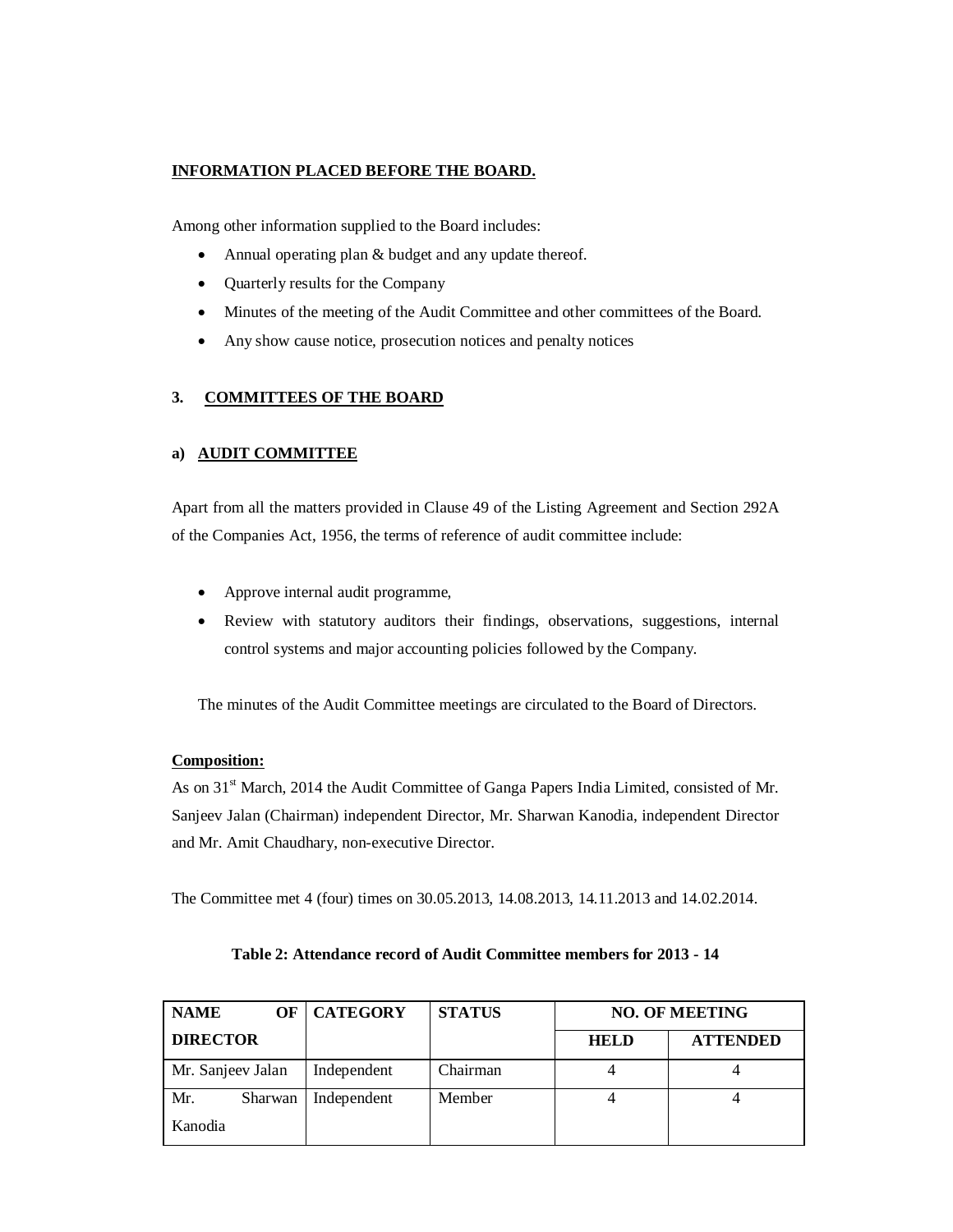| Mr.       | Amit   Non-executive | Member |  |
|-----------|----------------------|--------|--|
| Chaudhary |                      |        |  |

#### **b) NOMINATION AND REMUNERATION COMMITTEE**

The Company has re-constituted its Remuneration Committee as Nomination and Remuneration Committee in the Board meeting held on 30.05.2014.

The committee is responsible to periodically review the remuneration structure for the members of the Board, considering and finalizing the remuneration and commission payable to the Managing Director and recommending to the Board of Directors and such other matters as the Board may from time to time request the remuneration committee to examine and recommend / approve.

#### **Composition**

As on 31<sup>st</sup> March 2014 the Nomination and Remuneration Committee of Ganga Papers India Limited consisted of Mr. Sanjeev Jalan (Chairman) Non executive Independent Director, Mr. Shrawan Kanodia Non executive Independent Director and Mr. Amit Chaudhary, Non executive Director.

#### **c) INVESTOR GREIVANCE COMMITTEE**

The Board of Directors constituted Investors / Shareholders Grievance Committee at the Meeting of the Board of Directors held on  $8<sup>th</sup>$  June 2007. The Committee was formed to approve the matters relating to allotment of securities, issue of duplicate certificates, review and redressal of investor grievance

The committee comprises of the following:

#### **Table 4**

| SR. | <b>NAME OF THE</b>  | <b>CATEGORY</b>                     |
|-----|---------------------|-------------------------------------|
| NO  | <b>DIRECTOR</b>     |                                     |
|     | Mr. Amit Chaudhary  | Chairman (Non Executive)            |
| 2   | Mr. Sharwan Kanodia | Member (Non-Executive, Independent) |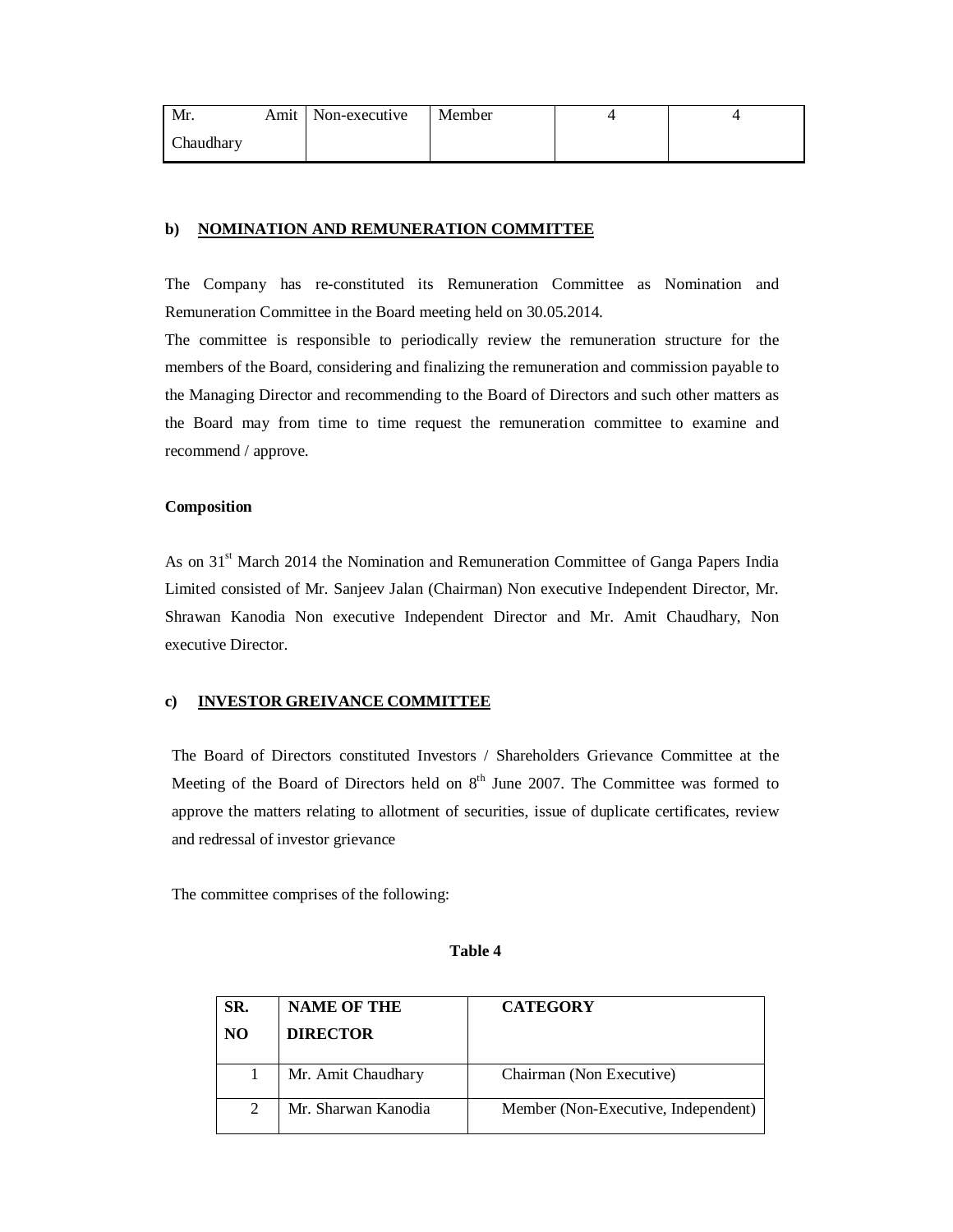Mr. Amit Chaudhary is a compliance officer of the company. The Company had no requests/ transfers pending at the close of the financial year 2014.

#### **Non Executive Director's Shareholding**

None of the Non Executive Directors of the company hold any shares of the company.

### **4. GENERAL BODY MEETINGS**

Location and time of last three Annual General Meetings is as mentioned below:

| Date       | Location                                             | <b>Time</b> |
|------------|------------------------------------------------------|-------------|
| 30.09.2011 | D-8, Sanskruti Prangan, Baner – Balewadi Road, Baner | 10.30 A.M   |
|            | Pune 411 046                                         |             |
| 29.09.2012 | D-8, Sanskruti Prangan, Baner – Balewadi Road, Baner | 10.30 A.M   |
|            | Pune 411 046                                         |             |
| 30.09.2013 | D-8, Sanskruti Prangan, Baner – Balewadi Road, Baner | 10.30 A.M   |
|            | Pune 411 046                                         |             |

No Postal Ballot was conducted during the year.

No Special Resolutions were passed in the above meetings by postal ballot and the same is not proposed to be conducted.

#### **5. DISCLOSURES**

#### **(i) Related Party Transactions**

During the year related party transactions have been disclosed as part of Accounts as required under Accounting Standard 18 issued by the Institute of Chartered Accountants of India and is disclosed under Point 4 of Notes 21 of the Accounts. The Audit Committee reviewed the basis & the transactions.

#### **(ii) Non Compliance**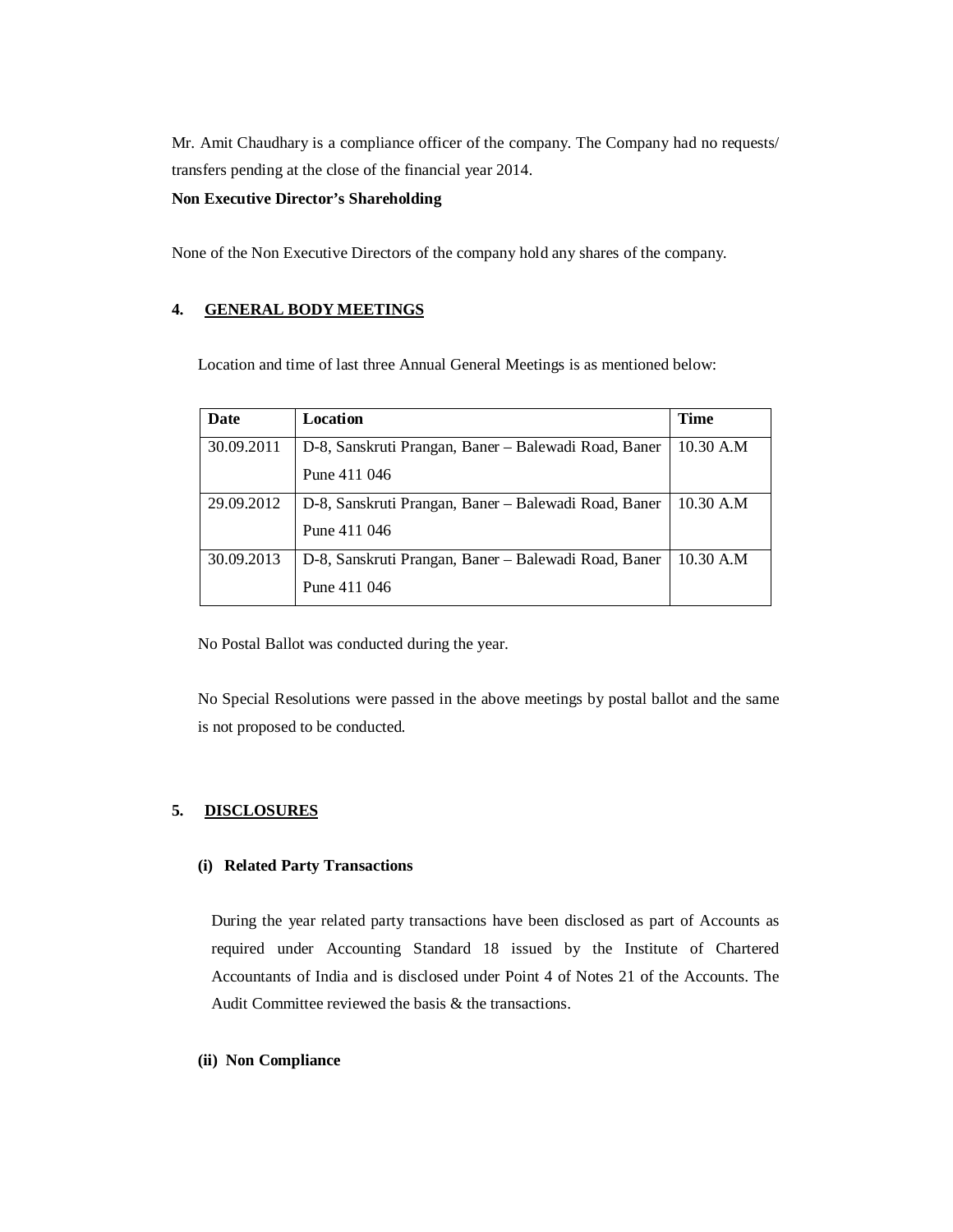During the last three years, there were no strictures or penalties imposed by either SEBI or the Stock exchanges or any statutory authority for non-compliance of any matter related to the capital markets. However, the current status is as below:

- a. The Company has dematerialized its shares. The Company has taken connectivity from CDSL.
- b. The Company is in process of restoration of trading at the Bombay Stock Exchange, Mumbai.

## **(iii) Whistle Blower Policy**:

The company has taken steps to establish whistle blower policy in the company.

## **(iv) Compliance with Mandatory and Non-mandatory items:**

The company has complied with mandatory and non-mandatory requirements.

# **6. MEANS OF COMMUNICATION**

- The Audited results of the Company for the period ended on 31.03.2014 were published in national daily newspapers -The Free Press Journal (English edition) and Navshakti (Marathi edition)
- The Quarterly results of the Company are displayed on the website of the company for the benefit of the public at large.
- The Company sends notices to the shareholders regarding convening of General Meetings and Communication with the Stock Exchanges, SEBI and the Registrar of Companies, Pune by Registered Post and fax. The Website address of the Company is www.gangapapers.in
- The Company does not display the official news releases; and the presentations made to the Institutional Investors and Analysts.

# **7. GENERAL SHAREHOLDER INFORMATION**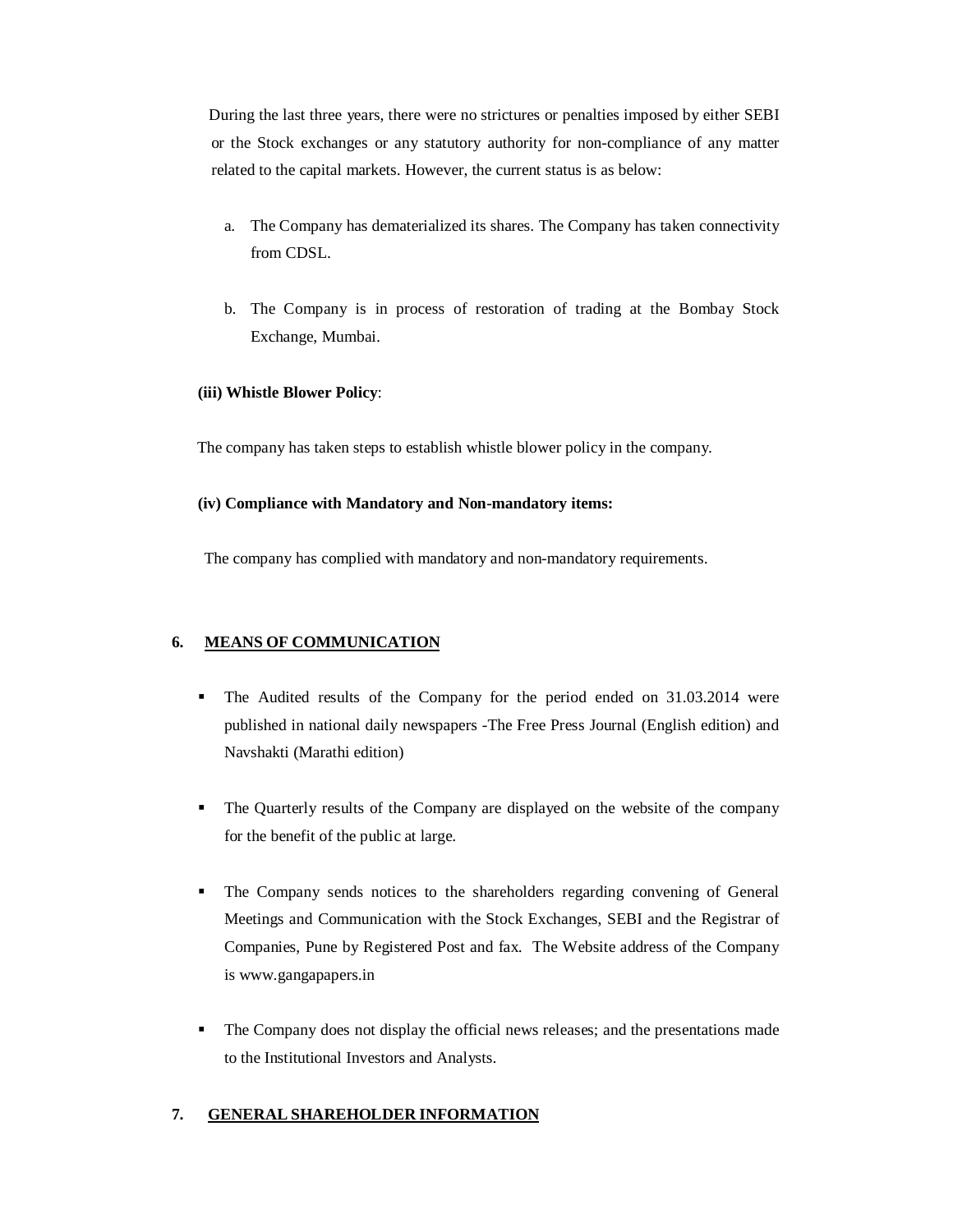#### **Annual General Meeting:**

- (i) Date and Time: 30.09.2014 at 10.30 A.M
- (ii) Venue: D-8, Sanskruti Prangan, Baner-Balewadi Road, Baner Pune 411046
- (iii) Financial year:  $1<sup>st</sup>$  April, 2013 to 31<sup>st</sup> March, 2014.
- iv) Date of Book Closure: 23.09.2014 to 30.09.2014 (both days inclusive)
- v) Dividend payment date:The Board has not recommended any dividend.

#### **8. LISTING ON STOCK EXCHANGES & STOCK CODE**

The Company's shares are listed on the following stock exchange:

1. Bombay Stock Exchange Limited: 531813

Listing Fees for the year 2013-14 has been paid to the Bombay Stock Exchange.

- **Market Price Data**: Not Available\*
- **Performance in comparison to broad-based indices**: Not Available\* \*: No quotations are available on any of the Stock Exchanges, where shares of the company are listed.
- **Registrar and Transfer Agents:** Your Company has appointed M/s. Sharex Dynamic (India) Limited as its Registrar & Transfer Agent. It is SEBI registered Registrar & Transfer Agent. The entire work relating to processing and transfer of shares has been transferred to M/s. Sharex Dynamic (India) Limited.

M/s. Sharex Dynamic (India) Limited.

 Registered office: 17/B, Dena Bank Building, II Floor, Horniman Circle, Fort, Mumbai - 400001 Phone: 022-22641376/22702485 Fax : 022-22641349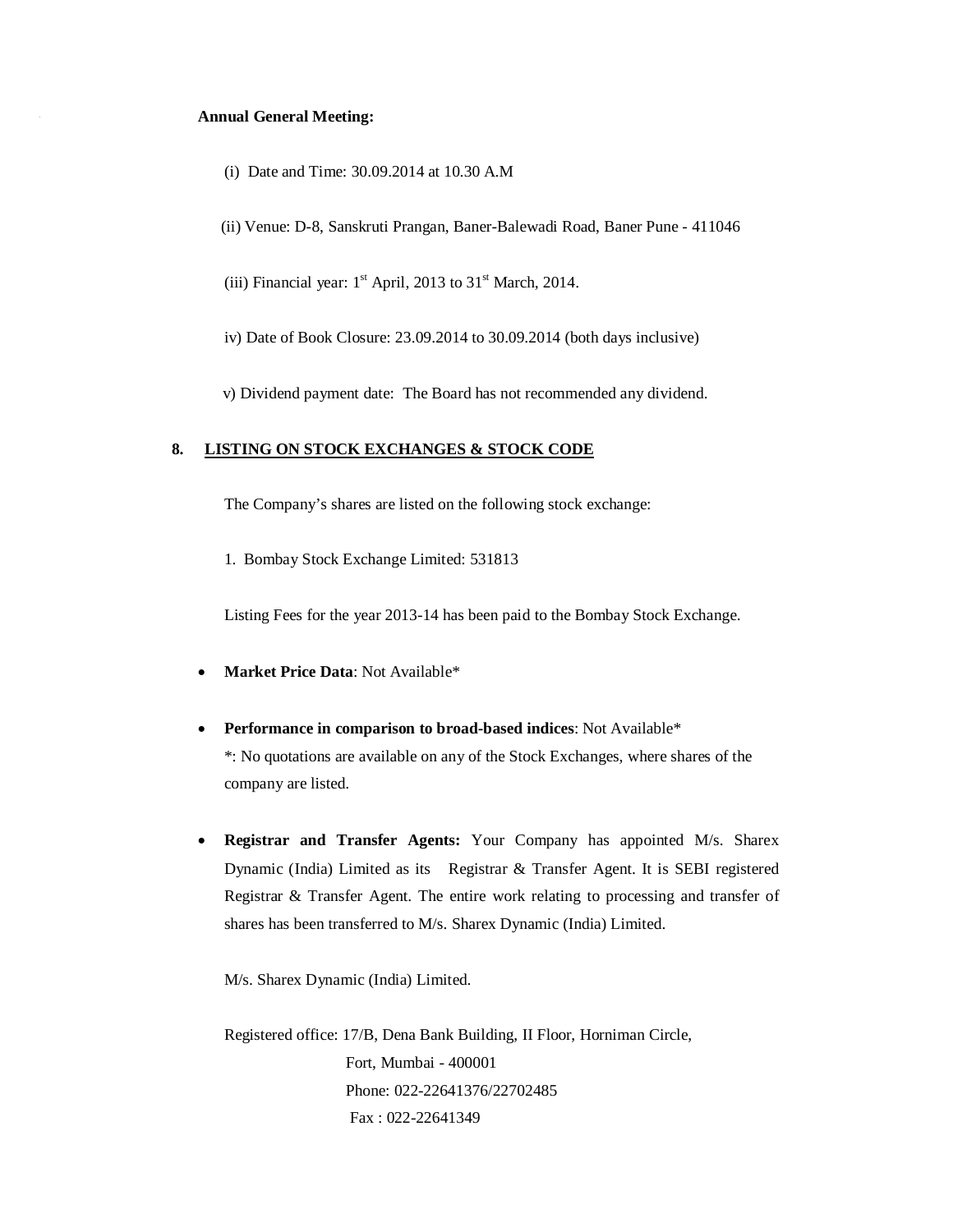Branch Office: Unit-1, Luthra Industrial Premises, I Floor, 44-E, M Vasanti Marg, Andheri-Kurla Road, Safed Pool, Andheri (E), Mumbai – 400072 Phone: 022-28515606 / 28515644 Fax: 022-28512885

#### **Share Transfer System:**

Shareholders/Investors are requested to send documents related to share transfer directly to our Registrar and Share Transfer Agent. The transfer of shares gets registered within 10-15 days of receipt of transfer documents, if all the documents are in order.

## **DISTRIBUTION OF SHAREHOLDING:**

#### **Distribution Schedule**

| <b>Shareholding of</b>  | <b>Shareholders</b> | <b>Shareholders</b> | <b>Share</b>     | <b>Share Amount</b> |
|-------------------------|---------------------|---------------------|------------------|---------------------|
| <b>Nominal Value of</b> | <b>Number</b>       | % to Total          | Amount.          | % to Total          |
| Rs.                     |                     |                     | <b>In Rupees</b> |                     |
| Upto 5,000              | 179                 | 87.32               | 110310           | 0.10                |
| 5,001 to 10,000         | 6                   | 2.93                | 50500            | 0.05                |
| 10,001 to 20,000        | 3                   | 1.46                | 46400            | 0.04                |
| 20,001 to 30,000        |                     |                     |                  | -                   |
| 30,001 to 40,000        | 1                   | 0.49                | 33400            | 0.03                |
| 40,001 to 50,000        | 1                   | 0.49                | 50000            | 0.05                |
| 50,001 to 1,00,000      |                     |                     |                  |                     |
| $1,00,001$ and above    | 15                  | 7.32                | 107598250        | 99.73               |
| <b>Total</b>            | 205                 | 100                 | 107888860        | 100                 |

### **Distribution of shareholding as on 31st March, 2014**

**Shareholding Pattern (as on 31st March, 2014)**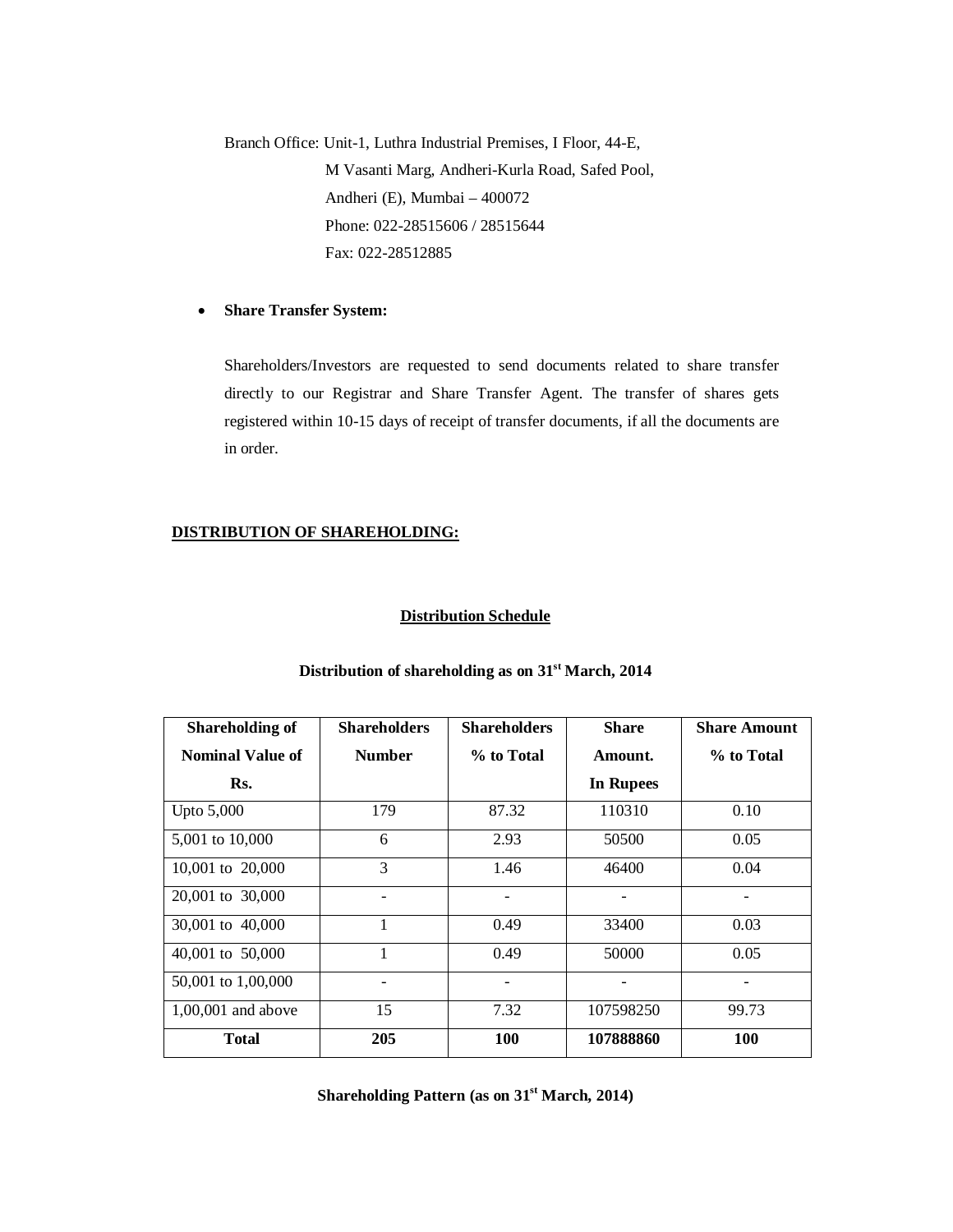| Category                         | No. of Shareholders | No. of shares | $%$ of        |
|----------------------------------|---------------------|---------------|---------------|
|                                  |                     |               | shareholding. |
|                                  |                     |               |               |
| A. Promoters' holding            |                     |               |               |
| 1. Promoters                     |                     |               |               |
| - Indian Promoters               | 11                  | 10210266      | 94.637        |
| - Foreign Promoters              | Nil                 | Nil           | Nil           |
| 2. Person acting in concert      | Nil                 | Nil           | <b>Nil</b>    |
| Sub Total (A)                    | 11                  | 10210266      | 94.637        |
| <b>B. Non Promoters' holding</b> |                     |               |               |
| 3. Institutional Investors.      |                     |               |               |
| a. Mutual Funds and UTI          | $\overline{2}$      | 26650         | 0.247         |
| b. Banks, Financial              | $\mathbf{1}$        | 500000        | 4.634         |
| Institutions, Insurance          |                     |               |               |
| Companies, Central/State         |                     |               |               |
| Govt                             |                     |               |               |
| c. FIIs                          | Nil                 | Nil           | Nil           |
| Sub Total (B)                    | 3                   | 526650        | 4.881         |
| 4. Others                        | Nil                 | Nil           | Nil           |
| a. Private Corporate Bodies.     | $\overline{5}$      | 18450         | 0.171         |
| b. Indian Public                 | 185                 | 33500         | 0.311         |
| c. NRIs/OCBs                     | $\mathbf{1}$        | 20            | 0.000         |
| d. Any others                    | Nil                 | Nil           | <b>Nil</b>    |
| Sub Total(C)                     | 191                 | 51970         | 0.482         |
| Grand Total (A+B+C)              | 205                 | 10788886      | 100           |

# **Dematerialisation of Shares:**

The shares of your Company are dematerialized. The Company has taken connectivity from CDSL.

- **Outstanding GDRs/ ADRs/ Warrants or any Convertible instruments, conversion date and likely impact on equity:** Not issued.
- **Plant Locations:** 241, Village Bebedohal, Tal. Maval, Dist. Pune 411 507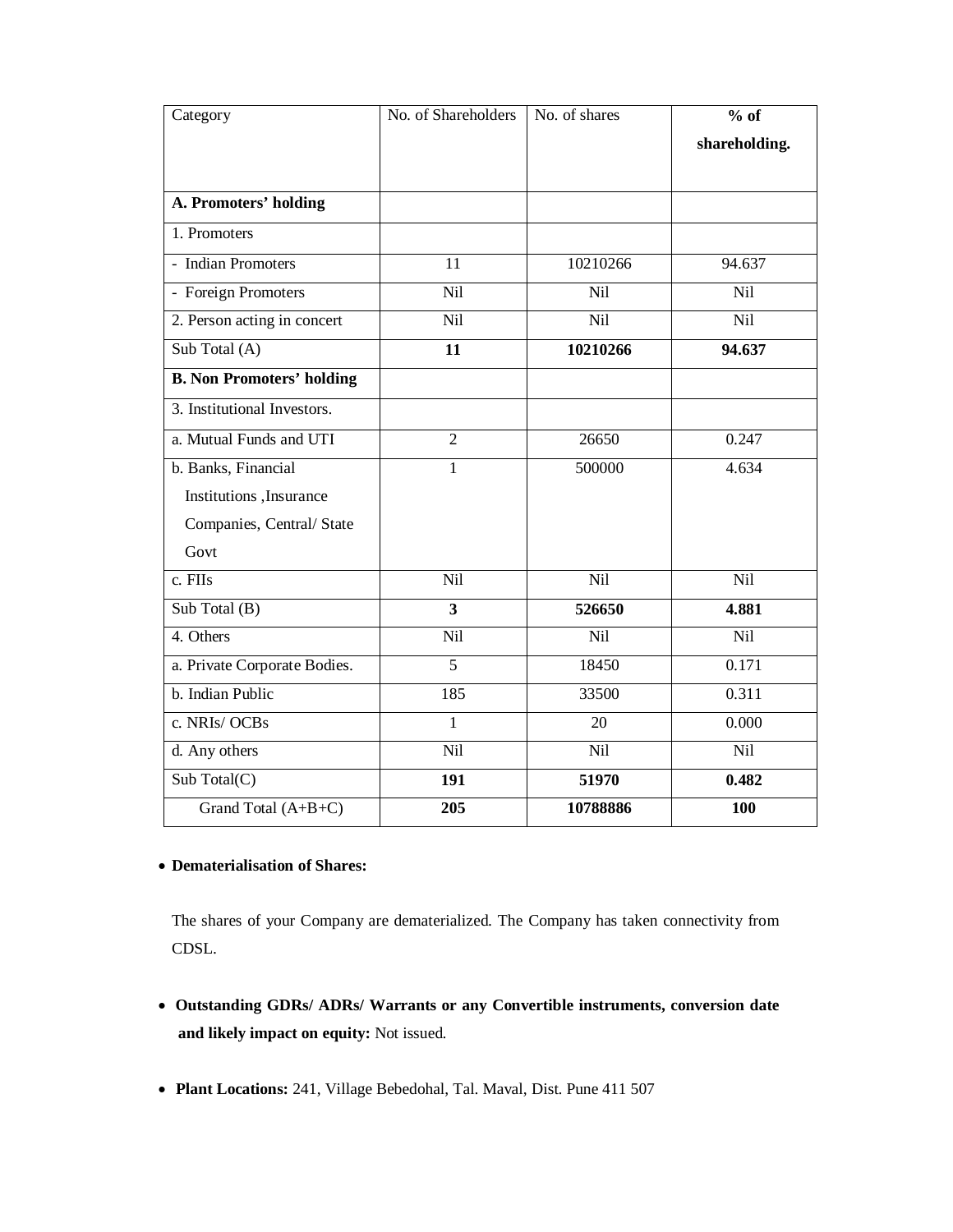**Address for correspondence:** Shareholders' correspondence can be addressed to: M/s. Sharex Dynamic (India) Limited.

Registered office: 17/B, Dena Bank Building, II Floor, Horniman Circle, Fort, Mumbai - 400001 Phone: 022-22641376/22702485 Fax: 022-22641349

Branch Office: Unit-1, Luthra Industrial Premises, I Floor, 44-E, M Vasanti Marg, Andheri-Kurla Road, Safed Pool, Andheri (E), Mumbai – 400072 Phone: 022-28515606 / Fax: 022-28512885

### **Name Designation and Address of the Compliance officer:**

Mr. Amit Chaudhary, Director of the Company is appointed as the Compliance officer of the Company. He may be contacted at:

Ganga Papers India Limited D-8, Sanskruti Prangan Baner – Balewadi Road, Baner, Pune 411 046 Phone: 020-66206581 Fax : 020-66206582 Email: gangapapers@gmail.com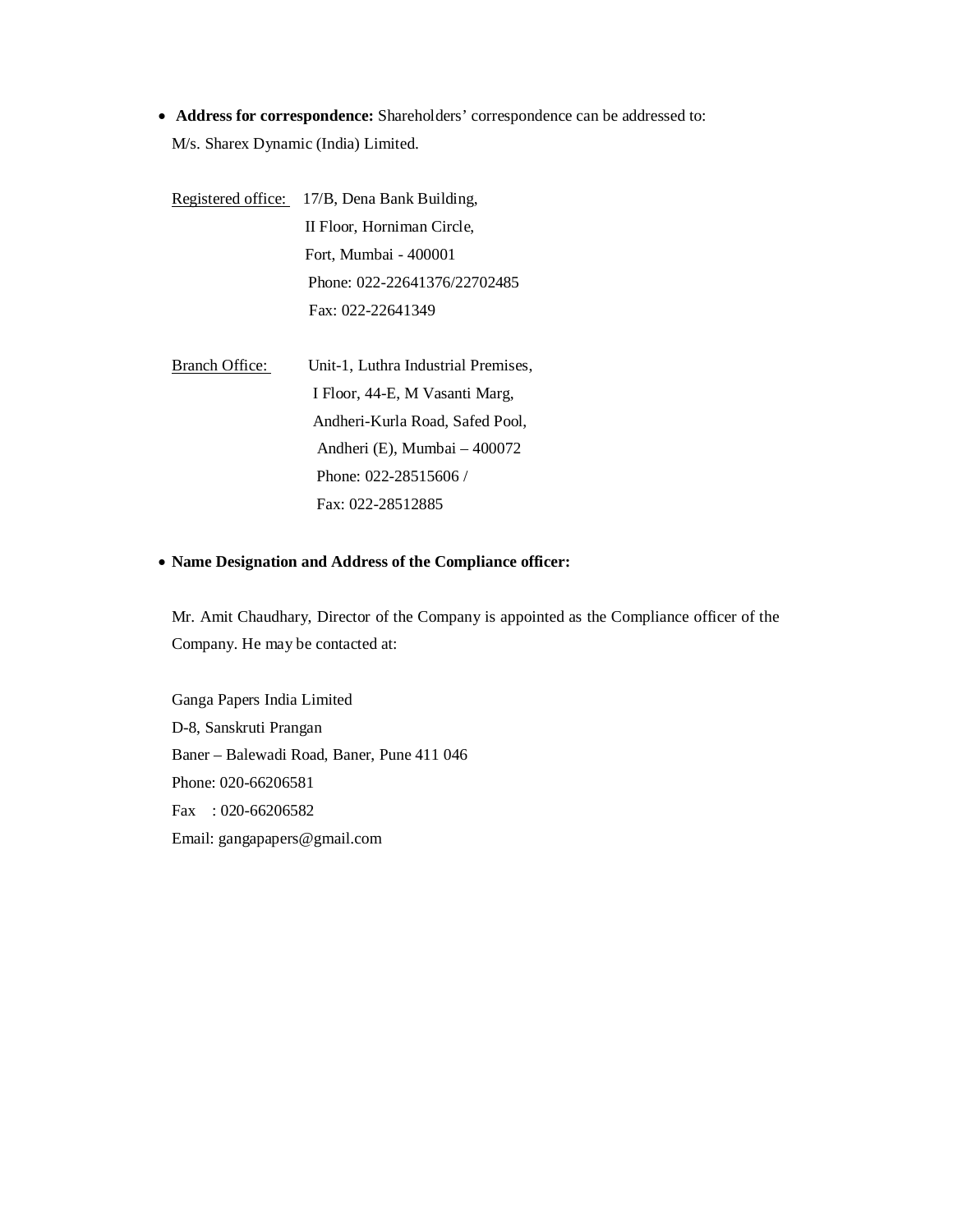#### **9. OTHER INFORMATION**

#### **CEO/CFO Certification:**

Pursuant to provision of sub-clause V of Clause 49 of the Listing Agreement with the Bombay Stock Exchange Limited, the Managing Director/ Manager (CEO) and the whole time Finance Director (CFO) have issued a certificate to the Board of Directors for the financial year 2013-2014.

#### **Risk Management**

The Company has laid down a broad framework to assess and understand various types of risks associated with the business. It lays down its hands towards suggesting and implementing various ways to minimize and evade such risks for the smooth functioning of the business.

#### **Accounting Standards**

The Company has adopted accounting treatments which are in conformation with those prescribed by the Accounting Standards.

### **Insider Trading**

The Company has a comprehensive code of conduct with its Directors, Management and Executives to prevent insider trading as required by the SEBI regulation. In this regards, the Company lays down certain procedures and disclosures to be made while dealing with the securities of the Company.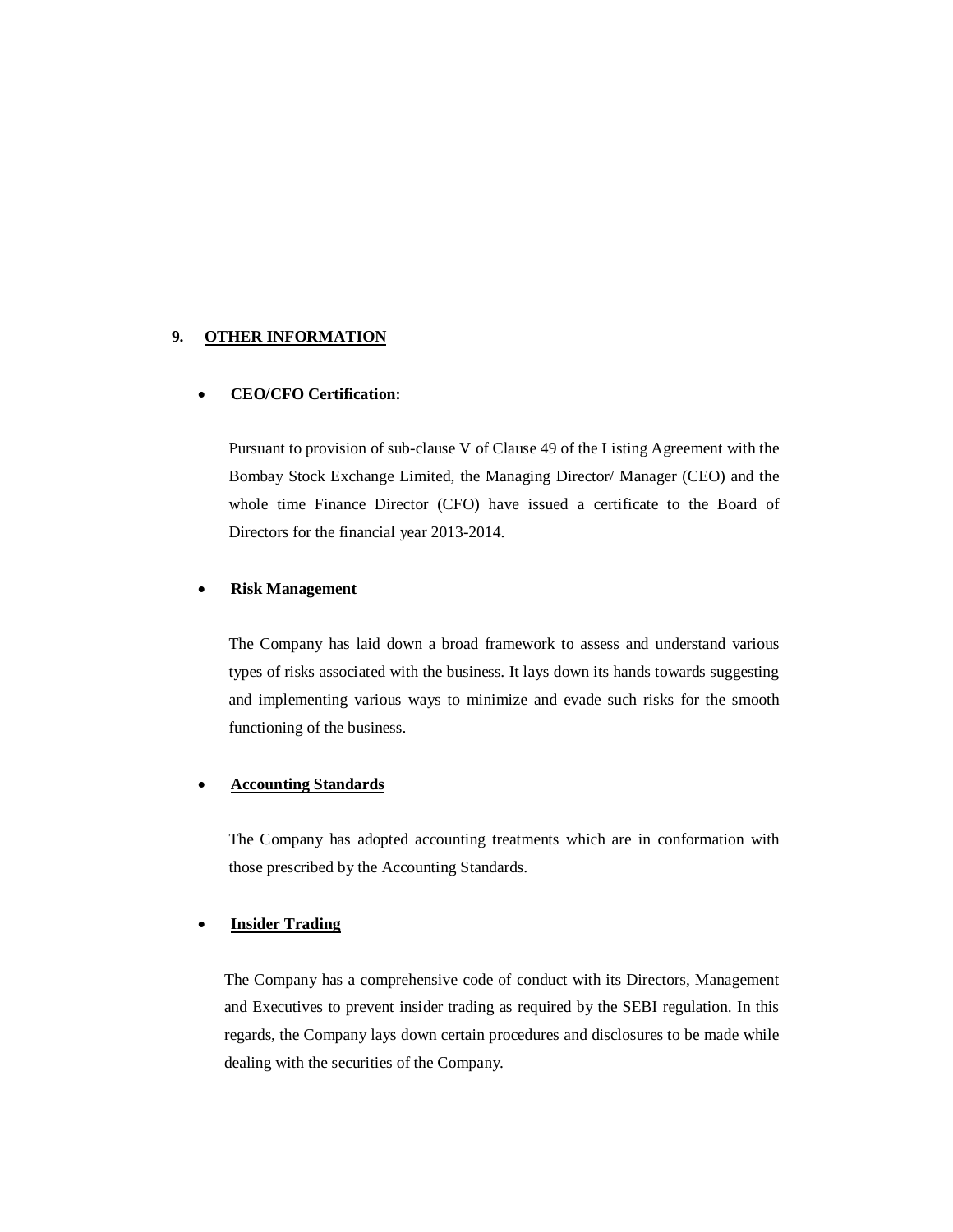## **ANNEXURE I**

# **DECLARATION BY THE MANAGING DIRECTOR UNDER CLAUSE 49 OF THE LISTING AGREEMENT REGARDING COMPLIANCE WITH THE CODE OF CONDUCT**

In accordance with Clause 49 I(D) of the Listing Agreement with the Bombay Stock Exchange Limited, I hereby confirm that all the Board of Directors and Senior Management personnel of the Company have affirmed to the compliance with the Code of Conduct for the year ended  $31<sup>st</sup>$  March, 2014.

## For **GANGA PAPERS INDIA LIMITED**

(Sandeep Kanoria) (Gautam Chaudhary) **MANAGING DIRECTOR CHIEF FINANCIAL OFFICER DIN:** 00084506

 $Sd$ -

**Date:** 14.08.2014 **Date:** 14.08.2014 **Place:** Pune **Place:** Pune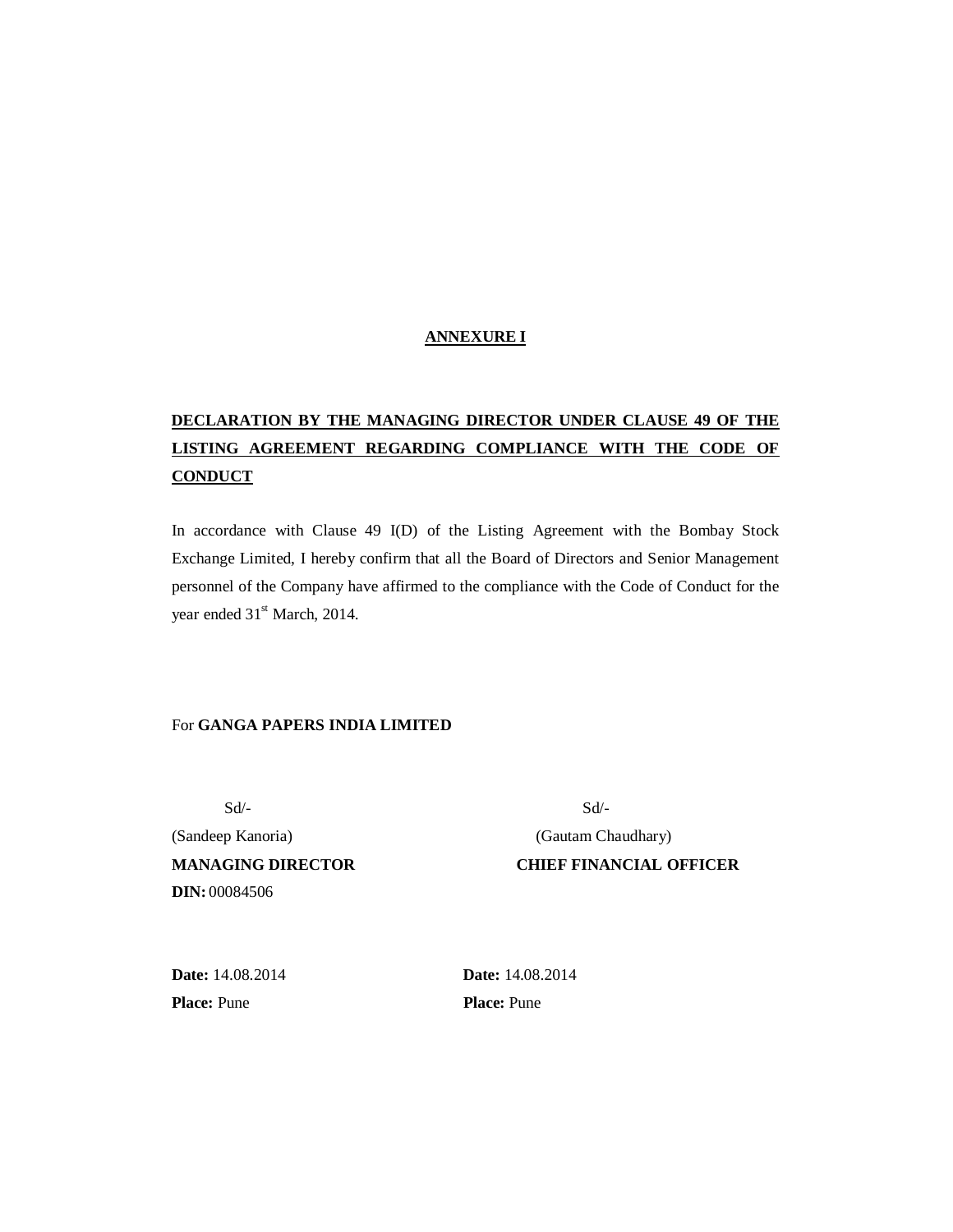## **Annexure to Auditor's Report (Referred to in paragraph 3 of our Report of even date)**

- 1. The Company has maintained proper record to show full particulars including quantitative details and situation of fixed assets. We are informed that the management has physically verified these fixed assets at reasonable intervals and no material discrepancies between the book records and physical verification have been noticed on such verification. There was no substantial disposal of fixed assets during the year.
- 2. The Stocks of finished goods, stores, spare-parts and raw materials and trading goods of the Company have been physically verified by the management. We are informed that the management has made the physical verification at reasonable intervals during the year. In our opinion, and according to the information and explanation given to us, the procedures of physical verification of stocks followed by the management are reasonable and adequate in relation to size of the Company and the nature of its business.
- 3. (a) The Company has not granted loan to parties covered in the register maintained u/s 301 of the Companies Act. 1956. (b) The Company has taken unsecured loan from the parties listed in the register maintained u/s 301 of the Company Act 1956. The maximum amount outstanding during the year was Rs. 9,15,82,941.00/- and the year end balance of loans taken from such parties was Rs. 800,000/-. No interest have been paid on such loans taken, however the other terms and conditions in which loans have been taken from the parties listed in the register maintained under section 301 of the Companies Act 1956 are not Prima facie prejudicial to the interest of the company.
- 4. In our opinion and according to the information and explanation given to us, there is an adequate internal control procedure commensurate with the size of the Company and nature of its business for the purchase of inventory and fixed

assets and for the sale of goods and services.

5. According to the information and explanation given to us, we are of the opinion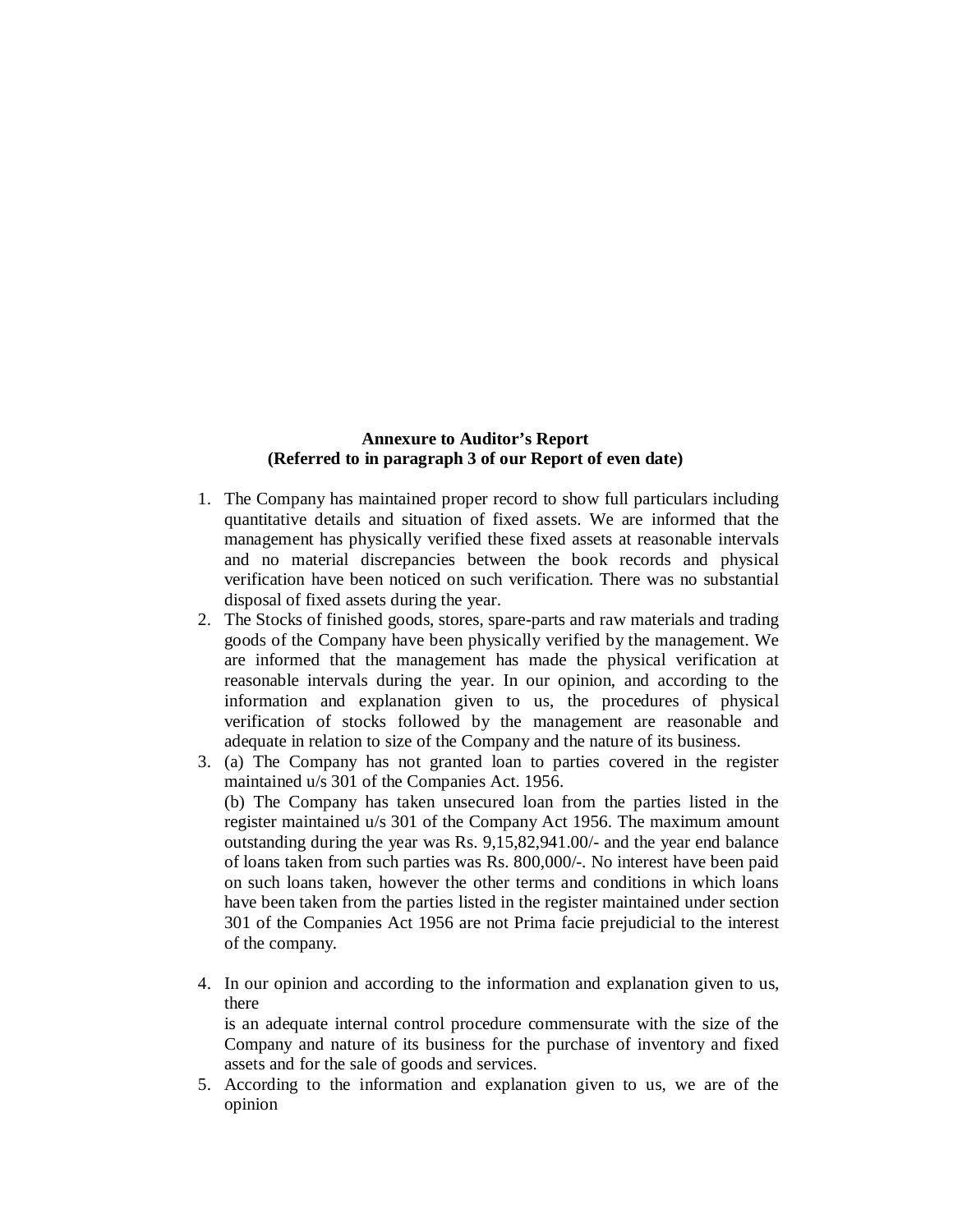that there are no contract & arrangements referred to in section 301 of the Companies Act, 1956.

- 6. The Company has not accepted any deposit during the year from the Public and hence compliance with directives issued by the Reserve Bank of India, the provision of the section 58A and section 58AA of the Companies Act, 1956and the applicable rules framed there under does not arise.
- 7. In our opinion, the Company has an adequate internal audit system commensurate with its size and nature of business.
- 8. We are informed that the Central Government has prescribed the maintenance of cost records under section 209(1) (d) of the Companies Act, 1956 for the products of the Company. In our opinion, adequate accounts and records have been maintained by the Company.
- 9. The Company is normally regular in depositing undisputed statutory dues including provident fund, sales tax, excise duty and other statutory dues with the appropriate authorities. As informed to us the provision of E.S.I. Act are not applicable to the Company.

As per the information and explanation given to us there are no dues outstanding of sales tax, income tax and excise duty on account of any dispute except sales tax dues for the year 1995-96 Rs. 5,41,377/-

10. The Company has accumulated losses of Rs.18,40,64,172.06/- at the end of the

 financial year and has not incurred any cash losses during the year ended 31.03.14. As per information given by the management, the case of the company is pending in the Hon' able BIFR for issues related to Coal Linkage and old dues of sales tax Department.

- 11. In our opinion and according to the information & explanation given to us, the company has not defaulted in repayment of dues to bank and /or financial institutions. The Company has not issued debentures during the year.
- 12. According to the information and explanation given to us the Company has not granted any loans and advances on the basis of security by the way of pledge of shares, debentures and other securities.
- 13. In our opinion and according to the information and explanation given to us, the nature of activities of the Company does not attract any special statute applicable to chit fund and nidhi/mutual fund /societies.
- 14. As informed and explained to us the Company has not dealt/traded in securities or debentures during the year. In our opinion and according to information and explanation given to us, proper records have been maintained of the transactions and contract relating to dealing /trading in share or other investment and timely entries have been made therein. The share and other investments have been held by the Company in its own name.
- 15. According to the information and explanation given to us, the company has not given any guarantee for loans taken by others from bank or financial institutions.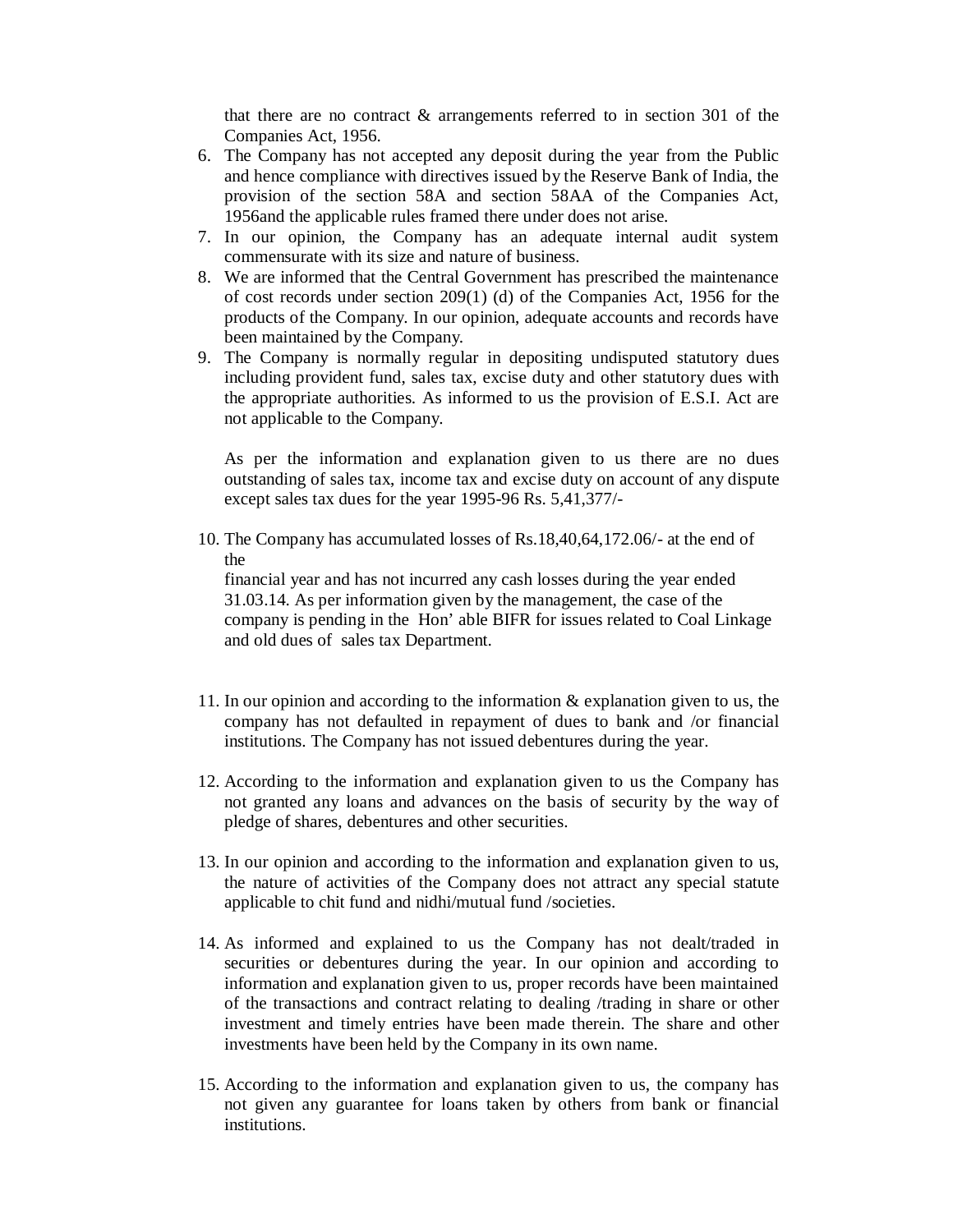- 16. The Company has not obtained any fresh term loan. All previous term loans have been repaid by the company.
- 17. We have been informed by the Management that the funds raised for short term basis have not been used for long term investments and vice-versa.
- 18. The Company has not made preferential allotment of shares to parties or Companies covered in the register maintained under section 301 of the Companies Act, 1956.
- 19. The Company has not issued any debentures during the year.
- 20. The Company has not raised any money through a public issue during the year.
- 21. Based on the information and explanation furnished by the Management there were no frauds on or by the Company noticed or reported during the year.

 For and on behalf of **RITESH BAJORIA & CO.** Chartered Accountants

 **Sd/-**  Ritesh Bajoria Proprietor Date: 15.05.2014 Membership No: 407339

Place : Pune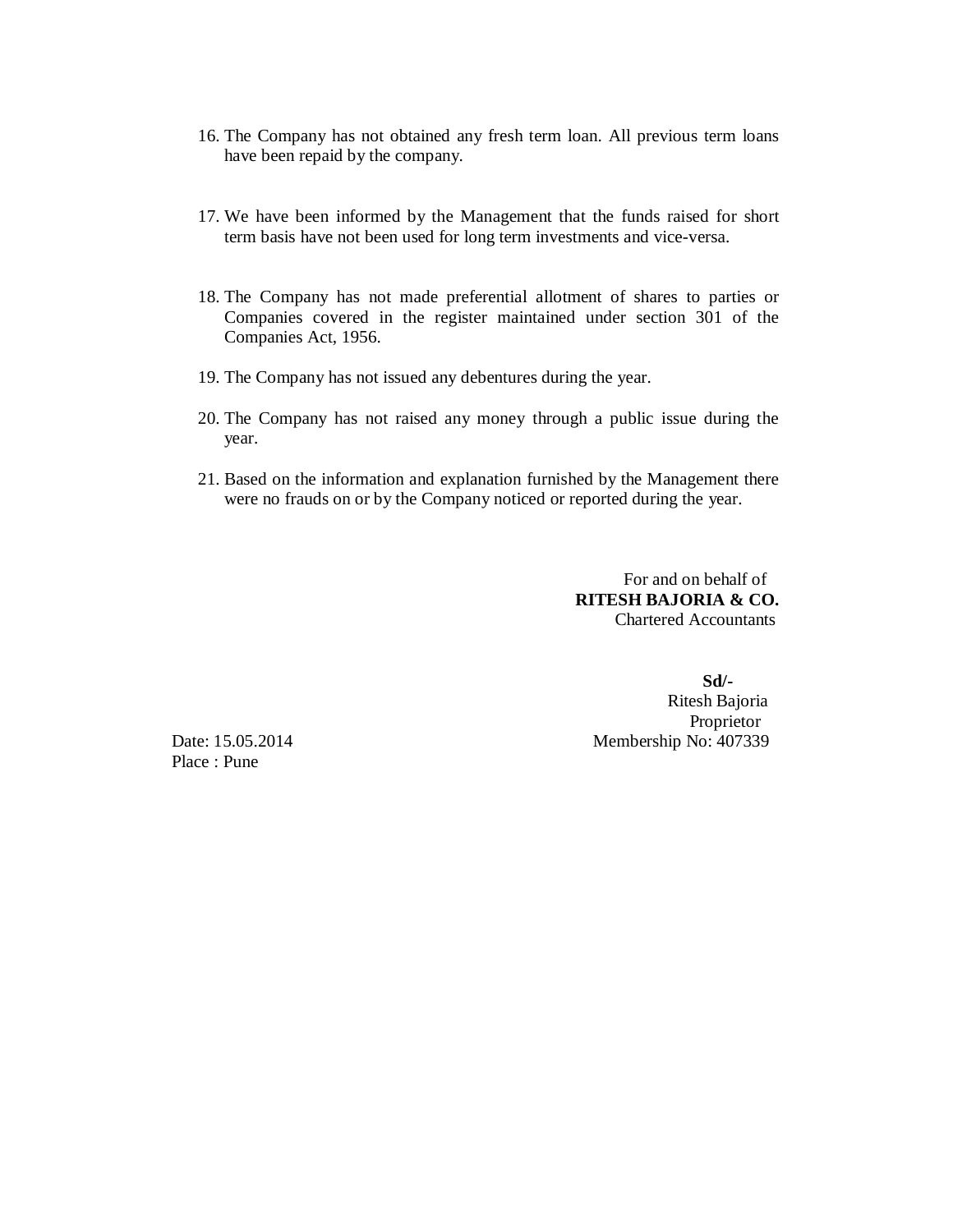# **AUDITORS` CERTIFICATE ON CLAUSE 49 COMPLIANCE**

# The Members of **GANGA PAPERS INDIA LIMITED**

We have reviewed the records concerning the Company's compliance of conditions of Corporate Governance as stipulated in clause 49 of the Listing Agreement entered into, by the company, with Stock Exchanges of India, for the financial year ended  $31<sup>st</sup>$ March 2014.

The Compliance of the conditions of corporate governance is the responsibility of the management. Our examination was limited to procedures and implementation thereof, adopted by the company for ensuring the compliance of the conditions of the Corporate Governance. It is neither an audit nor an expression of opinion on the Financial Statements of the Company.

We have conducted our review on the basis of the relevant records and documents maintained by the company and furnished to us for the review, and the information and explanations given to us by the Company.

Based on Such a review and to the best of our information and according to the explanations given to us, in our opinion, the Company has complied with the conditions of Corporate Governance, as Stipulated in Clause 49 of the said Listing Agreement except for the details mentioned in the report on Corporate Governance.

We Further state that, such compliance is neither as assurance as to the future viability of the Company, nor as to the efficiency or effectiveness with which the management has conducted the affairs of the Company.

> For and on behalf of **RITESH BAJORIA & CO.** Chartered Accountants

**Sd/-**

 Ritesh Bajoria Proprietor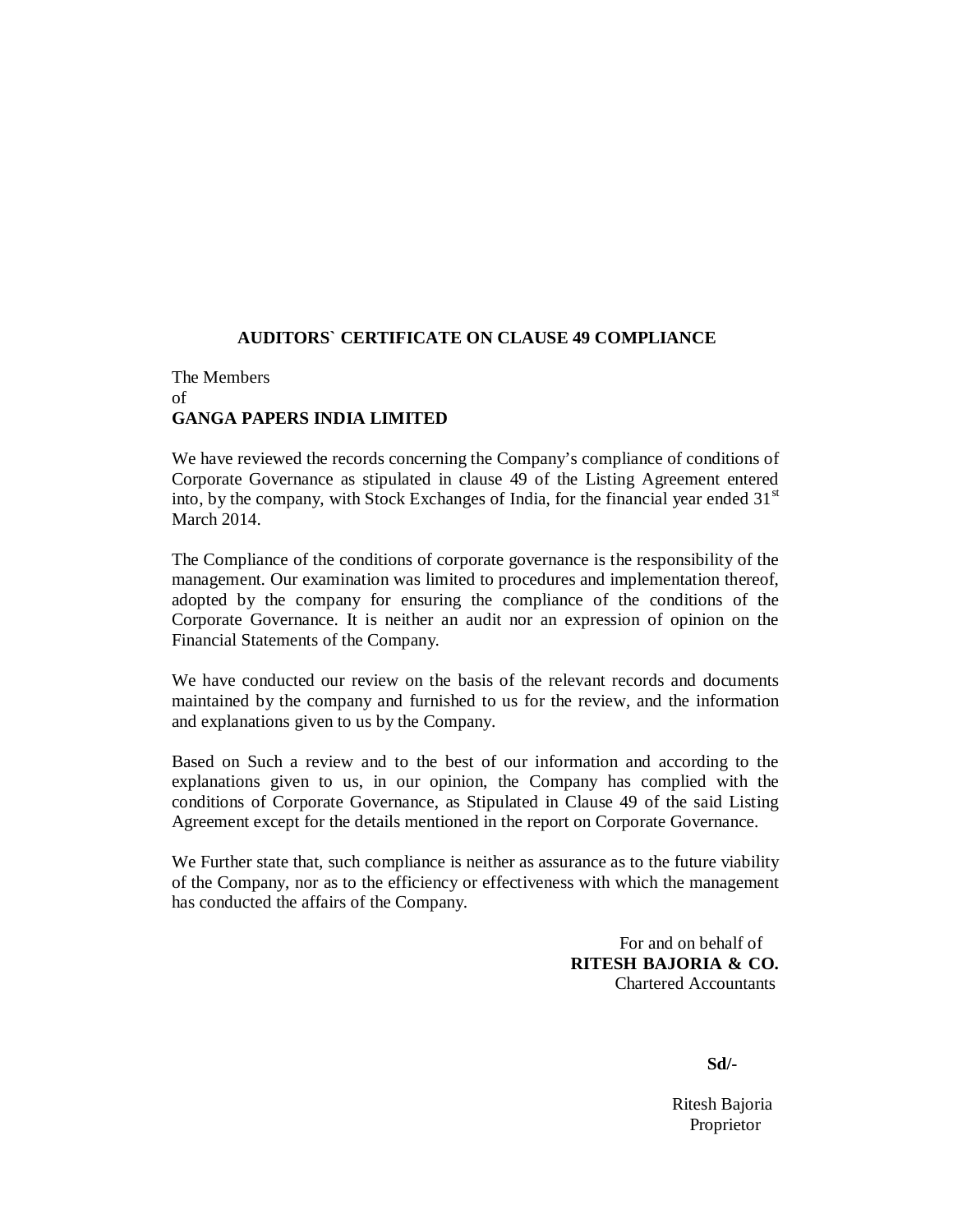## **AUDITORS REPORT TO THE MEMBERS OF GANGA PAPERS INDIA LIMITED**

- 1. We report that we have audited the attached Balance Sheet of Ganga Papers India Limited as at  $31<sup>st</sup>$  March 2014 and the relative Profit & Loss Account of the Company for the period ended on that date annexed thereto. These financial statements are the responsibility of the Company's Management. Our responsibility is to express an opinion on these financial statements based on our audit.
- 2. We conducted our audit in accordance with the auditing standards generally accepted in India. Those standards required that we plan and perform the audit to obtain reasonable assurance about whether the financial statements are free of material misstatement. An audit includes examining on a test basis, evidence supporting the amounts and disclosures in the financial statement. An audit also includes assessing the accounting principles used and significant estimates made by the management, as well as evaluating the overall financial statement presentation. We believe that our audit provides a reasonable basis for our opinion.
- 3. As required by the Companies (Auditors Report) order, 2003 issued by the Central Government of India in terms of sub-section (4A) of section 227 of the Companies Act, 1956. We enclose in the Annexure a statement on the matters specified in paragraph 4 & 5 of the said order.
- 4. Further to our comments in the Annexure referred to above , we report that:
- (i) We have obtained all the information and explanations, which to the best of our knowledge and belief were necessary for the purpose of our audit.
- (ii) In our opinion, proper books of accounts as required by law have been kept by the company so far as appears from our examination of those books.
- (iii) The Balance Sheet and Profit & Loss Account dealt with by this report are in agreement with the books of accounts.
- (iv) In our opinion, the Balance Sheet and Profit & Loss Account dealt with by this report comply with the Accounting Standards referred to in sub section (3C) of section 211 of the Companies Act, 1956.
- (v) On the basis of written representation received from the directors, as on  $31<sup>st</sup>$  March 2014 and taken on record by Board of Director's we report that none of the director's is disqualified as on  $31<sup>st</sup>$  March 2014 from being appointed as a director in terms of clause  $(g)$  of sub-section  $(1)$  of section 274 of the Companies Act,1956.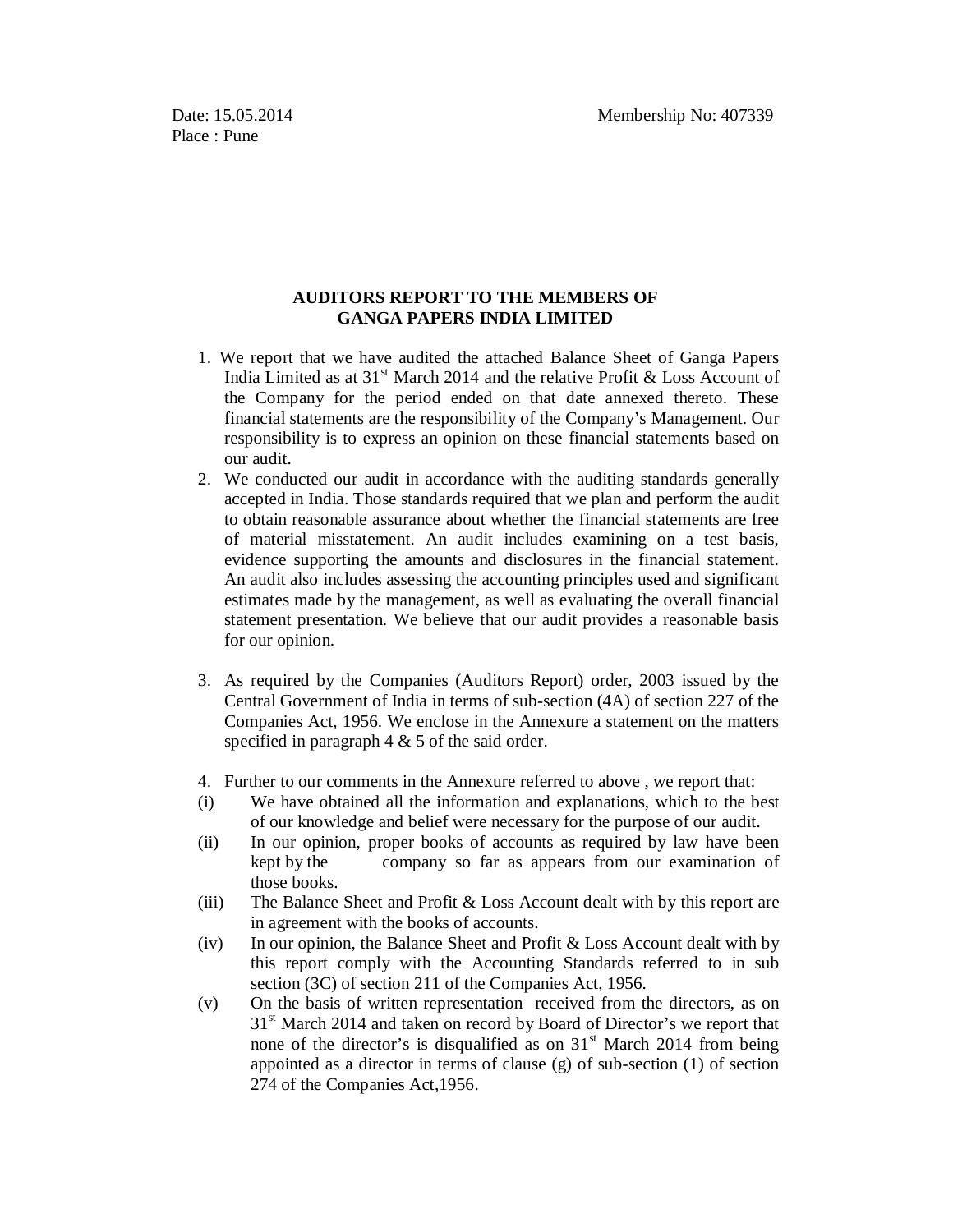- (vi) In our opinion and to the best of our information and according to the explanations given to us, the Balance Sheet and Profit and Loss Account read with the notes on accounts and the significant accounting policies, give the information required by the Companies Act, 1956 in the manner so required and give a true and fair view in conformity with the Accounting Principles generally accepted in India.
	- a. In the case of the Balance Sheet, of the state of affairs of the Company as at  $31<sup>st</sup>$  March 2014
	- b. In the case of the Profit & Loss, of the Profit for the period ended on that date and
	- c. In the case of cash flow statement of the cash flows for the year ended on that date.

For RITESH BAJORIA & Co.

Chartered Accounted

 Date: 15.05.2014 Place: Pune

Sd/-

(Ritesh Bajoria) Proprietor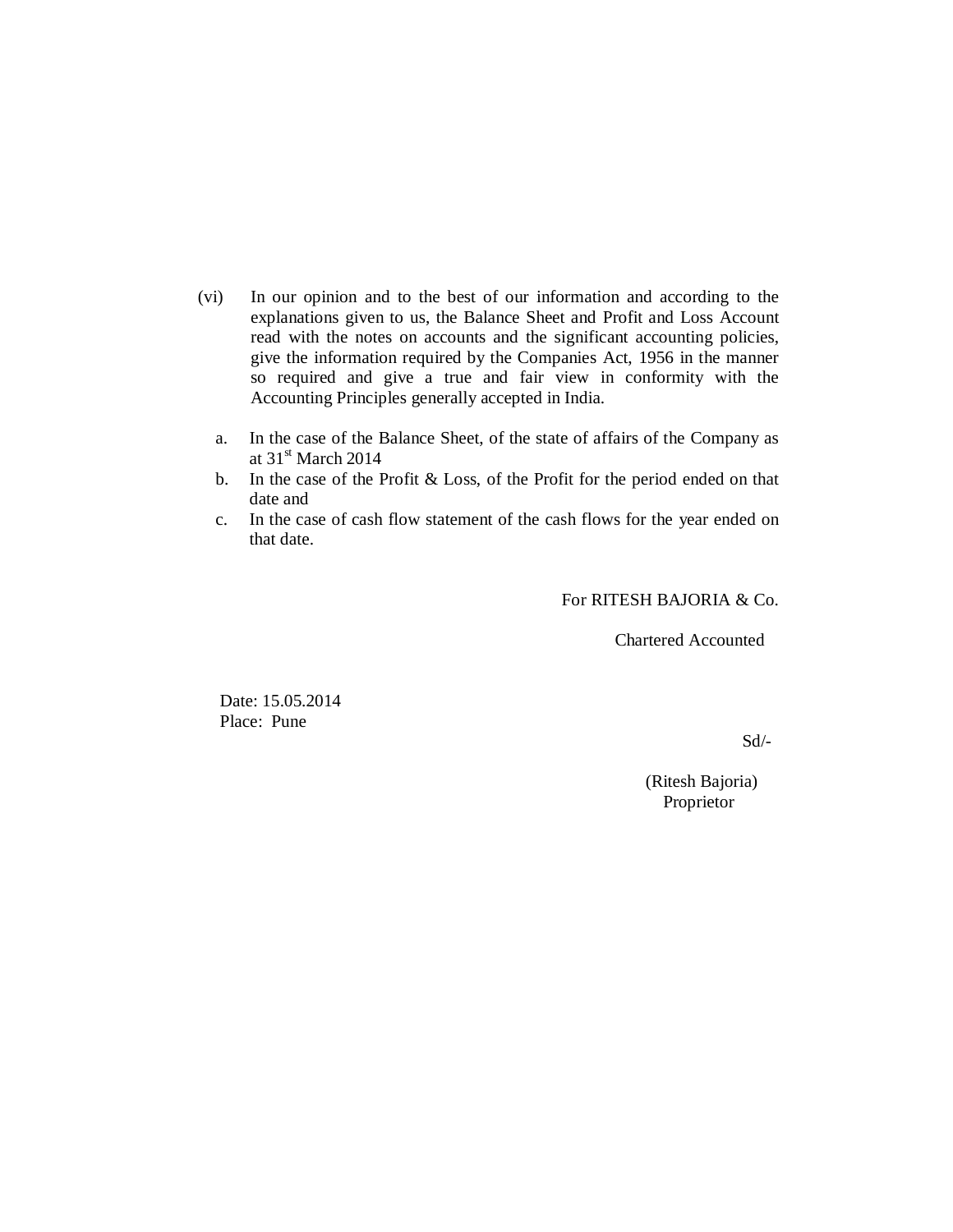# **GANGA PAPERS INDIA LIMITED NOTES TO BALANCE SHEET AS AT 31ST MARCH 2014 NOTE '20': NOTES ON ACCOUNTS**

# **A) STATEMENT ON SIGNIFCANT ACCOUNTING POLICIES:**

## **a) Accounting Convention:**

The financial statements are prepared under historical cost convention, revenues are recognized and expenses are accounted on their accrual with necessary provisions for all known liabilities and losses except the following:

> Gratuity benefits which are accounted on cash basis as per the practice consistently followed by the Company.

### . **b) Fixed Assets and Depreciation:**

- i) Fixed assets are stated at the original cost inclusive of expenses related to acquisition and related per-operative expenses.
- ii) Depreciation is provided on straight-line method in accordance with the provision of section 205(2) (b) of the Companies Act, 1956.
- iii) Depreciation on assets added/ disposed of during the year is provided on Prorata basis from the date of addition or up to the date of disposal.

# **c) Investment:**

Long Term Investment are stated at cost less provision, if any, for diminution in value of permanent nature, wherever applicable.

#### **d) Inventories:**

The Inventories are valued as follows:

- i) Stores  $\&$  Spares  $\therefore$  At cost or net realizable value whichever is lower.
- ii) Raw Materials : At cost or net realizable value whichever is lower.
- iii)Finished Goods : At cost or market price whichever is lower.
- iv)Work in Progress : At cost or net realizable value whichever is lower.

v) Consumables : At cost or net realizable value whichever is lower.

# **e) Retirement Benefits:**

Retirement benefits except gratuity are accounted on accrual basis. Gratuity is accounted on cash basis.

# **f) Foreign Currency Transactions:**

Transactions in foreign currency are recorded at the rates, which are in force at the time transactions are effected. Exchange differences arising on foreign currency transactions are recognized as income or as expense in the period in which they arise, monetary items outstanding at the year end are reported at the exchange rate prevailing at the end of the year and the difference in rate of exchange is recognized as on item of income or expense for the year.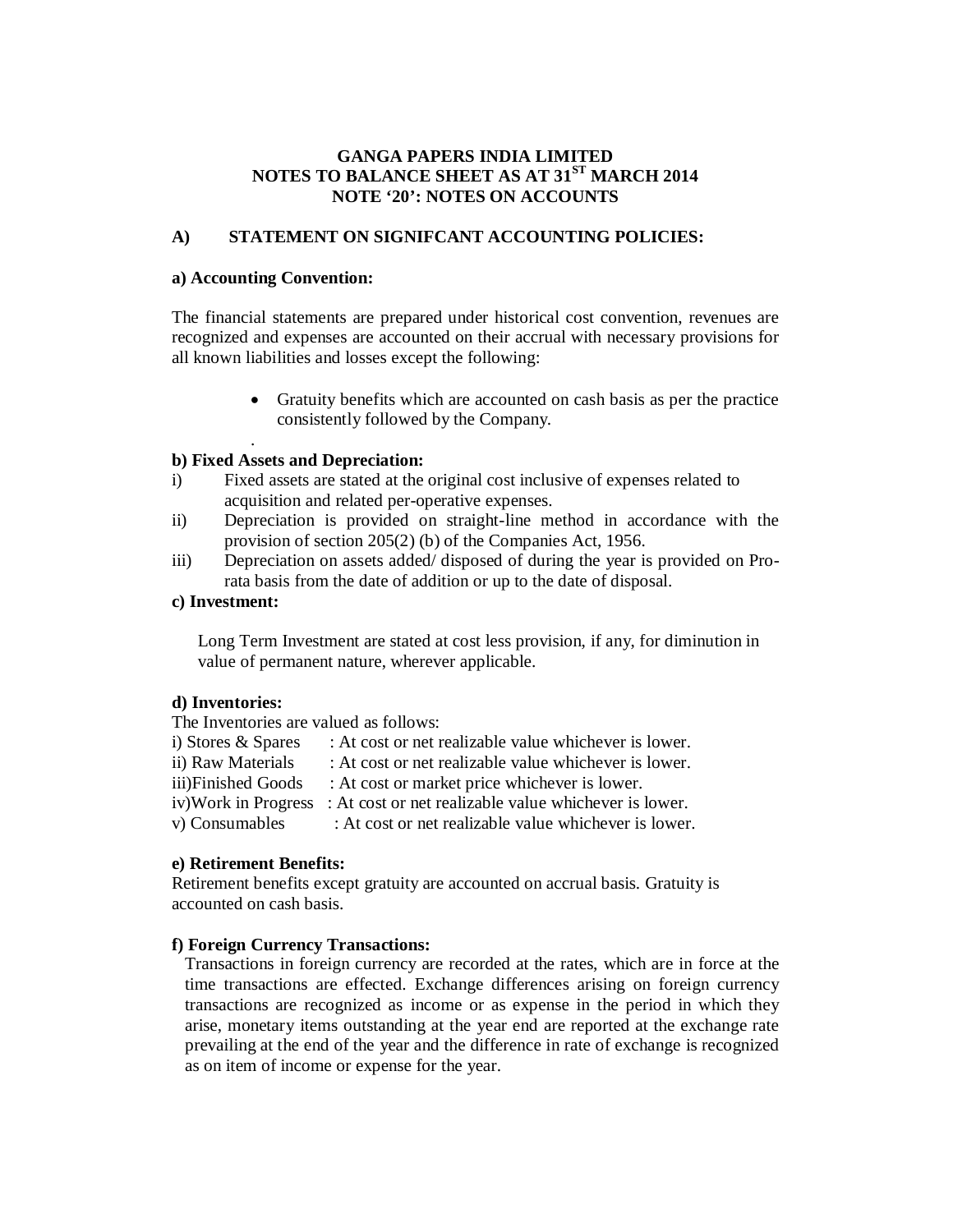## **g) Cenvat Accounting :**

Cenvat benefit is reduced from the cost of purchase of Raw material. Cenvat benefit availed on capital goods are reduced from the cost of respective capital assets.

## **h) Sales:**

The Sales are inclusive of excise duty & VAT.

# **i) Taxation:**

Income Tax expense comprises Current Tax and Deferred Tax charged or credit. The Deferred Tax charged or credit is recognized using Current Tax rates. Where there is an Unabsorbed Depreciation or Carry Forward losses, Deferred Tax Assets are recognized only if there is virtual certainty of realization of such assets. Other Deferred Tax assets are recognized only to the extent there is a reasonable certainty of realization to future. Deferred Tax Assets/ Liabilities are received as at each Balance Sheet date based on developments during the year and available Cash Loss, to reassess realization/ liabilities.

# **j) Lease:**

Lease entered into on or after  $1<sup>st</sup>$  April 2001 has been accounted for in accordance with the Accounting Standard 19 on "Leases" Issued by The Institute of Chartered Accountants of India.

# **k) Use of Estimates:**

The preparation of Financial Statement in conformity with the Generally Accepted Accounting Principle requires estimates and assumptions to be made that affect the reported amount of assets and liabilities on the date of the Financial Statement and reported amount of revenue and expenses during the reported period**.** Difference between actual results and estimates are recognized in the period in which the results are known /materialized.

# **B) NOTES TO ACCOUNTS**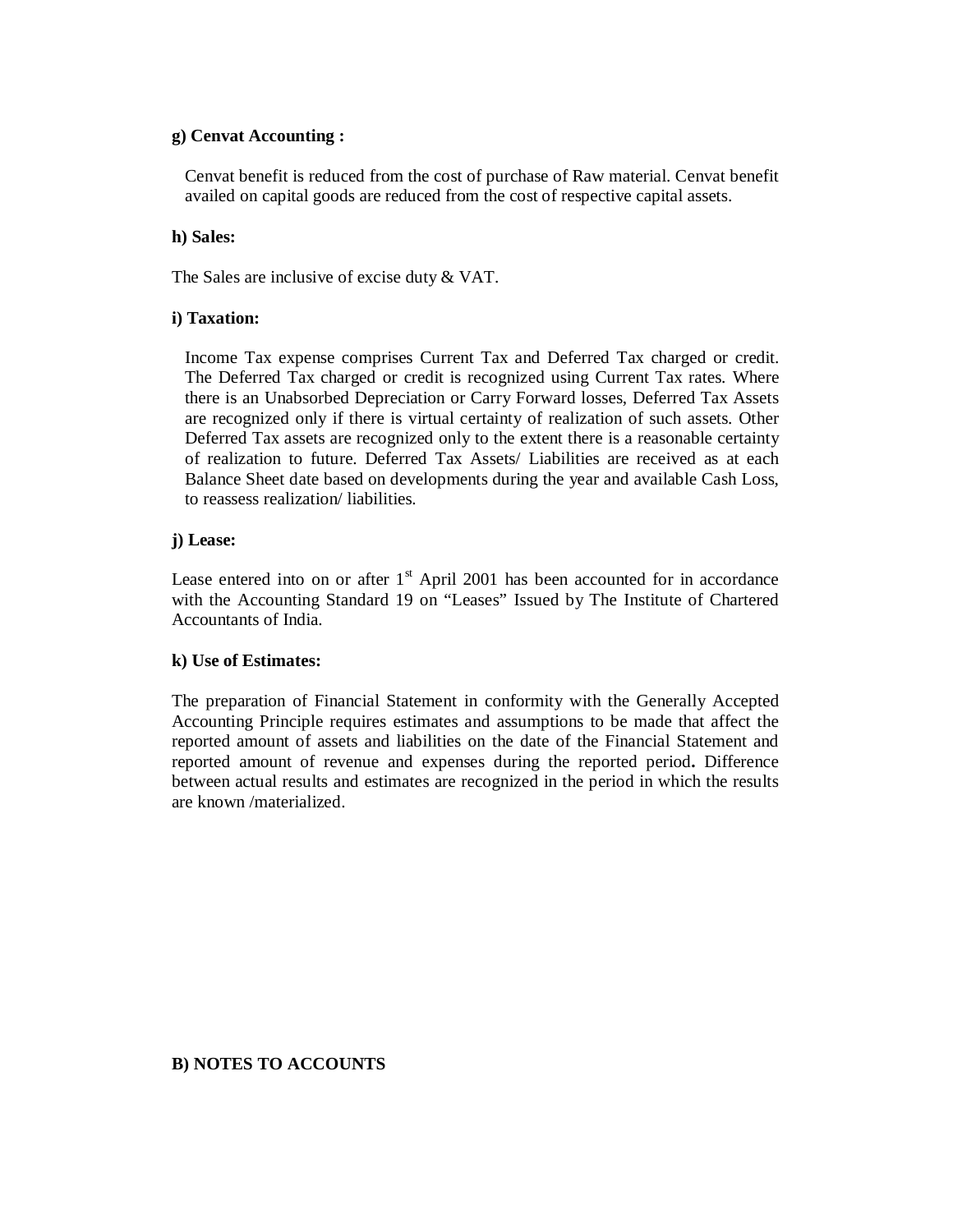**1.** In the opinion of the management, current assets, loans and advances are approximately of the value stated if realized in the ordinary course of business. The provisions for all known liabilities are adequate**.**

**2.** Segment accounting disclosure as required by Accounting Standard 17, "Segmental Accounting" issued by The Institute of Chartered Accountants of India, is not disclosed separately since there is only one Segment.

## **3.** Contingent Liabilities not provided for:

These, if any, are disclosed in the notes on accounts. Provision is made in the Accounts in respect of those contingencies which are likely to materialize into liabilities after the year end till the finalization of Accounts and have material effect on the position stated in the Balance Sheet.

## **4. Related Party Disclosure:**

Related party disclosure, as required by Accounting Standard 18, "Related Party Disclosure" is given below-

**a)**

| Sr.No. | Name of the related party     | <b>Nature of relationship</b> |
|--------|-------------------------------|-------------------------------|
|        | Ganag Pulp & Papers Pvt. Ltd. | <b>Control Exist</b>          |
|        | Satabadi Vinimay Pvt. Ltd.    | <b>Control Exist</b>          |
|        | Cempack India Ltd             | <b>Control Exist</b>          |

**b**) The Following transactions were carried out with the related parties in the ordinary course of business-

| Ref.                             | <b>Nature of Transaction</b> | <b>Value of</b> |
|----------------------------------|------------------------------|-----------------|
|                                  |                              | transaction     |
| a) Ganga Pulp & Papers Pvt. Ltd. | Unsecured Loan               | 15,06,10,000.00 |
| b)Cempack India Ltd              | Unsecured Loan               | 9,60,45,000.00  |
| c) Sandeep Kanoria               | Unsecured Loan               | 473,000.00      |

# **5. Earning Per Share:**

Profit computation for both, basic and diluted Earning per Share (EPS) of Rs. 10 each

| Sr.No. | <b>Particulars</b>                       | 31.03.2014         |
|--------|------------------------------------------|--------------------|
|        | Net profit/(Loss) as per Profit $&$ Loss | 1,29,56,179.18(Rs) |
|        | A/c                                      |                    |
|        | Weighted Average number of Equity        | 1,07,88,886        |
|        | Shares                                   |                    |
|        | Earning per Share                        | 1.20(Rs)           |

# **6. Income Tax Provisions:**

Consequent to issuance of Accounting Standard 22, "Taxes on Income" by the Institute of Chartered Accountants of India, which is mandatory in nature, the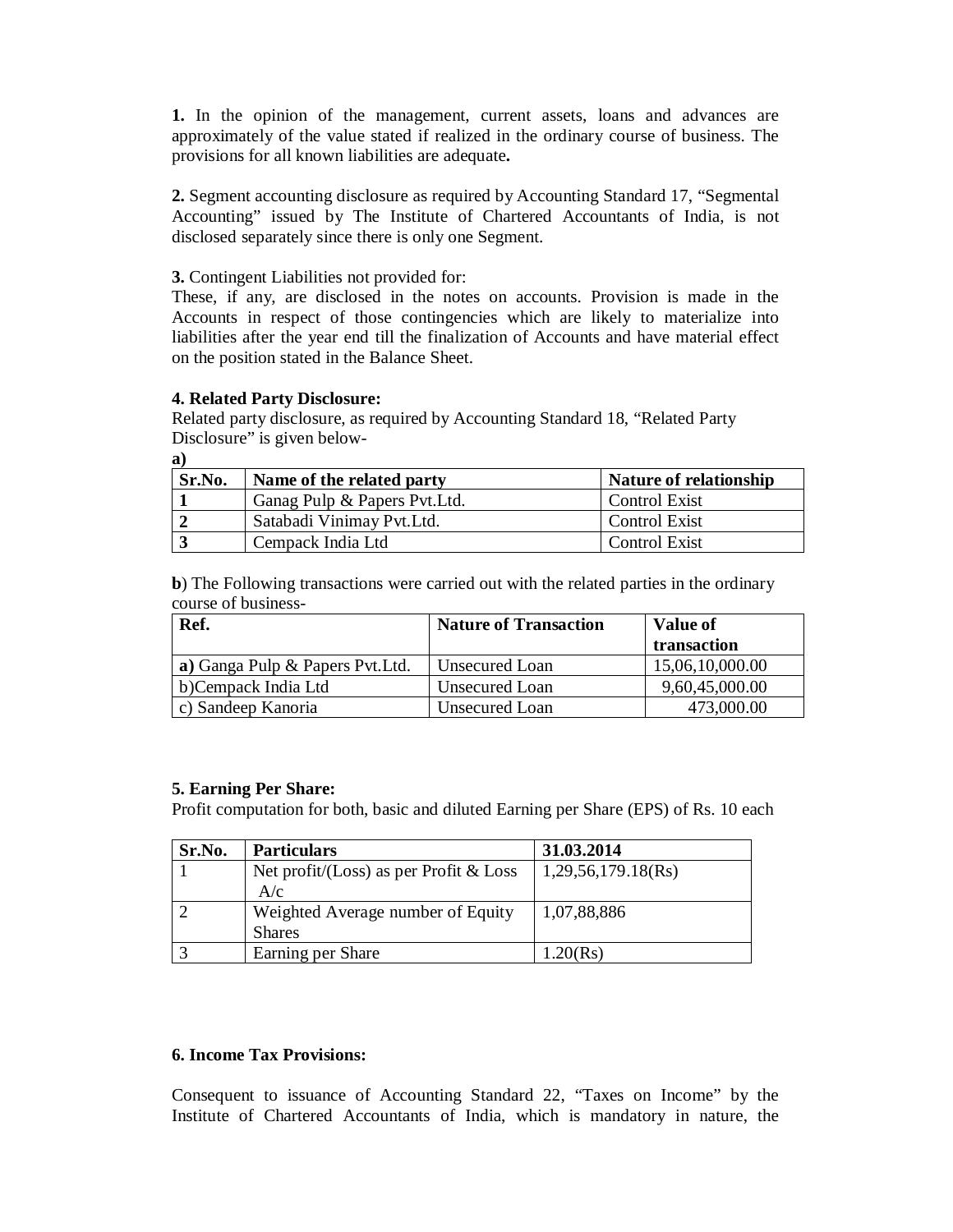company has recognized deferred taxes which result from timing difference between the Book Profit and Tax Profit.

During the year the Company has not made any Provision for Income Tax in view of the availability of the benefits of carry forward losses as per the order of BIFR.

# **7. Secured Loans:**

- a) Working Capital Finance from Bank of Baroda is secured against hypothecation of stock of the Raw materials, Work-in- progress, finished goods, other inventories, book debts and Mortgage of fixed assets in favour of the bank. The loan is further guaranteed by following Directors of the Company individuals in their personal capacities.
- i) Mr. R.K. Chaudhary
- ii) Mr. Sandeep Kanoria
- iii) Mr. Amit Chaudhary

**8.** Party accounts are subject to confirmation and consequential adjustments, if any in the books.

**9.** In Terms of notification No.GSR 129 (E) dated 22.02.1999 issued by the Department of the Companies Affairs, Ministry of Law, Justice in Company Affairs, the company called for the information from creditors regarding their status as to small scale undertaking, in order to make the required disclosure. Due to non receipt of the same, no disclosure as to the names of small scale undertaking to whom the Company owes a sum exceeding to Rupees One Lac outstanding for more than one month has been made.

| <b>IV.</b> Dieak up of interest free deteried Sales Tax foall is as Under . |                             |  |  |  |
|-----------------------------------------------------------------------------|-----------------------------|--|--|--|
| Particulars                                                                 | $31.03.2014$   $31.03.2013$ |  |  |  |
| Sales Tax Deferral Scheme                                                   | 77915626.36   77915626.36   |  |  |  |

# **10**. Break up of interest free deferred Sales Tax loan is as Under :

# **11. Contingencies & Commitments**

- a) Claim Against the company not acknowledge as debt
	- 1) Rs 1,87,34,515.00 has been demanded by Sales Tax Department as Assessment dues pertaining to period 1993-94 to 2003-04 which has not been acknowledged as debt by the company as the matter is pending under BIFR
- b) Guarantees
	- 1) Bank Guarantees Rs. 14,626,734.00

# **12. Miscellaneous Notes:**

 Previous Year's figures have been regrouped and rearranged wherever necessary to confirm with current year's presentation.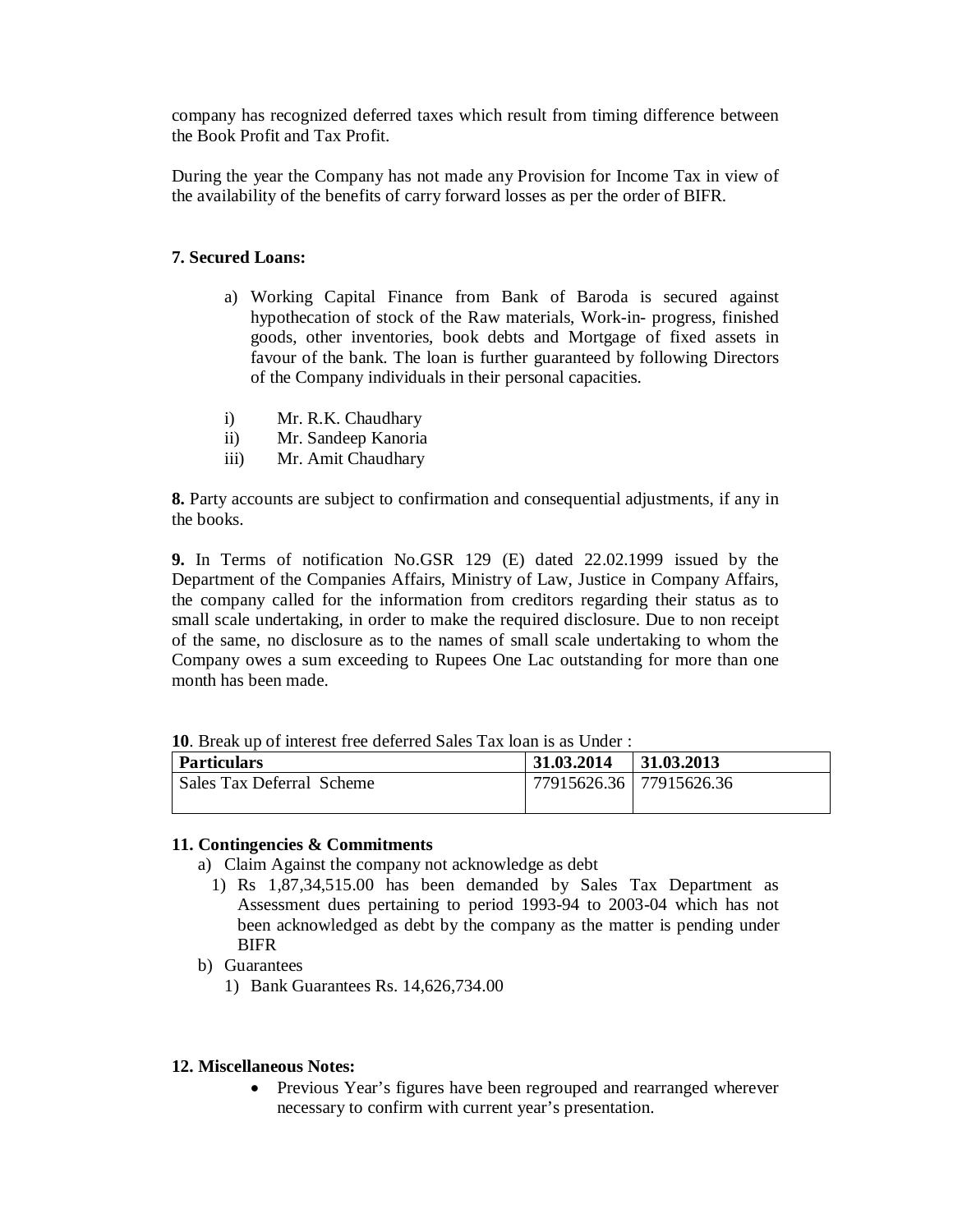**13.** The company is a sick company registered with BIFR and the draft Revival Scheme (DRS) has been approved and circulated by BIFR. The company has implemented the stipulations under the said Scheme. The company case is pending before hon'ble B.I.F.R. for matters related to Coal Linkage and old dues of sales tax department.

| 14. C.I.F. Value of Import: | Amount (Rs.)      |
|-----------------------------|-------------------|
| i) Raw Material:            | 8, 69, 04, 874.00 |

### **15. Earnings in Foreign Currency: Nil**

### **16. Managing Directors remuneration, Perquisites Etc.:**

|   | <b>Particulars</b> | 31.3.2014  | 31.03.2013 |
|---|--------------------|------------|------------|
| a | Remuneration to MD | Nil        | Nil        |
|   | Perquisites to MD  | <b>Nil</b> | Nil        |

## **17. Auditors Remuneration:**

 $\mathsf{l}$ 

|   | <b>Particulars</b>         | 31.03.2014 | 31.03.2013 |
|---|----------------------------|------------|------------|
| a | <b>For Statutory Audit</b> | 30000.00   | 30000.00   |
|   | For Tax Audit              | Nil        | Nil        |

**the** 

**For Ritesh Bajoria & Co. For and behalf of the Board of** 

**Chartered Accountants Ganga Papers India Limited**

 **Sd/- Sd/- Sd/- (Ritesh Bajoria) Ramesh Chaudhary Sandeep Kanoria**

**Proprietor Chairman Managing Director**

**Date: 15.05.2014**

**Place: Pune**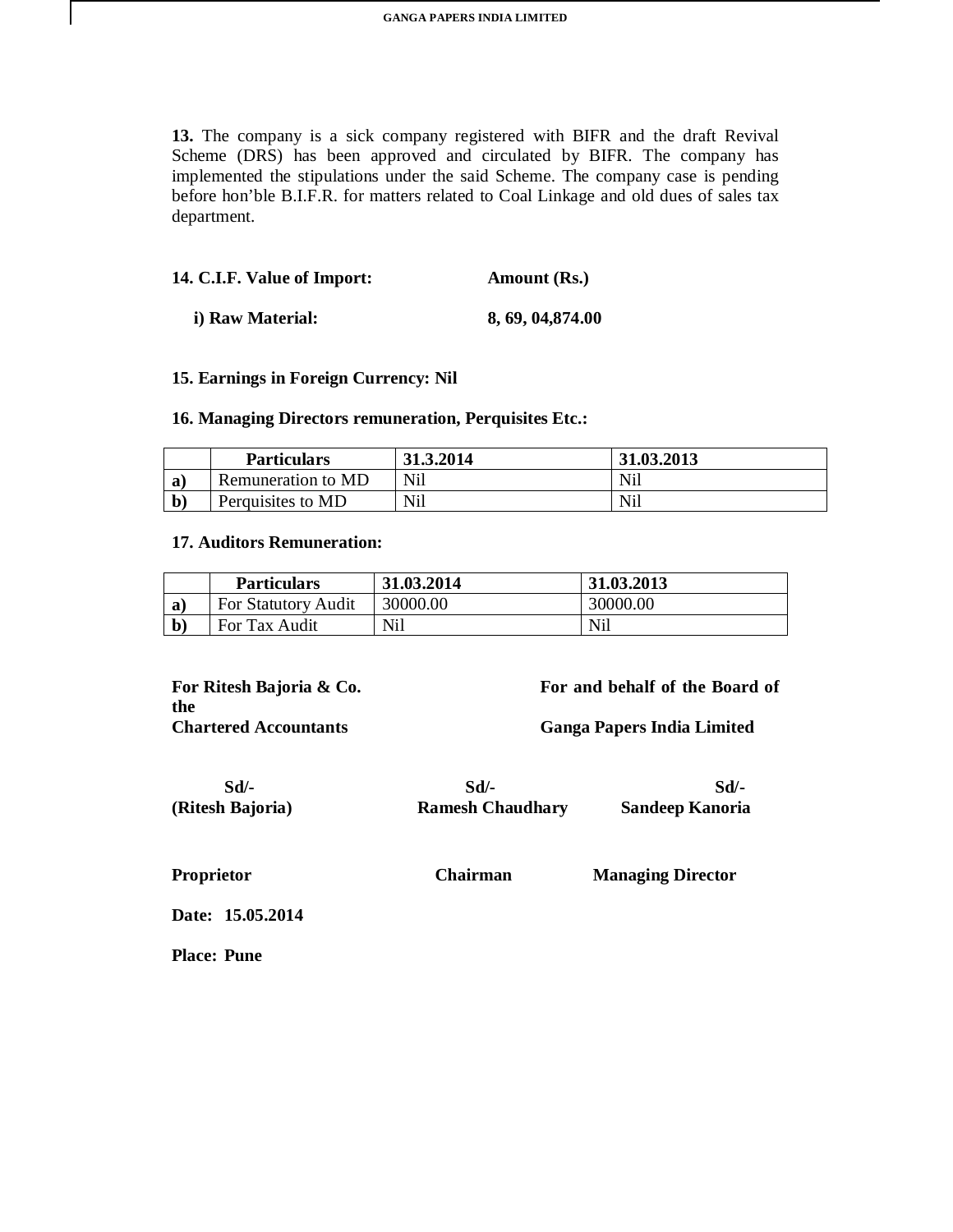#### **Balance Sheet as at 31st March, 2014**

 $\begin{array}{c} \hline \end{array}$ 

|                | Dalance Sheet as at 51st march, 2014 |                |                                 |                   |  |
|----------------|--------------------------------------|----------------|---------------------------------|-------------------|--|
|                | <b>PARTICULARS</b>                   | <b>Note</b>    | As on                           | As on             |  |
|                |                                      | No.            | 31.03.2014                      | 31.03.2013        |  |
| Ι.             | <b>EQUITY &amp; LIABILITIES</b>      |                |                                 |                   |  |
| 1.             | <b>Shareholders Funds</b>            |                |                                 |                   |  |
|                | a. Share Capital                     | $\mathbf{1}$   | 107,888,860.00                  | 107,888,860.00    |  |
|                | b. Reserve & Surplus                 | $\overline{2}$ | 144, 157, 672. 72               | 144, 157, 672. 72 |  |
|                | c Profit and Loss Account            | 3              | $-184,064,172.06$               | $-197,020,351.24$ |  |
|                |                                      |                | 67,982,360.66                   | 55,026,181.48     |  |
| 2.             | <b>Non Current Liabilities</b>       |                |                                 |                   |  |
|                | a.Long term Debt                     | 4              | 78,715,626.36                   | 169,498,567.36    |  |
|                | b Deffered Tax (Net)                 |                | 8,891,960.56                    | 8,728,930.56      |  |
|                |                                      |                | 87,607,586.92                   | 178,227,497.92    |  |
| 3              | <b>Current Liabilities</b>           |                |                                 |                   |  |
|                | a.Short term Borrowings              | 5              | 130,921,300.94                  | 130,723,031.33    |  |
|                | b.Other Short term Liabilities       | 6              | 12,790,790.00                   | 13,269,141.20     |  |
|                | c.Trade Payables                     |                | 36,720,574.80                   | 37,338,812.80     |  |
|                |                                      |                |                                 |                   |  |
|                | d.Short Term Provisions              |                | 5,755,868.00                    | 6,772,383.00      |  |
|                |                                      |                | 186, 188, 533. 74               | 188, 103, 368. 33 |  |
|                |                                      |                |                                 |                   |  |
|                |                                      |                |                                 |                   |  |
|                | <b>Total</b>                         |                | 341,778,481.32                  | 421, 357, 047. 73 |  |
|                |                                      |                |                                 |                   |  |
| П              | <b>ASSETS</b>                        |                |                                 |                   |  |
| 1              | <b>Non Current Assets</b>            |                |                                 |                   |  |
| a.             | <b>Fixed Assets</b>                  | $\tau$         |                                 |                   |  |
|                | (i) Tangible assets                  |                |                                 |                   |  |
|                | a. Gross Block                       |                | 433,053,315.96                  | 388,674,879.94    |  |
|                | b. Less: Depreciation                |                | 334,817,720.46                  | 330,086,259.65    |  |
|                | (ii). Capital Work-in Progress       |                | 19,531,951.47                   | 19,467,784.47     |  |
|                | Net Block (a+b+c)                    |                | 117,767,546.97                  | 78,056,404.76     |  |
|                |                                      |                |                                 |                   |  |
| $\overline{2}$ | <b>Non Current Investment</b>        | 8              | 154,750.00                      | 154,750.00        |  |
| 3              | Long Term Loan & Advances            | 9              | 0.00                            | 63,645,000.00     |  |
| 4              | <b>Other non Current Assets</b>      | 10             | 29,593,052.25                   | 38,915,861.25     |  |
| 5              | <b>Current Assets,</b>               | 11             |                                 | 158,486,629.66    |  |
|                | a.Inventories<br>b.Trade Receivables |                | 113,120,807.00<br>47,733,792.00 | 64, 644, 887. 00  |  |
|                | c.Cash and Bank Balances             |                | 20,171,250.77                   | 13, 103, 785.06   |  |
|                | d. Other Current Assets              |                | 13,237,282.33                   | 4,349,730.00      |  |
|                |                                      |                | 194,263,132.10                  | 240,585,031.72    |  |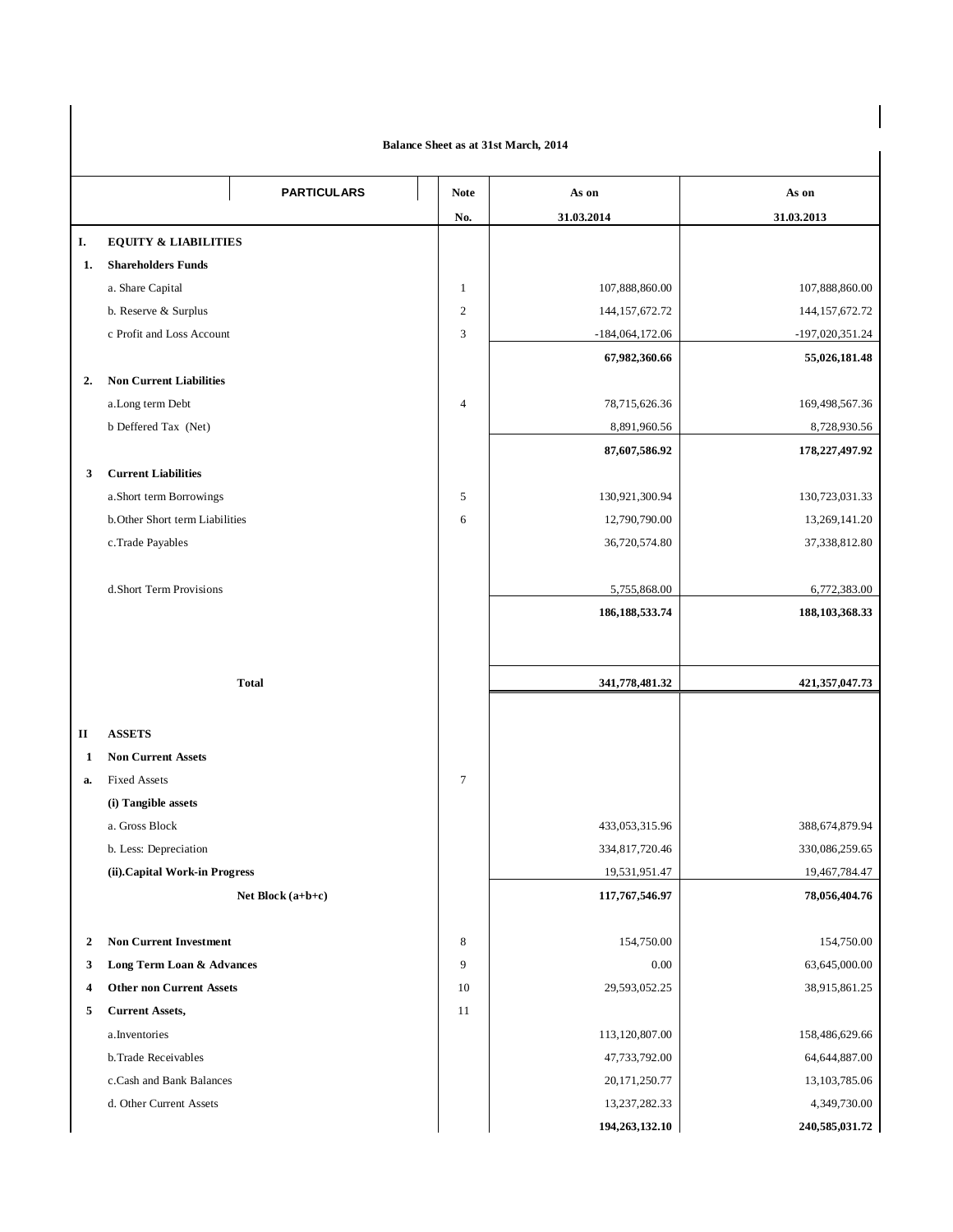| <b>Total</b>          |    | 341,778,481.32 | 421,357,047.73 |
|-----------------------|----|----------------|----------------|
|                       |    |                |                |
| Notes to the Accounts | 21 |                |                |
|                       |    |                |                |

**Subject to our separate report of even date**

#### **For Ritesh Bajoria & Co.**

|  | <b>Chartered Accountants</b> |
|--|------------------------------|
|--|------------------------------|

| $Sd$ /-          | $Sd$ /-          | Sd                |
|------------------|------------------|-------------------|
| (Ritesh Bajoria) | Ramesh Chaudhary | Sandeep Kanoria   |
| Proprietor       | Chairman         | Managing Director |
|                  |                  |                   |

**Date:15.05.2014**

**Place: Pune**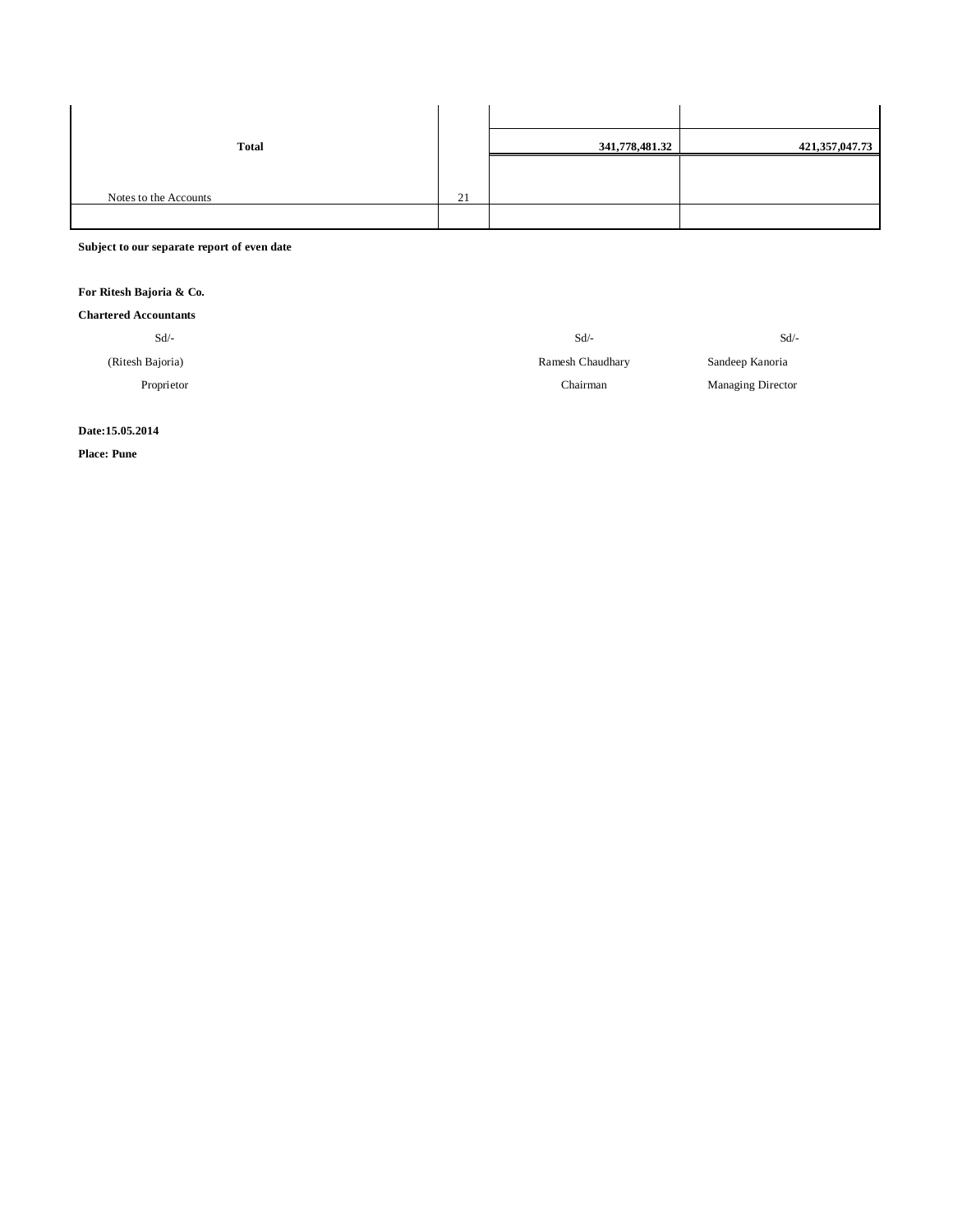#### **Statement of Profit & Loss for the Year ended on 31st March,2014**

|    | <b>PARTICULARS</b>                                         | <b>Note</b> | As on          | As on            |
|----|------------------------------------------------------------|-------------|----------------|------------------|
|    |                                                            | No.         | 31.03.2014     | 31.03.2013       |
| I. | <b>CONTINUING OPERATIONS</b>                               |             |                |                  |
|    | Revenue from Operations (Gross)                            |             | 730,870,657.00 | 688,271,558.00   |
|    | Less Excise Duty & VAT                                     |             | 54,276,793.00  | 53,022,259.00    |
|    | <b>Net Sales</b>                                           | 12          | 676,593,864.00 | 635,249,299.00   |
|    | Other Income                                               | 13          | 2,835,347.00   | 2,641,688.00     |
|    | <b>Total Revenue</b>                                       |             | 679,429,211.00 | 637,890,987.00   |
|    |                                                            |             |                |                  |
| П. | <b>Expenses</b>                                            |             |                |                  |
|    | Material Consumed                                          | 14          | 459,224,518.55 | 415,607,681.10   |
|    | Manufacturing Expenses                                     | 15          | 147,901,455.48 | 156,796,202.53   |
|    |                                                            | 16          | 10,091,618.00  | 6,314,551.00     |
|    | Change in Inventories of finished goods & work in progress |             |                |                  |
|    | <b>Employee's Emoluments</b>                               | 17          | 6,105,018.45   | 4, 437, 215. 18  |
|    | Selling & Distribution Expenses                            | 18          | 8,642,974.00   | 7,477,535.83     |
|    | Other Expenses                                             | 19          | 2,726,328.94   | 2,188,029.80     |
|    | <b>Financial Expenses</b>                                  | 20          | 26,886,627.59  | 14,475,159.23    |
|    | <b>Total Expenses</b>                                      |             | 661,578,541.01 | 607,296,374.67   |
|    |                                                            |             |                |                  |
|    | <b>Profit before Depreciation and Tax</b>                  |             | 17,850,669.99  | 30,594,612.33    |
|    | Less: Depreciation                                         |             | 4,731,460.81   | 3,761,617.19     |
|    | Miscellaneous Expenditure written off                      |             | 0.00           | 0.00             |
|    | Prior period item                                          |             | 0.00           | 0.00             |
|    | Profit for the year before Tax                             |             | 13,119,209.18  | 26,832,995.14    |
|    |                                                            |             |                |                  |
|    | Less: Tax Expenses Current Tax                             |             | 0.00           | 0.00             |
|    | Deferred<br>Tax                                            |             |                |                  |
|    |                                                            |             | 163,030.00     | 663,422.00       |
|    | Profit for the year after Tax                              |             | 12,956,179.18  | 26, 169, 573. 14 |
|    |                                                            |             |                |                  |
|    | <b>Profit transfer to Balance Sheet</b>                    |             | 12,956,179.18  | 26, 169, 573. 14 |
|    |                                                            |             |                |                  |
|    |                                                            |             |                |                  |
|    | Basic & Diluted Earnings Per Share(Rs.)                    |             | 1.20           | 2.43             |
|    |                                                            |             |                |                  |
|    | Notes to the Accounts                                      | 21          |                |                  |

**Subject to our separate report of even date**

**For Ritesh Bajoria & Co. Chartered Accountants**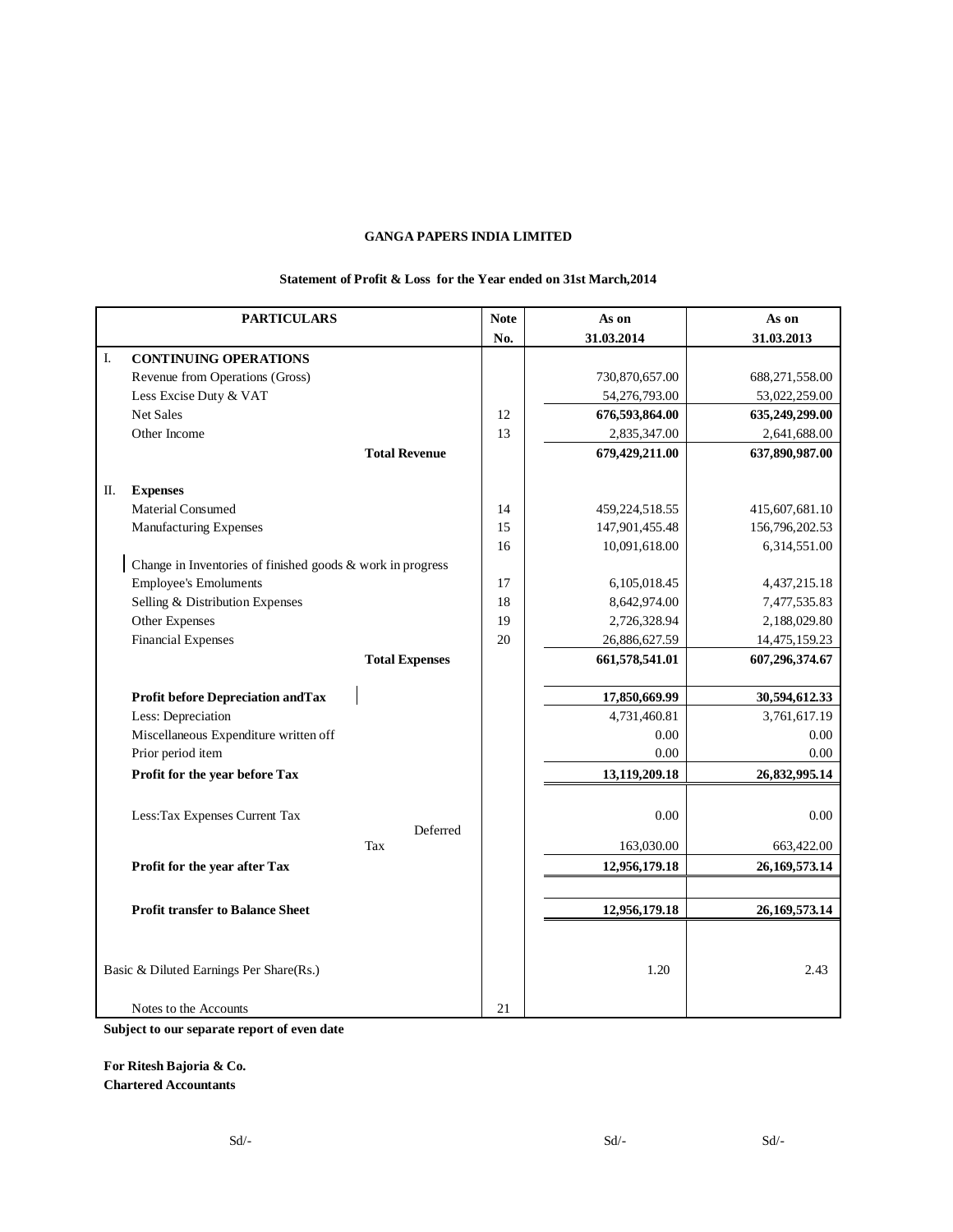**Date:15.05.2014**

**Place: Pune**

(Ritesh Bajoria) Ramesh Chaudhary Sandeep Kanoria

Proprietor Chairman Managing Director

**Schedule Forming part of the Accounts as at and for the year ended 31st March,2014**

**Note. '7' : Fixed Assets**

|                                 |                | <b>GROSS BLOCK</b> |                                 |              |                | <b>DEPRECIATION</b>          |                             |                |                               | <b>NET BLOCK</b>             |
|---------------------------------|----------------|--------------------|---------------------------------|--------------|----------------|------------------------------|-----------------------------|----------------|-------------------------------|------------------------------|
| <b>DESCRIPTION</b><br>OF ASSETS | <b>OPENING</b> | <b>ADDITIONS</b>   | <b>DEDU</b><br><b>CTIO</b><br>N | <b>TOTAL</b> | <b>OPENING</b> | <b>DURING</b><br><b>YEAR</b> | <b>DEDUC</b><br><b>TION</b> | <b>CLOSING</b> | <b>PREVIOUS</b><br>YEAR (Rs.) | <b>CURRENT</b><br>YEAR (Rs.) |
|                                 | 01.04.20013    | (Rs.)              | (Rs.)                           |              |                |                              |                             |                | 3/31/2013                     | 3/31/2014                    |
|                                 |                |                    |                                 |              |                |                              |                             |                |                               |                              |
| Freehold Land                   | 5559300.00     |                    |                                 | 5559300.00   |                |                              |                             |                | 5559300.00                    | 5559300.00                   |
| Leasehold Land                  | 6080.00        |                    | ٠                               | 6080.00      |                |                              |                             | $\blacksquare$ | 6080.00                       | 6080.00                      |
| Building                        | 65308392.45    |                    |                                 | 65308392.45  | 28842199.04    | 2094407.00                   |                             | 30936606.04    | 36466193.41                   | 34371786.41                  |
| Plant & Machinery               | 304014737.00   | 43362351.02        |                                 | 347377088.02 | 290451962.84   | 2342247.00                   |                             | 292794209.84   | 13562774.16                   | 54582878.18                  |
| Electrical<br>Installations     | 8053827.87     |                    |                                 | 8053827.87   | 5910579.56     | 110982.75                    |                             | 6021562.31     | 2143248.31                    | 2032265.56                   |
| Furnitures,<br>Fixtures &       |                |                    |                                 |              |                |                              |                             |                |                               |                              |
| Office Equipment                | 4868030.62     | 11800.00           | ٠                               | 4879830.62   | 4644193.72     | 48139.76                     |                             | 4692333.48     | 223836.90                     | 187497.14                    |
| Vehicle                         | 864512.00      | 1,004,285.00       |                                 | 1868797.00   | 237324.49      | 135684.30                    |                             | 373008.79      | 627187.51                     | 1495788.21                   |
| Capital Work In<br>Progress     | 19467784.47    | 64167.00           |                                 | 19531951.47  | 0.00           |                              |                             | 0.00           | 19467784.47                   | 19531951.47                  |
| Total                           | 408142664.41   | 44442603.02        | $\sim$                          | 452585267.43 | 330086259.65   | 4731460.81                   | $\overline{\phantom{a}}$    | 334817720.46   | 78056404.76                   | 117767546.97                 |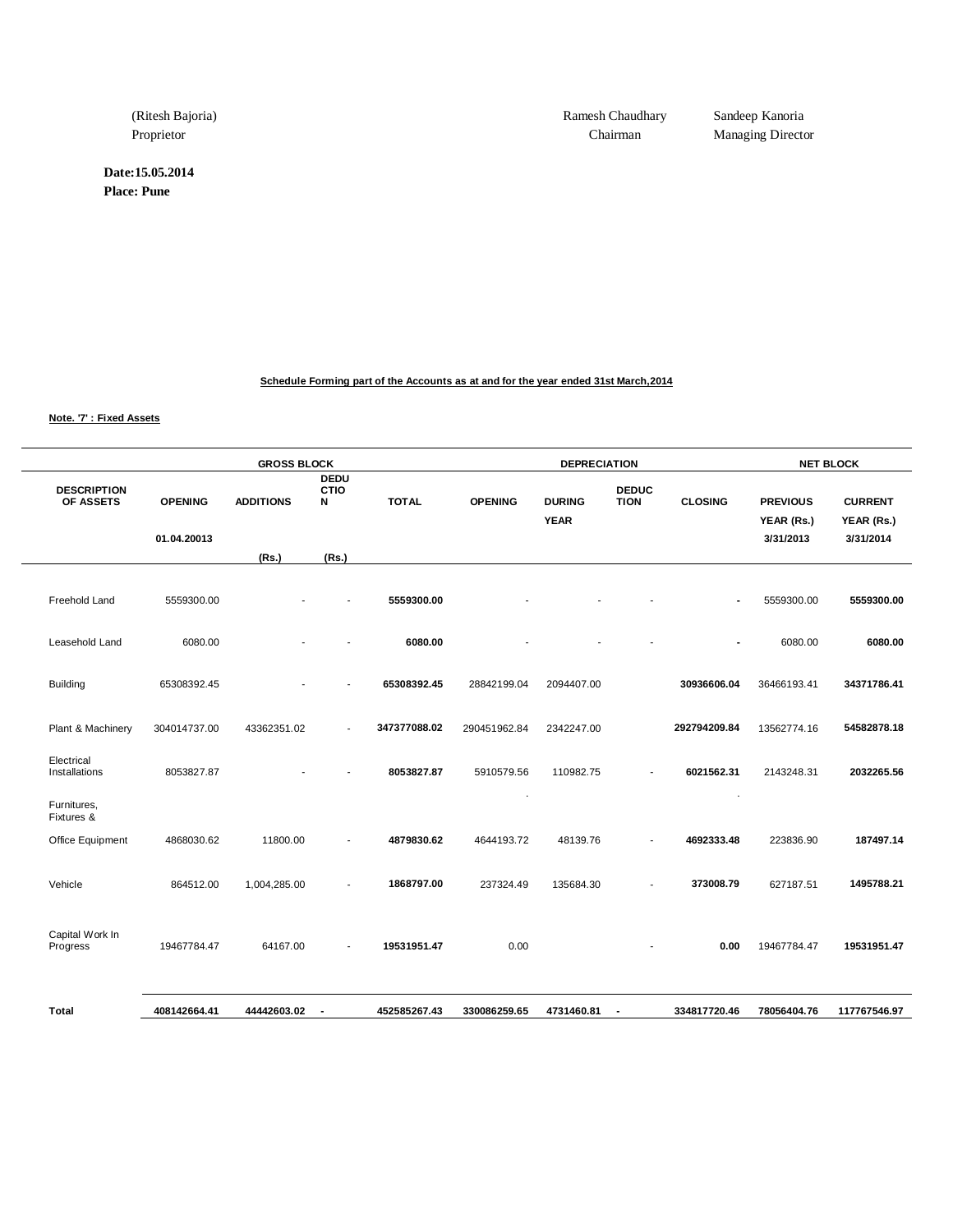| <b>PARTICULARS</b>                                  |              | As on<br>31.03.2014 | As on<br>31.03.2013 |
|-----------------------------------------------------|--------------|---------------------|---------------------|
| Note '1': Share Capital                             |              |                     |                     |
| Authorised:                                         |              |                     |                     |
| 11,000,000 Equity Share of Rs. 10/-each             |              | 110,000,000.00      | 110,000,000.00      |
| <b>Issued, Subscribed and Paid Up:</b>              |              |                     |                     |
| 10788886 Equity Share of Rs. 10/-each               |              | 107,888,860.00      | 107,888,860.00      |
| <b>T</b> otal                                       |              | 107,888,860.00      | 107,888,860.00      |
| List Shareholder holding more than 5 per cent share |              |                     |                     |
| Name                                                | No of Shares |                     |                     |
| RAS polytex P Ltd<br>$\mathbf{1}$                   | 4065000      |                     |                     |
| Ganga Pulp & Papers P Ltd<br>2                      | 4672500      |                     |                     |
| Note '2' Reserves & Surplus                         |              |                     |                     |
| <b>Capital Reserve</b>                              |              |                     |                     |
| State subsidy received from SICOM                   |              | 4,500,000.00        | 4,500,000.00        |
| <b>Capital Reduction Account</b>                    |              | 103,800,972.72      | 103,800,972.72      |
| Capital Reserve Account                             |              | 6,026,500.00        | 6,026,500.00        |
|                                                     |              | 114,327,472.72      | 114,327,472.72      |
| <b>Share Premium</b>                                |              | 29,830,200.00       | 29,830,200.00       |
| <b>Total</b>                                        |              | 144, 157, 672. 72   | 144, 157, 672. 72   |
| Note '3' Profit and Loss Account:                   |              |                     |                     |
| <b>Profit and Loss Account:</b>                     |              |                     |                     |
| Balance as per last Balance Sheet                   |              | -197,020,351.24     | -223,189,924.38     |
| Less:Profit/Loss transferred from P/L A/c           |              | 13,119,209.18       | 26,832,995.14       |
| Current tax Liabilities                             |              | 0.00                | 0.00                |
| Deffered tax                                        |              | 163,030.00          | 663,422.00          |
| <b>T</b> otal                                       |              | -184,064,172.06     | -197,020,351.24     |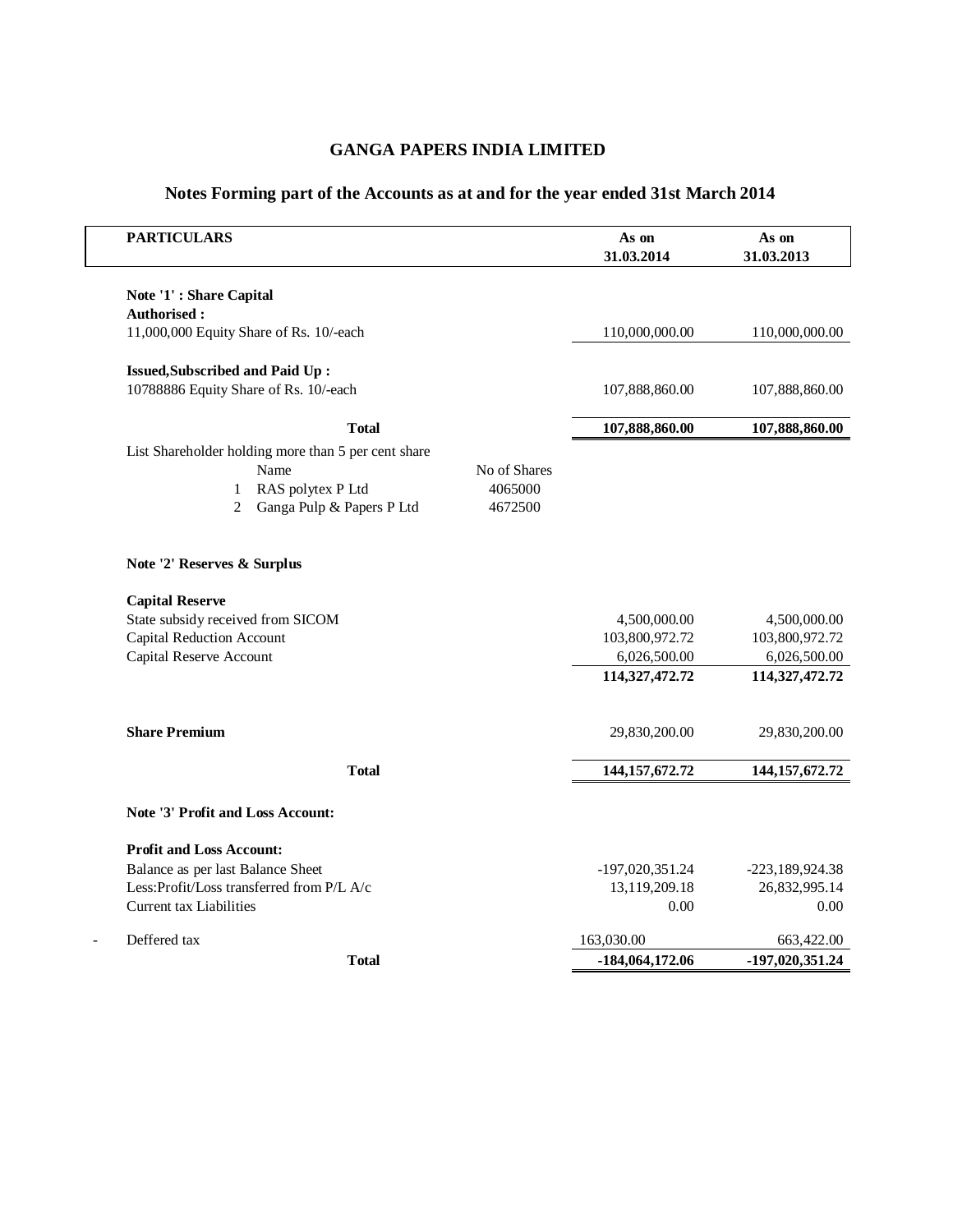| <b>PARTICULARS</b>                            | As on<br>31.03.2014 | As on<br>31.03.2013 |
|-----------------------------------------------|---------------------|---------------------|
|                                               |                     |                     |
| Note '4': Long Term Debt                      |                     |                     |
| Interest free Deferred Sales Tax Loan         | 77,915,626.36       | 77,915,626.36       |
| Inter Corporate Deposit                       | 0.00                | 90,782,941.00       |
| Loan from Director                            | 800,000.00          | 800,000.00          |
| <b>T</b> otal                                 | 78,715,626.36       | 169,498,567.36      |
| <b>Current Liabilities:</b>                   |                     |                     |
| <b>Trade Payables</b>                         | 36,720,574.80       | 37,338,812.80       |
| <b>Note 5 Short Term Borrowings</b>           |                     |                     |
| From Bank of Baroda, Cash Credit Account      | 118,944,140.94      | 40,656,641.33       |
| (Secured against the hypothecation of Stock & |                     |                     |
| <b>Book Debts)</b>                            |                     |                     |
| From Bank of Baroda, Buyers Credit            | 11,977,160.00       | 90,066,390.00       |
| <b>T</b> otal                                 | 130,921,300.94      | 130,723,031.33      |
| <b>Note 6 Other Short Term Liabilities</b>    |                     |                     |
| Current maturities of long term Debt          | 12,036,454.00       | 12,036,454.00       |
| Other Current Liabilities                     | 754,336.00          | 1,232,687.20        |
|                                               | 12,790,790.00       | 13,269,141.20       |
| Provision for Expenses                        | 5,755,868.00        | 6,772,383.00        |
| <b>Total</b>                                  | 18,546,658.00       | 20,041,524.20       |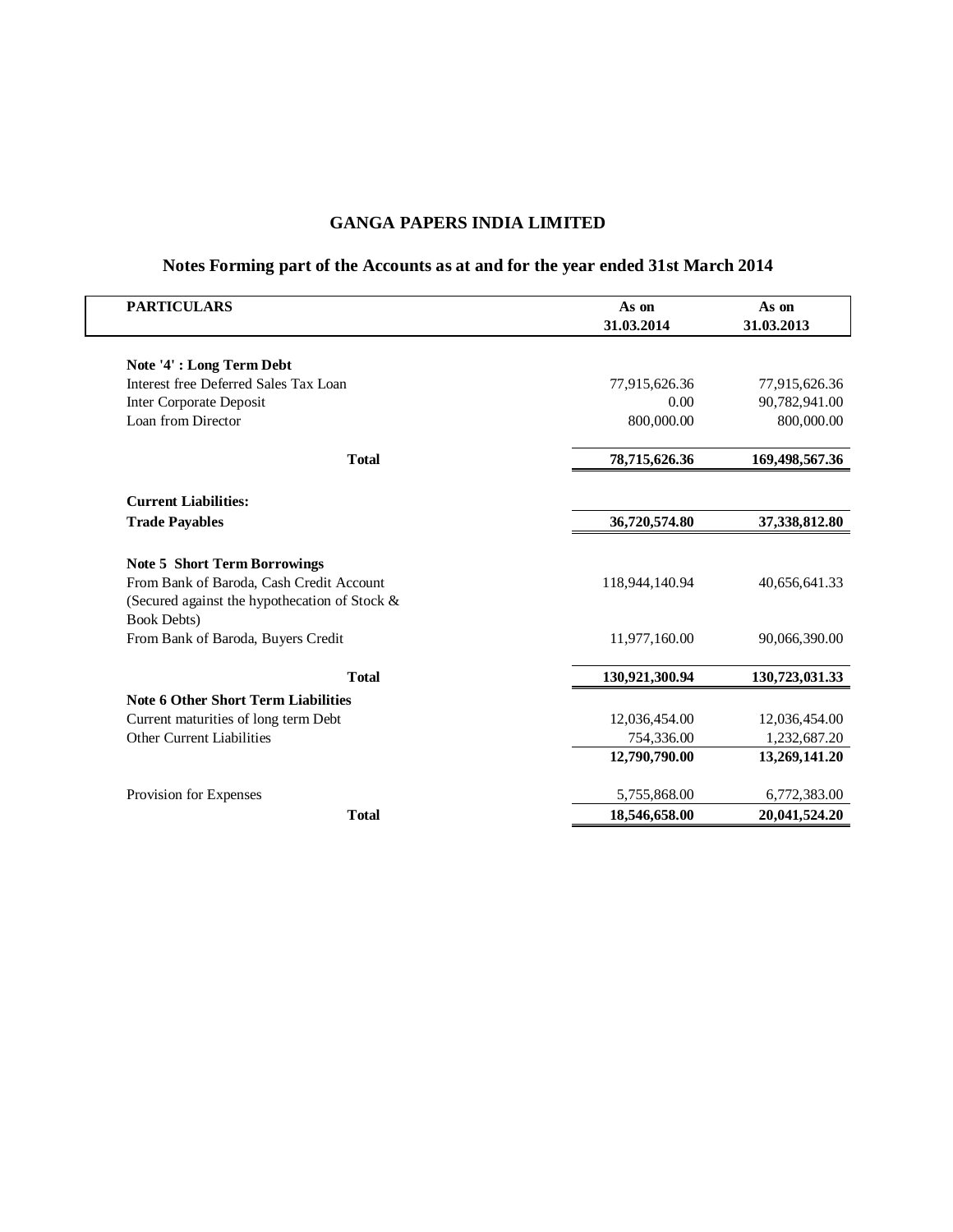| <b>PARTICULARS</b>                                                                                                         | As on<br>31.03.2014          | As on<br>31.03.2013           |
|----------------------------------------------------------------------------------------------------------------------------|------------------------------|-------------------------------|
| Note '7': Fixed Assets                                                                                                     |                              |                               |
| Fixed Assets (as per annexure)                                                                                             | 117,767,546.97               | 78,056,404.76                 |
| <b>T</b> otal                                                                                                              | 117,767,546.97               | 78,056,404.76                 |
| Note '8' Investments                                                                                                       |                              |                               |
| <b>Unquoted Investments:</b>                                                                                               |                              |                               |
| Investment in Equity Shares in Shri<br>Laxmikrupa Urban Co-Op.Bank Ltd.<br>(5000 Shares of Rs. 10/-each fully<br>paid up)  | 50,000.00                    | 50,000.00                     |
| Investment in Equity Shares in Shri<br>Sadguru Jangali Maharaj Bank Ltd.<br>(1995 Shares of Rs. 50/-each fully<br>paid up) | 99,750.00                    | 99,750.00                     |
| Investment in Equity Shares in Janta<br>Sahakari Bank Ltd.<br>(50 Shares of Rs. 100/-each fully<br>paid up)                | 5,000.00                     | 5,000.00                      |
| <b>T</b> otal                                                                                                              | 154,750.00                   | 154,750.00                    |
| Note 9 Long term loan & advances                                                                                           | 0.00                         | 63,645,000.00                 |
| <b>Note 10 Other Non Current Assets</b>                                                                                    |                              |                               |
| I Balances with revenue Authrites<br>ii. Advance to Suppliers of Machnery                                                  | 8,873,980.25<br>1,475,802.00 | 8,688,153.25<br>16,795,802.00 |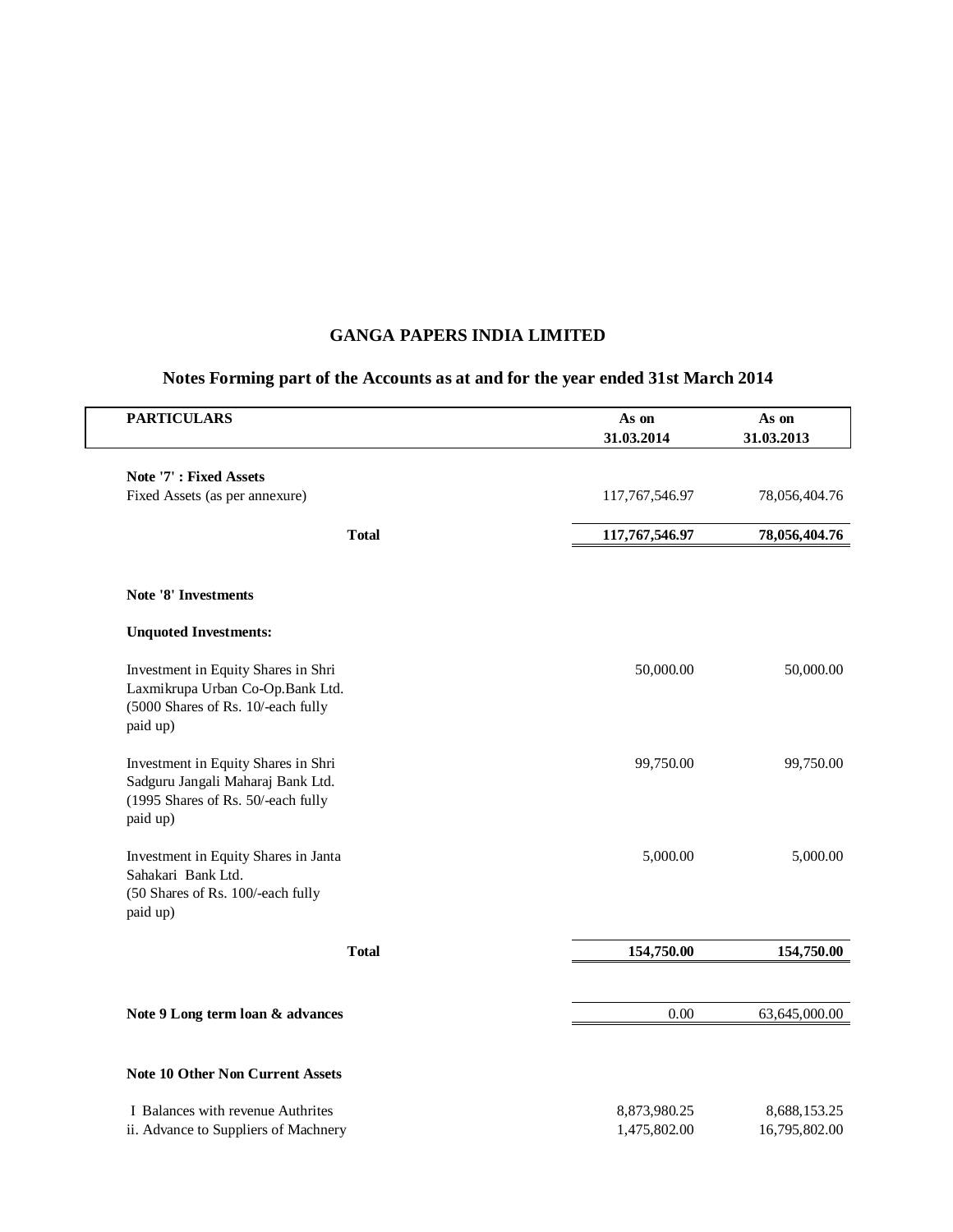iii Sundry Deposits 19,243,270.00 13,431,906.00

**29,593,052.25 38,915,861.25**

# **GANGA PAPERS INDIA LIMITED**

| <b>PARTICULARS</b>                                 | As on          | As on          |
|----------------------------------------------------|----------------|----------------|
|                                                    | 31.03.2014     | 31.03.2013     |
| <b>Note '11' Current Assets</b>                    |                |                |
| a.Inventories:                                     |                |                |
| Inventories as taken, valued and                   |                |                |
| certified by the management                        |                |                |
| i.Raw Materials                                    | 67,490,968.00  | 79,730,659.66  |
| ii.Packing Materials                               | 495,000.00     | 691,340.00     |
| iii.Consumable Stores                              | 28,399,790.00  | 51,237,963.00  |
| iv. Materials in process                           | 712,182.00     | 9,342,939.00   |
| vi.Finished goods                                  | 16,022,867.00  | 17,483,728.00  |
| <b>T</b> otal                                      | 113,120,807.00 | 158,486,629.66 |
| <b>b.Trade Receviables:</b>                        |                |                |
| (a) Secured, Considered good;                      | 0.00           | 0.00           |
| (b) Unsecured and considered good,                 |                |                |
| i. Outstanding over 6 months                       | 192,892.00     | 2,218,444.00   |
| ii.Others                                          | 47,540,900.00  | 62,426,443.00  |
| (c)Doubtful                                        | 0.00           | 0.00           |
|                                                    | 47,733,792.00  | 64,644,887.00  |
| c.Cash and Cash Equivalents:                       |                |                |
| Cash in Hand                                       | 4,762,850.00   | 3,947,104.00   |
| <b>Bank Balances</b>                               |                |                |
| i. Balance with Scheduled Banks in Current Account | 15,408,400.77  | 9,156,681.06   |
| <b>T</b> otal                                      | 20,171,250.77  | 13,103,785.06  |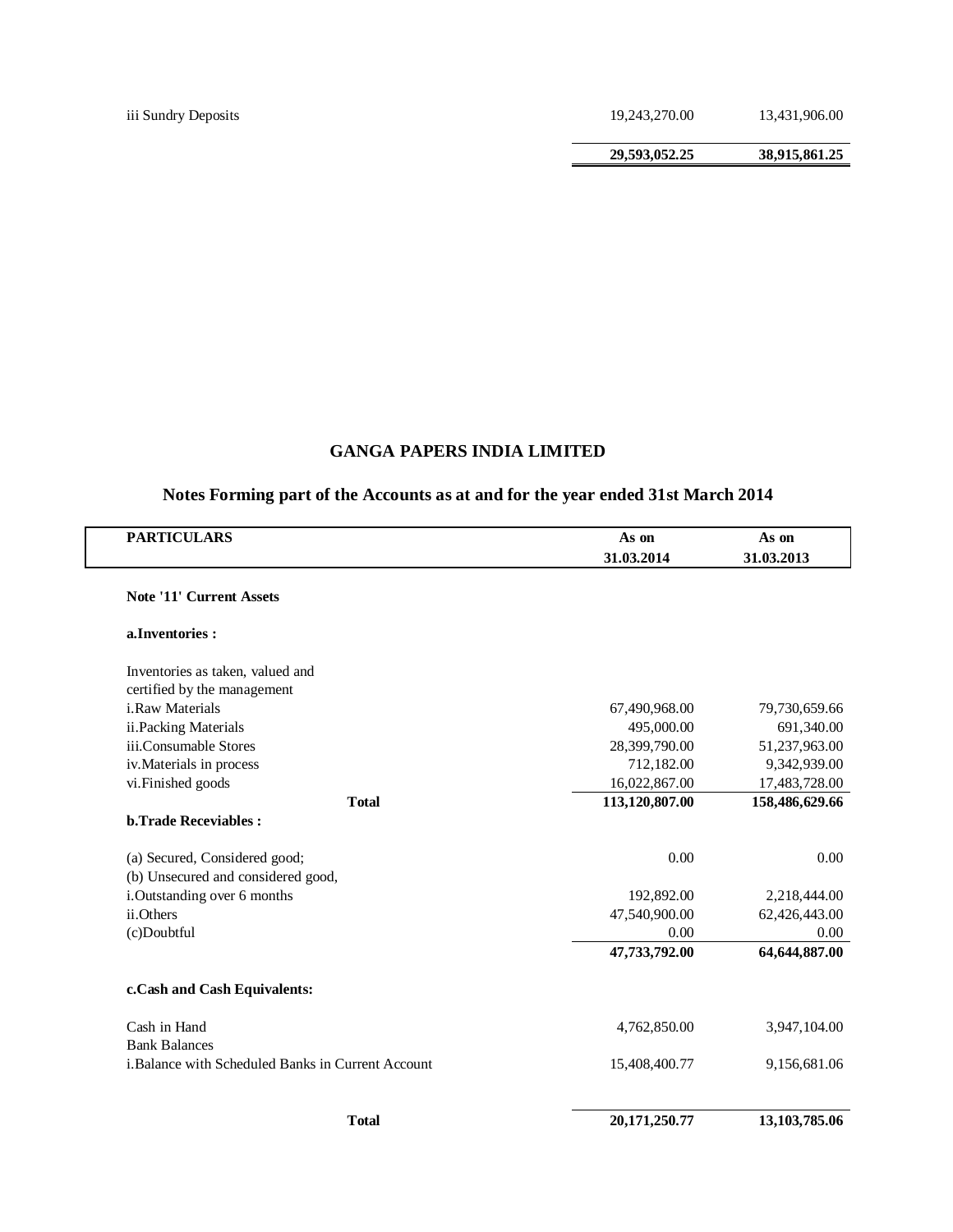| Total                                     | 194,263,132.10  | 240,585,031.72 |
|-------------------------------------------|-----------------|----------------|
| Total                                     | 13,237,282.33   | 4,349,730.00   |
| iii Advances to Suppliers                 | 8,882,393.55    | 4,207,834.00   |
| ii.Others                                 | 200,705.00      | 141,896.00     |
| <i>i.Balance with Revenue Authorities</i> | 4, 154, 183. 78 |                |
| d. Other Current Assets:                  |                 |                |

| <b>PARTICULARS</b>                     | As on          | As on          |
|----------------------------------------|----------------|----------------|
|                                        | 31.03.2014     | 31.03.2013     |
|                                        |                |                |
| Note '12' Sales & Other Income:        |                |                |
| <b>Sales</b>                           |                |                |
| Sale of Paper                          | 676,593,864.00 | 632,461,714.00 |
| Sale of Waste Paper                    | 0.00           | 2,787,585.00   |
|                                        | 676,593,864.00 | 635,249,299.00 |
| Note 13 Other Income:                  |                |                |
| i.Output Insurance Charges             | 1,160,497.00   | 1,262,398.00   |
| ii.Interst from                        |                |                |
| debtors                                | 100,000.00     | 300,000.00     |
| iii. Interest Received on FDR          | 1,574,850.00   | 1,079,290.00   |
| <b>Total</b>                           | 2,835,347.00   | 2,641,688.00   |
|                                        |                |                |
| <b>Note 14 Raw Materials Consumed:</b> |                |                |
| <b>Opening Stock</b>                   |                |                |
| i.Raw Materials                        | 79,730,659.66  | 83,263,304.00  |
| ii.Packing Materials                   | 691,340.00     | 475,320.00     |
| iii. Consumable Stores                 | 18,302,240.00  | 17,464,921.00  |
| Sub Total a                            | 98,724,239.66  | 101,203,545.00 |
| <b>Add:Purchases</b>                   |                |                |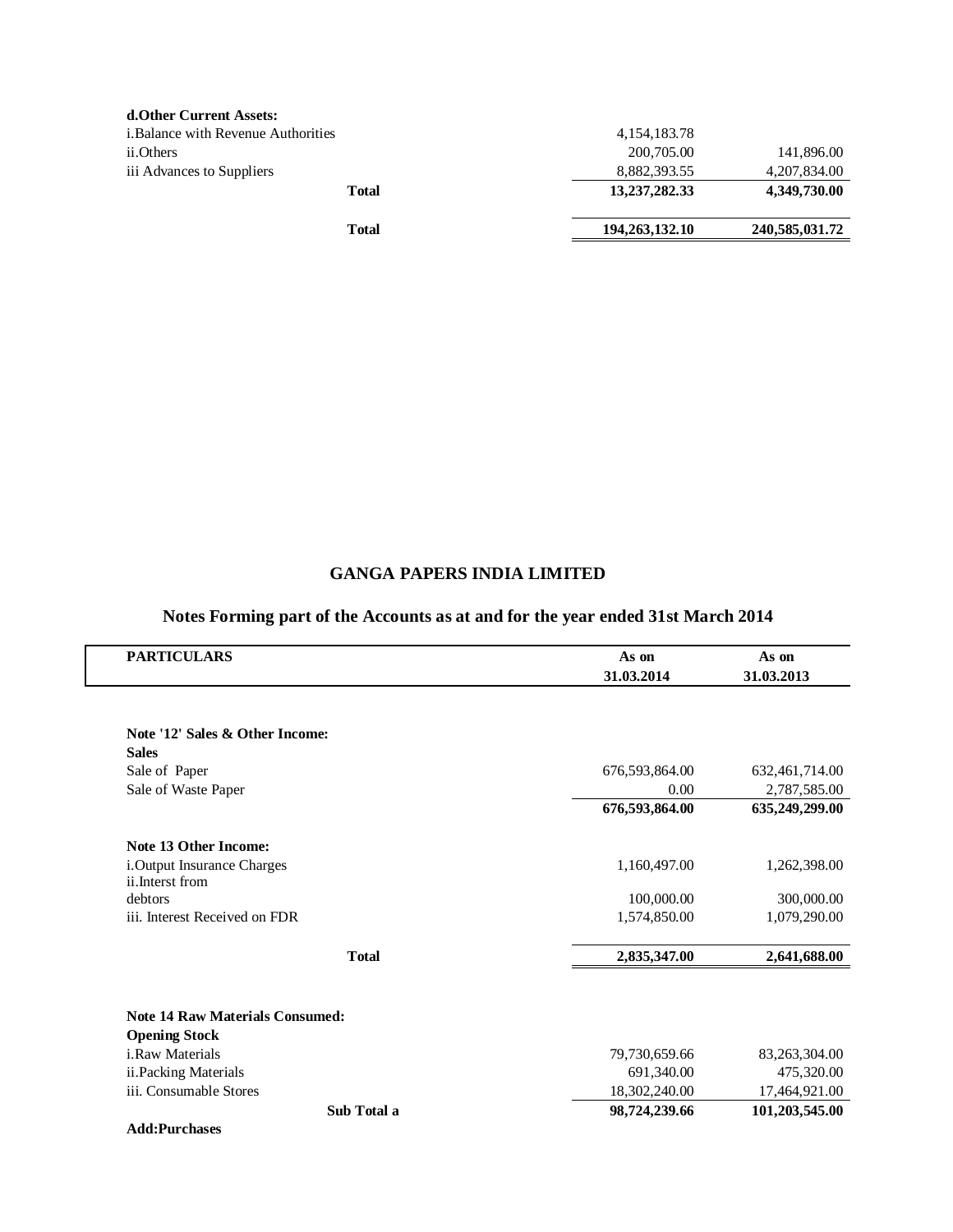| $(a+b+c)$                              |             |                  |                |
|----------------------------------------|-------------|------------------|----------------|
| <b>A: Consumption of Raw Materials</b> |             | 459,224,518.55   | 415,607,681.10 |
|                                        | Sub Total c | 71,842,258.00    | 98,724,239.66  |
| iii. Consumable Stores                 |             | 3,856,290.00     | 18,302,240.00  |
| ii. Packing Materials                  |             | 495,000.00       | 691,340.00     |
| <i>i.Raw Materials</i>                 |             | 67,490,968.00    | 79,730,659.66  |
| <b>Less: Closing Stock</b>             |             |                  |                |
|                                        | Sub Total b | 432, 342, 536.89 | 413,128,375.76 |
| iii. Consumable Stores                 |             | 38,284,385.02    | 21,580,288.80  |
| ii. Packing Materials                  |             | 4,627,510.49     | 5,348,169.12   |
| <i>i.Raw Materials</i>                 |             | 389,430,641.38   | 386,199,917.84 |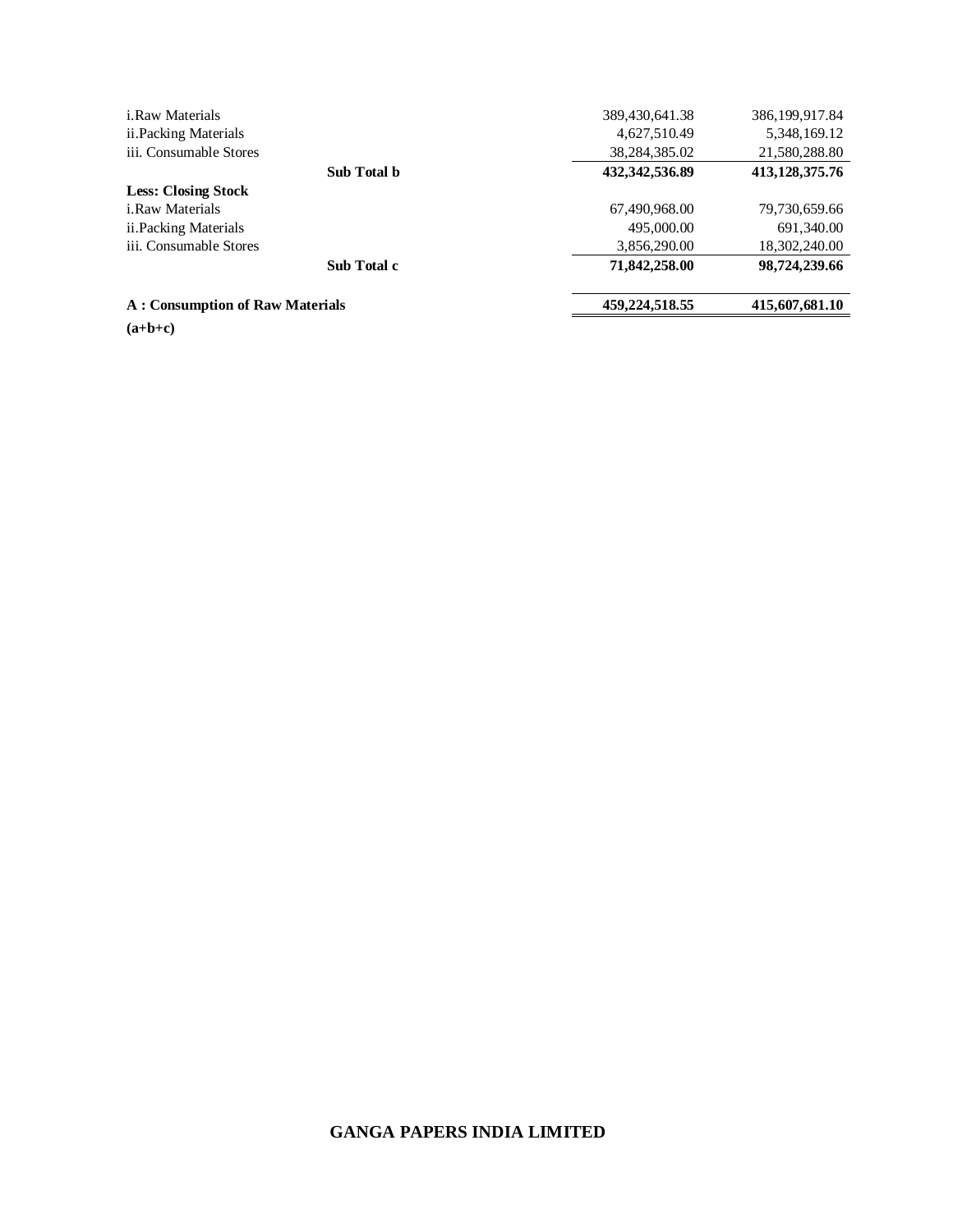| <b>PARTICULARS</b>                           | As on          | As on          |
|----------------------------------------------|----------------|----------------|
|                                              | 31.03.2014     | 31.03.2013     |
| <b>Note 15 Manufacturing Expenses:</b>       |                |                |
| i. Wages and Labour Charges                  | 5,619,329.65   | 5,755,381.00   |
| ii. Water Charges                            | 1,995,947.00   | 1,040,791.00   |
| iii.Manufacturing charges                    | 3,064,141.00   | 5,506,814.00   |
| iv.Power & Fuel                              | 132,340,811.96 | 141,490,484.77 |
| v.Machinery Repairs & Maintanance            | 2,742,668.25   | 2,617,571.00   |
| vi. Factory Repairs & Maintanance            | 2,138,557.62   | 385,160.76     |
| <b>B.Total Manufacturing Expenses</b>        | 147,901,455.48 | 156,796,202.53 |
| Note 16 (Increase /Decrease in Stocks:       |                |                |
| <b>Stocks at close</b>                       |                |                |
| i. Work in process                           | 712,182.00     | 9,342,939.00   |
| ii.Finished Goods                            | 16,022,867.00  | 17,483,728.00  |
| Sub Total a                                  | 16,735,049.00  | 26,826,667.00  |
| <b>Stock at Opening</b>                      |                |                |
| i. Work in Process                           | 9,342,939.00   | 9,240,950.00   |
| ii. Finished goods                           | 17,483,728.00  | 23,900,268.00  |
| Sub Total b                                  | 26,826,667.00  | 33,141,218.00  |
| C: (Increses) /Decrese in Stocks: (b-a)      | 10,091,618.00  | 6,314,551.00   |
| Total $(A+B+C)$                              | 617,217,592.03 | 578,718,434.63 |
|                                              |                |                |
| <b>Note '17' Employees Emoluments</b>        |                |                |
| Salaries, Wages, Bonus etc                   | 4,844,461.50   | 3,063,103.18   |
| <b>Security Service Charges</b>              | 948,556.95     | 1,062,232.00   |
| Contribution for Labour Welfare              | 312,000.00     | 311,880.00     |
|                                              | 6,105,018.45   | 4,437,215.18   |
| Note ' 18': Selling & Distribution Expenses: |                |                |
|                                              |                |                |
| Commission on Sales                          | 1,188,940.00   | 794,117.00     |
| Rebate & Discount                            | 7,281,170.00   | 6,505,786.83   |
| Freight Outward                              | 172,864.00     | 177,632.00     |
| <b>T</b> otal                                | 8,642,974.00   | 7,477,535.83   |